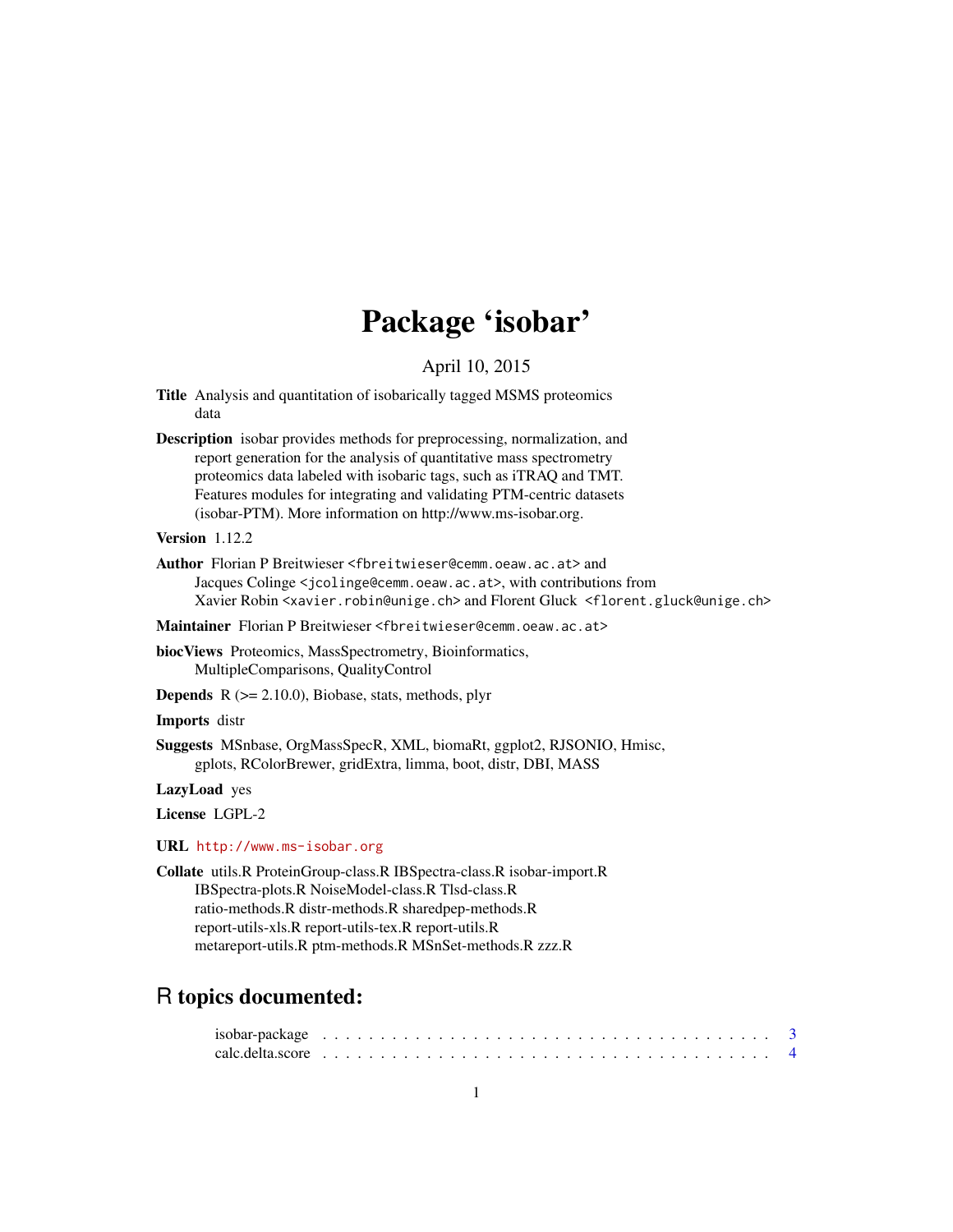|                                                                                                                           | 5              |
|---------------------------------------------------------------------------------------------------------------------------|----------------|
|                                                                                                                           | 5              |
|                                                                                                                           | 6              |
|                                                                                                                           | $\overline{7}$ |
|                                                                                                                           | 9              |
|                                                                                                                           | 9              |
|                                                                                                                           | 10             |
|                                                                                                                           | 11             |
|                                                                                                                           | 12             |
|                                                                                                                           | 14             |
|                                                                                                                           | 15             |
|                                                                                                                           | 16             |
|                                                                                                                           | 17             |
|                                                                                                                           | 20             |
|                                                                                                                           | 21             |
|                                                                                                                           | 21             |
| $isobar-import  \dots \dots \dots \dots \dots \dots \dots \dots \dots \dots \dots \dots \dots \dots$                      | 24             |
|                                                                                                                           | 26             |
|                                                                                                                           | 27             |
|                                                                                                                           | 29             |
| $isobar.data \dots \dots \dots \dots \dots \dots \dots \dots \dots \dots \dots \dots \dots \dots \dots \dots \dots \dots$ | 30             |
|                                                                                                                           | 31             |
|                                                                                                                           | 32             |
|                                                                                                                           | 33             |
|                                                                                                                           | 34             |
| 35                                                                                                                        |                |
|                                                                                                                           | 36             |
|                                                                                                                           | 39             |
|                                                                                                                           | 41             |
|                                                                                                                           | 43             |
|                                                                                                                           | 44             |
|                                                                                                                           | 44             |
|                                                                                                                           | 45             |
|                                                                                                                           | 45             |
|                                                                                                                           | 46             |
|                                                                                                                           | 46             |
| $spectra.count2$                                                                                                          | 47             |
|                                                                                                                           | 48             |
|                                                                                                                           | 49             |
|                                                                                                                           | 50             |
|                                                                                                                           | 51             |
|                                                                                                                           | 51             |
|                                                                                                                           |                |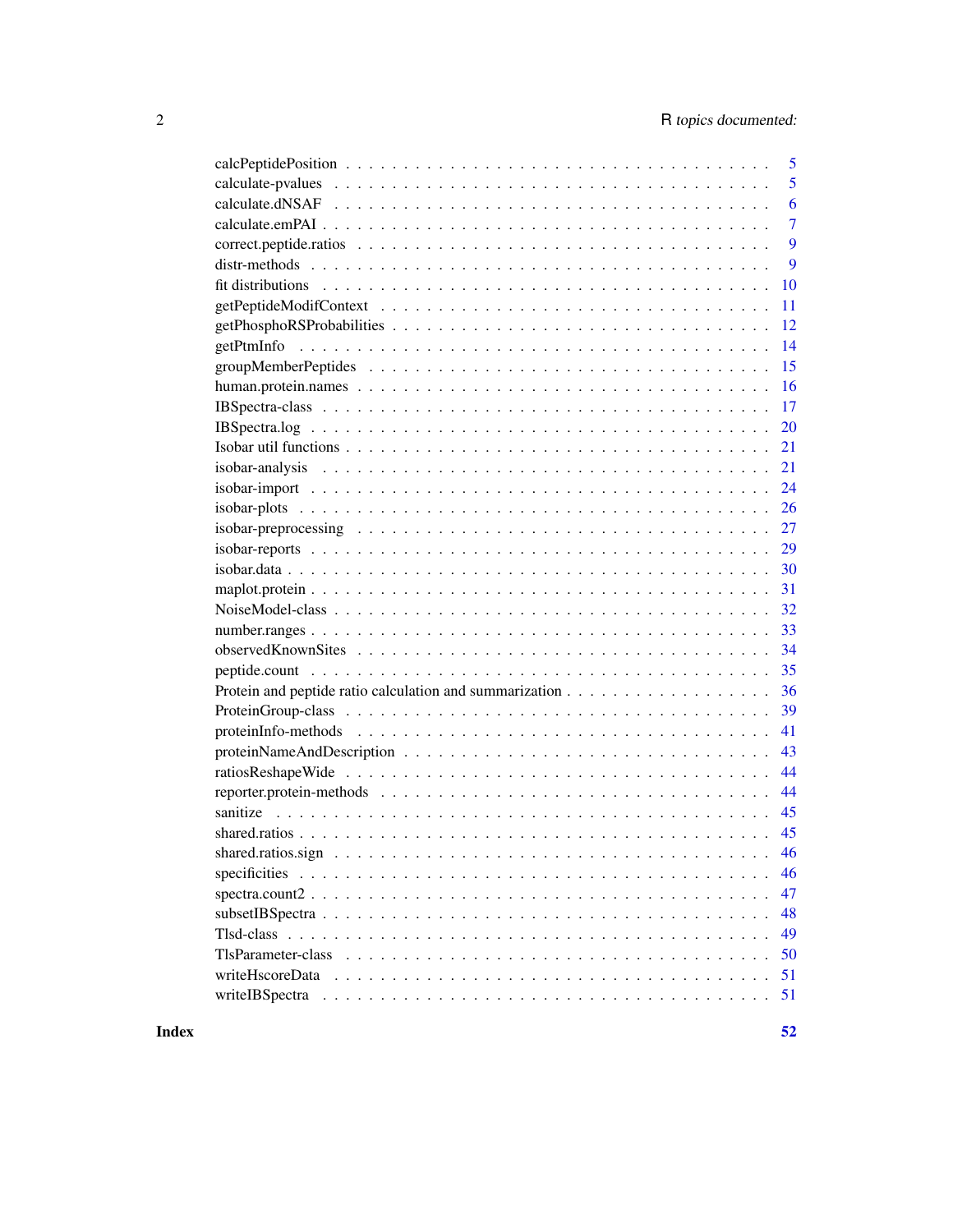<span id="page-2-0"></span>

## Description

isobar provides methods for preprocessing, normalization, and report generation for the analysis of quantitative mass spectrometry proteomics data labeled withOA isobaric tags, such as iTRAQ and TMT.

## Details

| Package:   | isobar                                                                                                   |
|------------|----------------------------------------------------------------------------------------------------------|
| Version:   | 1.1.2                                                                                                    |
| biocViews: | Proteomics, MassSpectrometray, Bioinformatics, MultipleComparisons, QualityControl                       |
| Depends:   | $R$ ( $>= 2.9.0$ ), Biobase, stats, methods, ggplot2                                                     |
| Imports:   | distr, biomaRt                                                                                           |
| Suggests:  | MSnbase, XML                                                                                             |
| LazyLoad:  | <b>ves</b>                                                                                               |
| License:   | LGPL-2                                                                                                   |
| URL:       | http://bioinformatics.cemm.oeaw.ac.at                                                                    |
| Collate:   | utils.R ProteinGroup-class.R IBSpectra-class.R NoiseModel-class.R ratio-methods.R sharedpep-methods.R MS |
|            |                                                                                                          |

Index:

| IBSpectra-class      | IBSpectra objects                             |
|----------------------|-----------------------------------------------|
| NoiseModel-class     | NoiseModel objects                            |
| ProteinGroup-class   | ProteinGroup objects                          |
| do.log               | Log functions for IBSpectra objects           |
| fitCauchy            | Fit weighted and unweighted Cauchy and Normal |
|                      | distributions                                 |
| groupMemberPeptides  | Peptide info for protein group members        |
| human.protein.names  | Info on proteins                              |
| ibspiked_set1        | Isobar Data packages                          |
| isobar-analysis      | IBSpectra analysis: Protein and peptide ratio |
|                      | calculation                                   |
| isobar-import        | Loading data into IBSpectra objects using     |
|                      | readIBSpectra                                 |
| isobar-package       | Analysis and quantitation of isobaric tag     |
|                      | Proteomics data                               |
| isobar-plots         | IBSpectra plots                               |
| isobar-preprocessing | IBSpectra preprocessing                       |
| isobar-reports       | Isobar reports                                |
| maplot.protein       | MAplot for individual proteins                |
| number.ranges        | Helper function to transform number lists to  |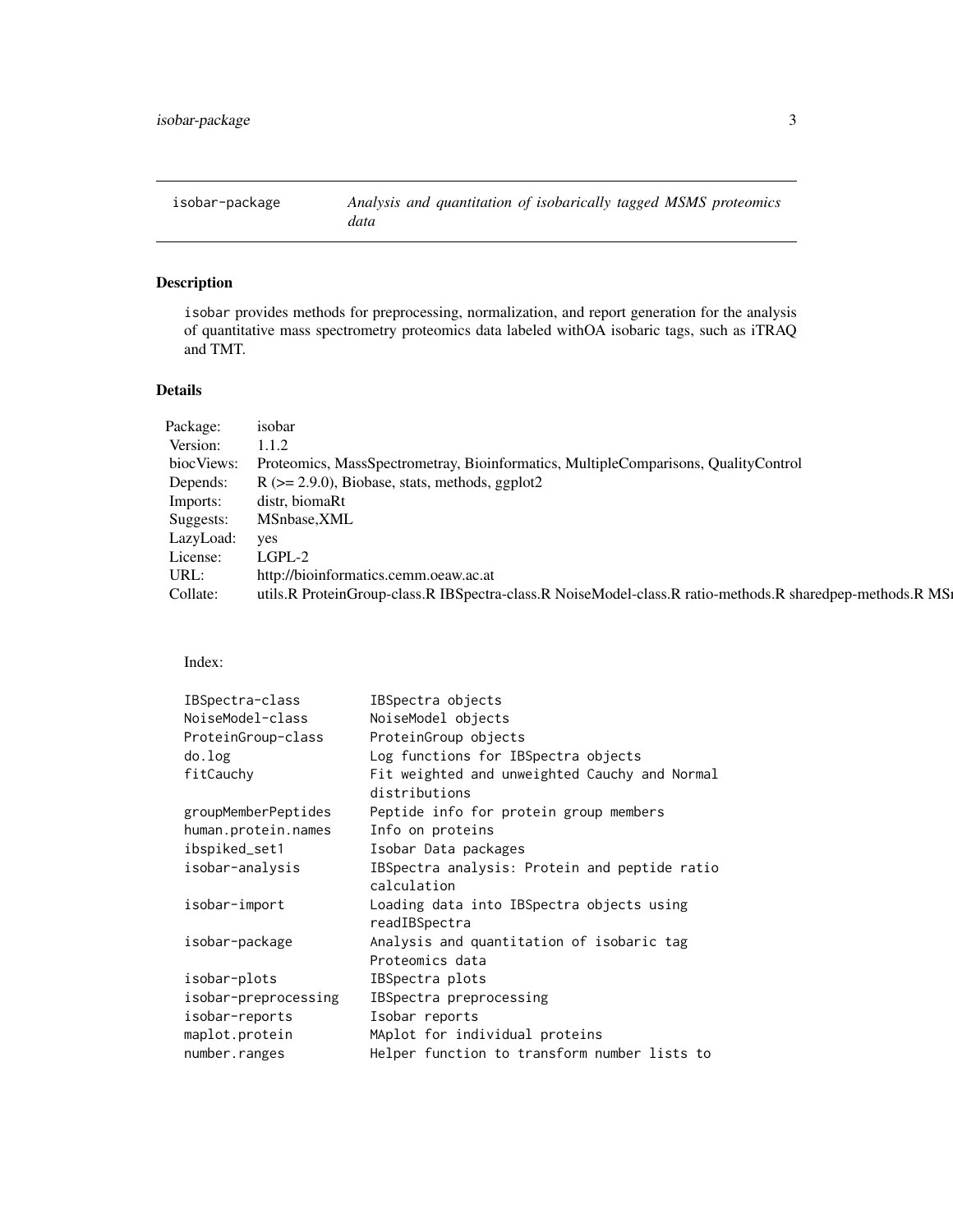<span id="page-3-0"></span>

|                     | ranges                                    |
|---------------------|-------------------------------------------|
| proteinInfo-methods | Methods for Function proteinInfo          |
| proteinRatios       | protein and peptide ratios                |
| sanitize            | Helper function for LaTeX export          |
| shared.ratios       | Shared ratio calculation                  |
| shared.ratios.sign  | Plot and get significantly shared ratios. |

Further information is available in the following vignettes:

| isobar       | Isobar Overview (source, pdf)       |
|--------------|-------------------------------------|
| isobar-devel | Isobar for developers (source, pdf) |

## Author(s)

Florian P Breitwieser <fbreitwieser@cemm.oeaw.ac.at> and Jacques Colinge <jcolinge@cemm.oeaw.ac.at>, with contributions from Xavier Robin <xavier.robin@unige.ch>

Maintainer: Florian P Breitwieser <fbreitwieser@cemm.oeaw.ac.at>

calc.delta.score *Calculate Delta Score from Ion Score*

#### Description

Calculates delta score from raw search engine score by substracting the best matching hit with the second best matching. data needs to have not only the best hit per spectrum, but multiple, to be able to calculate the delta score. filterSpectraDeltaScore calls calc.delta.score and filters spectra below a minum delta score.

#### Usage

```
calc.delta.score(my.data)
filterSpectraDeltaScore(my.data, min.delta.score=10, do.remove=FALSE)
```
## Arguments

| my.data         | IBS pectra data frame.                                                                                  |
|-----------------|---------------------------------------------------------------------------------------------------------|
| min.delta.score |                                                                                                         |
|                 | Minimum delta score.                                                                                    |
| do.remove       | If TRUE, spectra below the min.prob threshold are not just set as 'use.for.quant=FALSE'<br>but removed. |

## Value

Returns data with additional column 'delta.score'.

#### Author(s)

Florian P. Breitwieser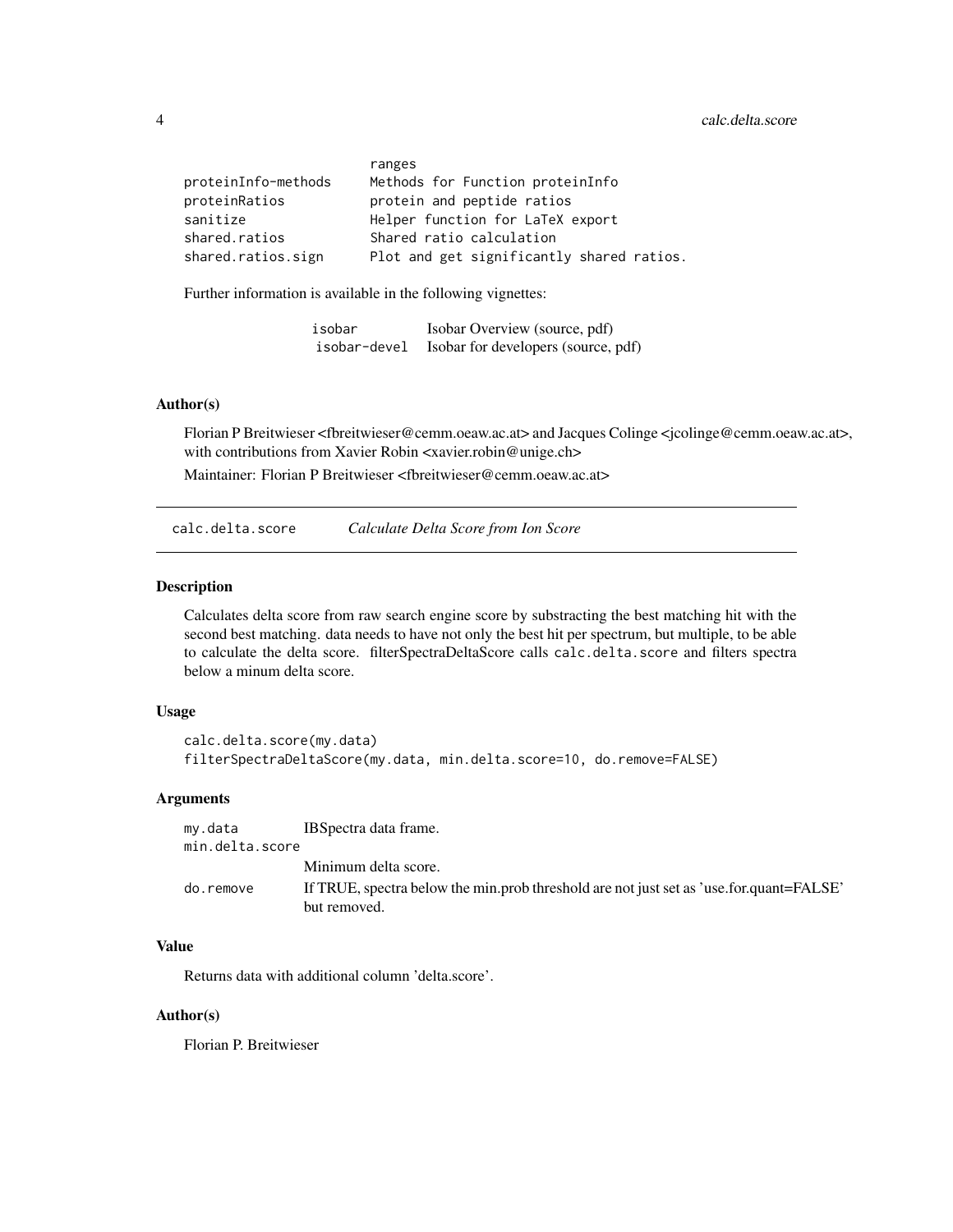<span id="page-4-0"></span>calcPeptidePosition *Recalculate peptide start positions based on protein sequence*

#### Description

Function to recalculate start position of peptide in protein when it is missing or wrong.

#### Usage

```
calcPeptidePosition(peptide.info, protein.info, calc.il.peptide)
```
#### Arguments

peptide.info Peptide info object of ProteinGroup. protein.info Protein info object of ProteinGroup. calc.il.peptide

Should the 'real' peptide (I/L difference) be calculated?

calculate-pvalues *Calculate and Adjust Ratio and Sample p-values.*

#### Description

Functions for calculating and adjusting ratios and sample p-values. Usually, these are called by proteinRatios or peptideRatios.

#### Usage

```
calculate.ratio.pvalue(lratio, variance, ratiodistr = NULL)
calculate.sample.pvalue(lratio, ratiodistr)
calculate.mult.sample.pvalue(lratio, ratiodistr, strict.pval,
                             lower.tail, n.possible.val, n.observed.val)
```
adjust.ratio.pvalue(quant.tbl, p.adjust, sign.level.rat, globally = FALSE)

## Arguments

| lratio      | log 10 protein or peptide ratios.                                                                                   |
|-------------|---------------------------------------------------------------------------------------------------------------------|
| ratiodistr  | Fitted ratio distribution/                                                                                          |
| variance    | Variance of Iratios.                                                                                                |
| strict.pval | If FALSE, missing ratios are ignored. If TRUE, missing ratios are penalized by<br>giving them a sample poul of 0.5. |
| lower.tail  | lower tail of distribution?                                                                                         |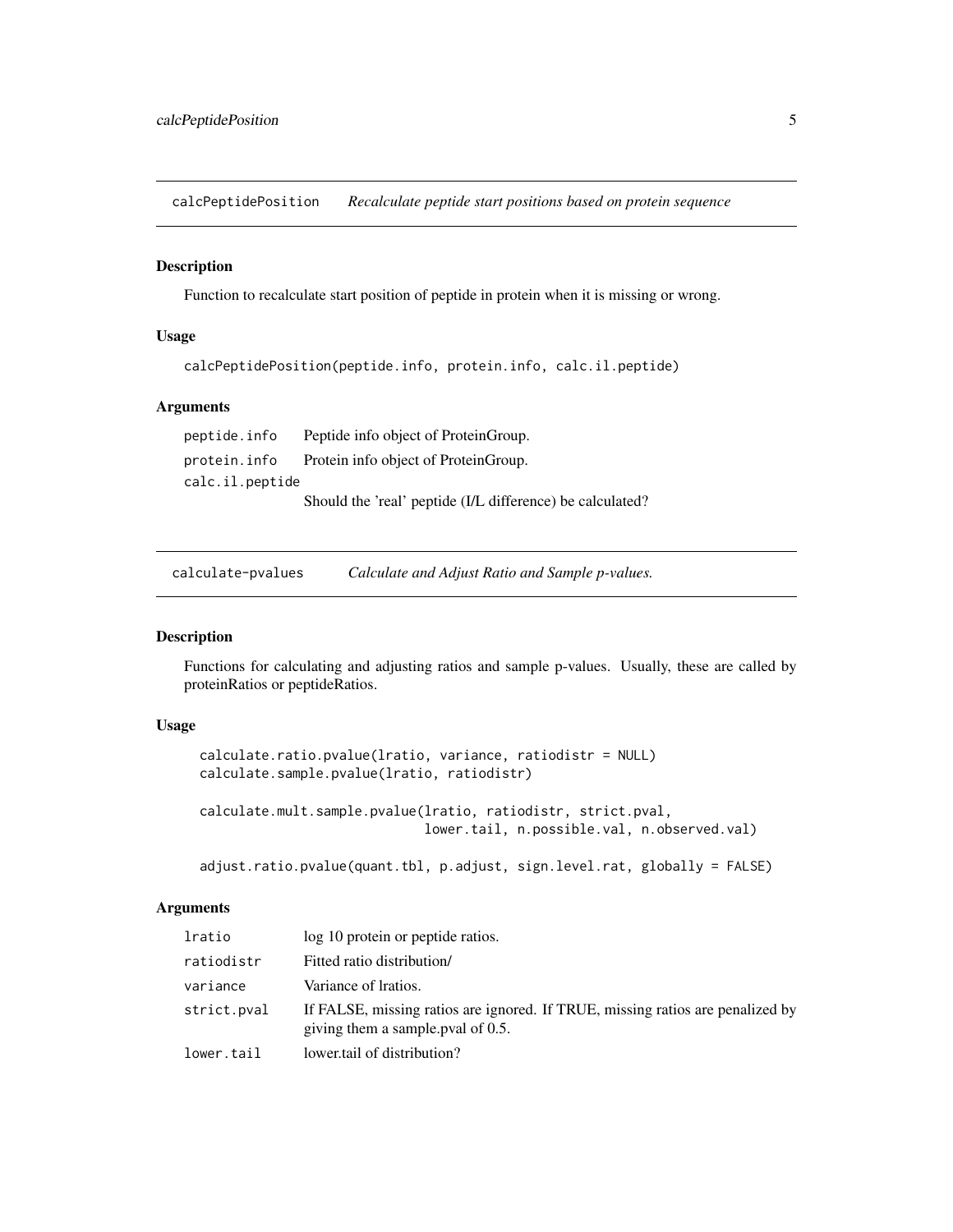<span id="page-5-0"></span>

|           | n.possible.val Number of possible ratios.                                                          |
|-----------|----------------------------------------------------------------------------------------------------|
|           | n.observed.val Number of observed ratios.                                                          |
| quant.tbl | Quantification table (from protein Ratios or peptide Ratios).                                      |
| p.adjust  | p-value adjustment method (see ?p.adjust).                                                         |
|           | sign.level.rat Ratio significance level.                                                           |
| globally  | Whether the p-values should be adjusted over all conditions, or individually in<br>each condition. |

#### Author(s)

Florian P. Breitwieser

#### See Also

[proteinRatios](#page-35-1),[peptideRatios](#page-35-1)

## Examples

```
lratio <- c(-1,-1,seq(from=-1,to=1,by=.25),1,1)
variance \leq c(0,1, rep(0.1,9),0,1)ratiodistr.precise <- new("Norm",mean=0,sd=.25)
ratiodistr.wide <- new("Norm",mean=0,sd=.5)
# ratio p-value is impacted only by the variance
# sample p-value captures whether the ratio distribution is narrow (precise)
# or wide
data.frame(lratio, variance,
           ratio.pvalue=calculate.ratio.pvalue(lratio, variance),
           sample.pvalue.precise=calculate.sample.pvalue(lratio,ratiodistr.precise),
           sample.pvalue.wide=calculate.sample.pvalue(lratio,ratiodistr.wide))
```
<span id="page-5-1"></span>calculate.dNSAF *dNSAF approximate abundance calculations.*

## Description

Distributed normalized spectral abundance factor (dNSAF) is a label free quantitative measure of protein abundance based on spectral counts which are corrected for peptides shared by multiple proteins. Original publication: Zhang Y et al., Analytical Chemistry (2010).

#### Usage

calculate.dNSAF(protein.group, use.mw = FALSE, normalize = TRUE,  $combine.f = mean)$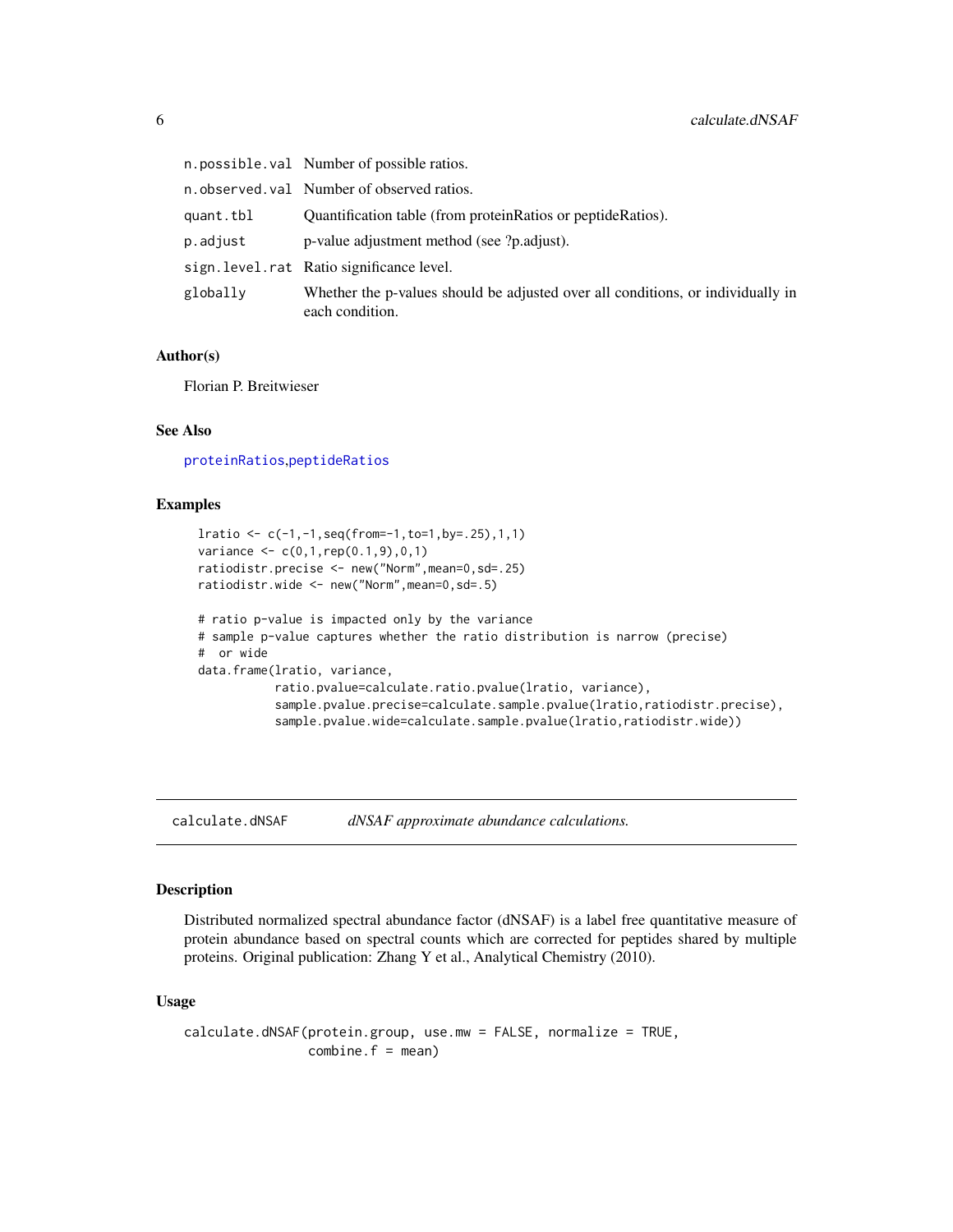## <span id="page-6-0"></span>calculate.emPAI 7

#### **Arguments**

|           | protein.group ProteinGroup object. Its @proteinInfo slot data.frame must contain a length<br>column. |
|-----------|------------------------------------------------------------------------------------------------------|
| use.mw    | Use MW to account for protein size                                                                   |
| normalize | Normalize dSAF to dNSAF?                                                                             |
| combine.f | How to handle proteins seen only with shared peptides?                                               |

## Value

Named numeric vector of dNSAF values.

## Author(s)

Florian P Breitwieser

## References

Zhang Y et al., Analytical Chemistry (2010)

## See Also

[proteinInfo](#page-40-1), [getProteinInfoFromUniprot](#page-40-1), [calculate.emPAI](#page-6-1), [ProteinGroup](#page-38-1)

#### Examples

```
data(ibspiked_set1)
protein.group <- proteinGroup(ibspiked_set1)
calculate.dNSAF(protein.group)
```
<span id="page-6-1"></span>calculate.emPAI *emPAI approximate abundance calculations.*

#### <span id="page-6-2"></span>Description

The Exponentially Modified Protein Abundance Index (emPAI) is a label free quantitative measure of protein abundance based on protein coverage by peptide matches. The original publication is Ishihama Y, et al., Proteomics (2005).

```
calculate.emPAI(protein.group, protein.g = reporterProteins(protein.group), normalize = FALSE,
           observed.pep = c("pep", "mod.charge.pep"), use.mw = FALSE, combine.f = mean,
                \ldots, nmc = 0, report.all = FALSE)
n.observable.peptides(...)
observable.peptides(seq, nmc = 1, min.length = 6, min.mass = 600, max.mass = 4000,
                    custom = list(code = c("B", "Z", "J", "U"),
                       mass = c(164.554862, 278.61037, 213.12392, 150.953636)), ...
```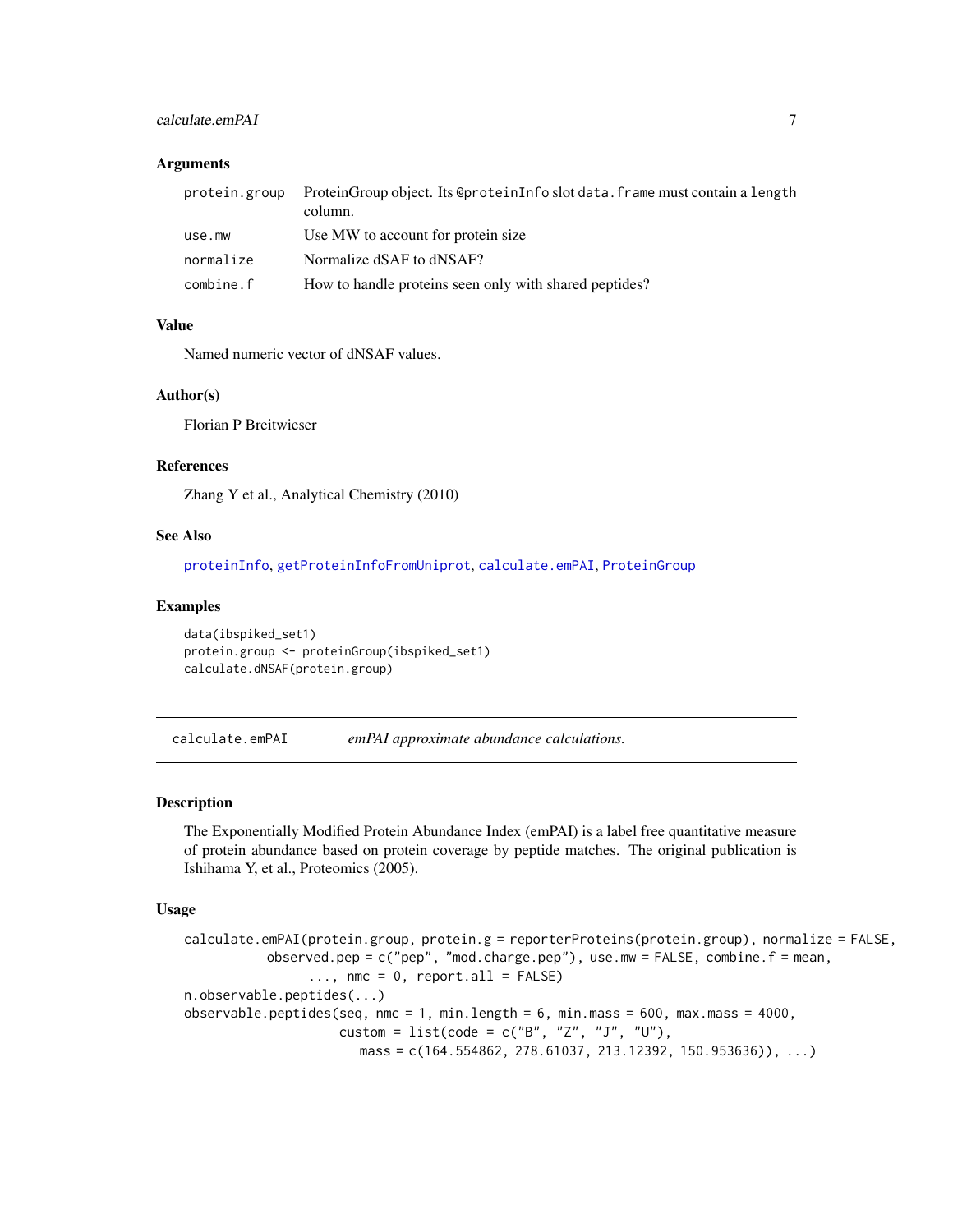## Arguments

| protein.group | ProteinGroup object. Its @proteinInfo slot data. frame must contain a sequence<br>column to calculate the number of observable peptides per protein. |
|---------------|------------------------------------------------------------------------------------------------------------------------------------------------------|
| protein.g     | Protein group identifiers.                                                                                                                           |
| normalize     | Normalize to sum $= 1$ ?.                                                                                                                            |
| observed.pep  | What counts as observed peptide?                                                                                                                     |
| report.all    | <b>TOADD</b>                                                                                                                                         |
| use.mw        | Use MW to normalize for protein size.                                                                                                                |
| combine.f     | How to handle proteins seen only with shared peptides?                                                                                               |
| seq           | Protein sequence.                                                                                                                                    |
| nmc           | Number of missed cleavages.                                                                                                                          |
| min.length    | Minimum length of peptide.                                                                                                                           |
| min.maxs      | Minimum mass of peptide.                                                                                                                             |
| max.mass      | Maximum mass of peptide.                                                                                                                             |
| custom        | User defined residue for Digest.                                                                                                                     |
| .             | Further arguments to observable.peptides/Digest.                                                                                                     |

## Details

The formula is

 $emPAI = 10^{\frac{N < - observed}{N < - observed}} - 1$ 

N\_observed is the number of observed peptides - we use the count of unique peptide without consideration of charge state. N\_observable is the number of observable peptides. Sequence cleavage is done using [Digest](#page-0-0).

## Value

Named numeric vector of emPAI values.

## Author(s)

Florian P Breitwieser

## References

Ishihama Y, et al., Proteomics (2005)

## See Also

[Digest](#page-0-0), [proteinInfo](#page-40-1), [getProteinInfoFromUniprot](#page-40-1), [calculate.dNSAF](#page-5-1), [ProteinGroup](#page-38-1)

## Examples

```
data(ibspiked_set1)
protein.group <- proteinGroup(ibspiked_set1)
calculate.emPAI(protein.group,protein.g=protein.g(protein.group,"CERU"))
```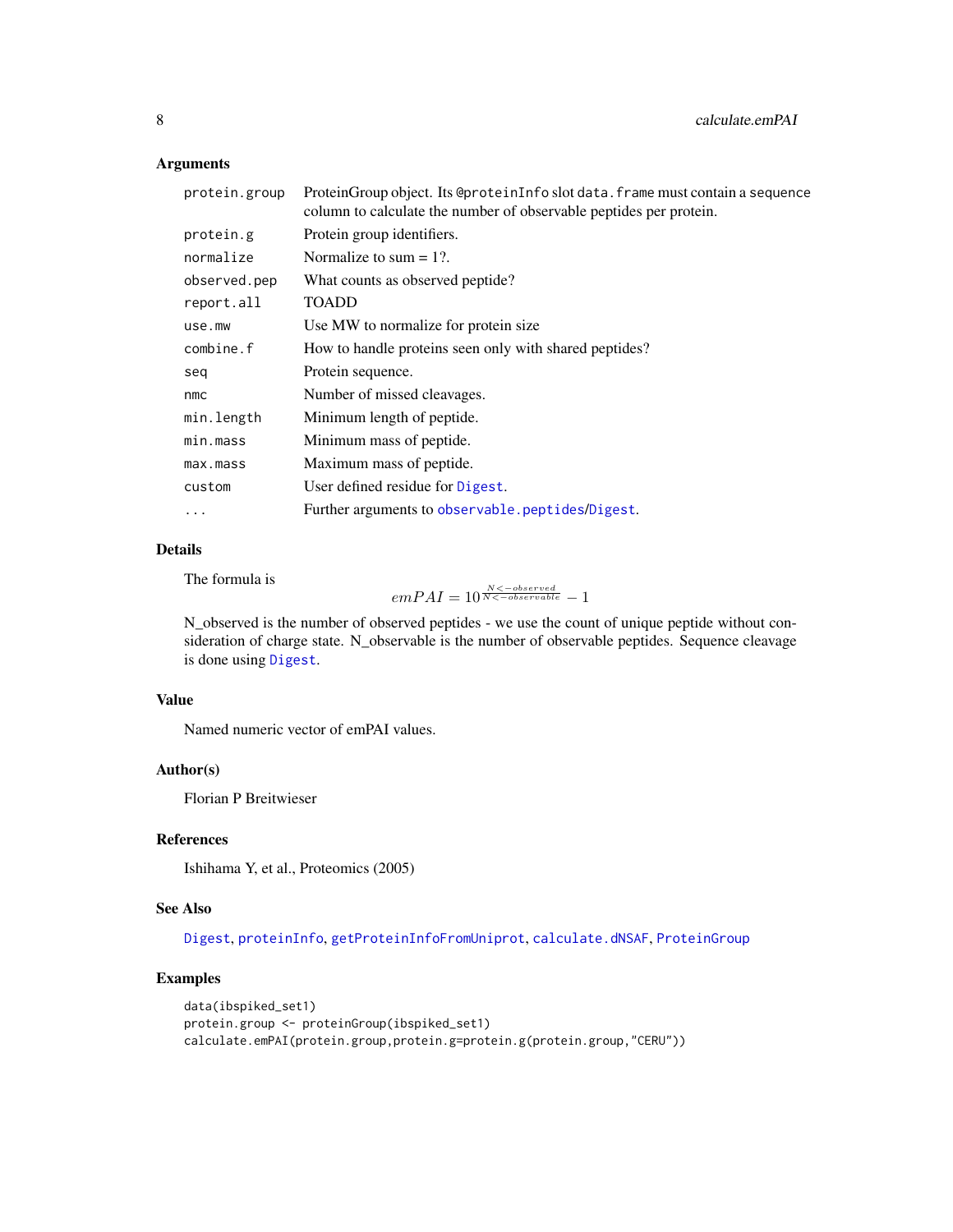<span id="page-8-0"></span>correct.peptide.ratios

*Correct peptide ratios with protein ratios from a separate experiment.*

## Description

Correct peptide ratios with protein ratios from a separate experiment.

## Usage

```
correct.peptide.ratios(ibspectra, peptide.quant.tbl, protein.quant.tbl,
         protein.group.combined, adjust.variance = TRUE,
         correlation = 0, recalculate.pvalue = TRUE)
```
## Arguments

| ibspectra              | IBSpectra object.                                                               |
|------------------------|---------------------------------------------------------------------------------|
| peptide.quant.tbl      |                                                                                 |
|                        | Calculated with peptide Ratios.                                                 |
| protein.quant.tbl      |                                                                                 |
|                        | Calculated with protein Ratios.                                                 |
| protein.group.combined |                                                                                 |
|                        | Protein Group object generated on both PTM and protein data.                    |
| adjust.variance        |                                                                                 |
|                        | Adjust variance of ratios.                                                      |
| correlation            | Assumed correlation between peptide and protein ratios for variance adjustment. |
| recalculate.pvalue     |                                                                                 |
|                        | Recalculate p-value after variance adjustment.                                  |

## Author(s)

Florian P. Breitwieser

distr-methods *Functions for distribution calculations*

#### Description

calcProbXGreaterThanY calculates the probability that  $P(X) > P(Y) + .5 P(X)=P(Y)$ . calcProbXDiffNormals calculates the probabilities of a set of normals, defined by the vectors mu\_Y and sd\_Y are greater or less than the reference distribution Y.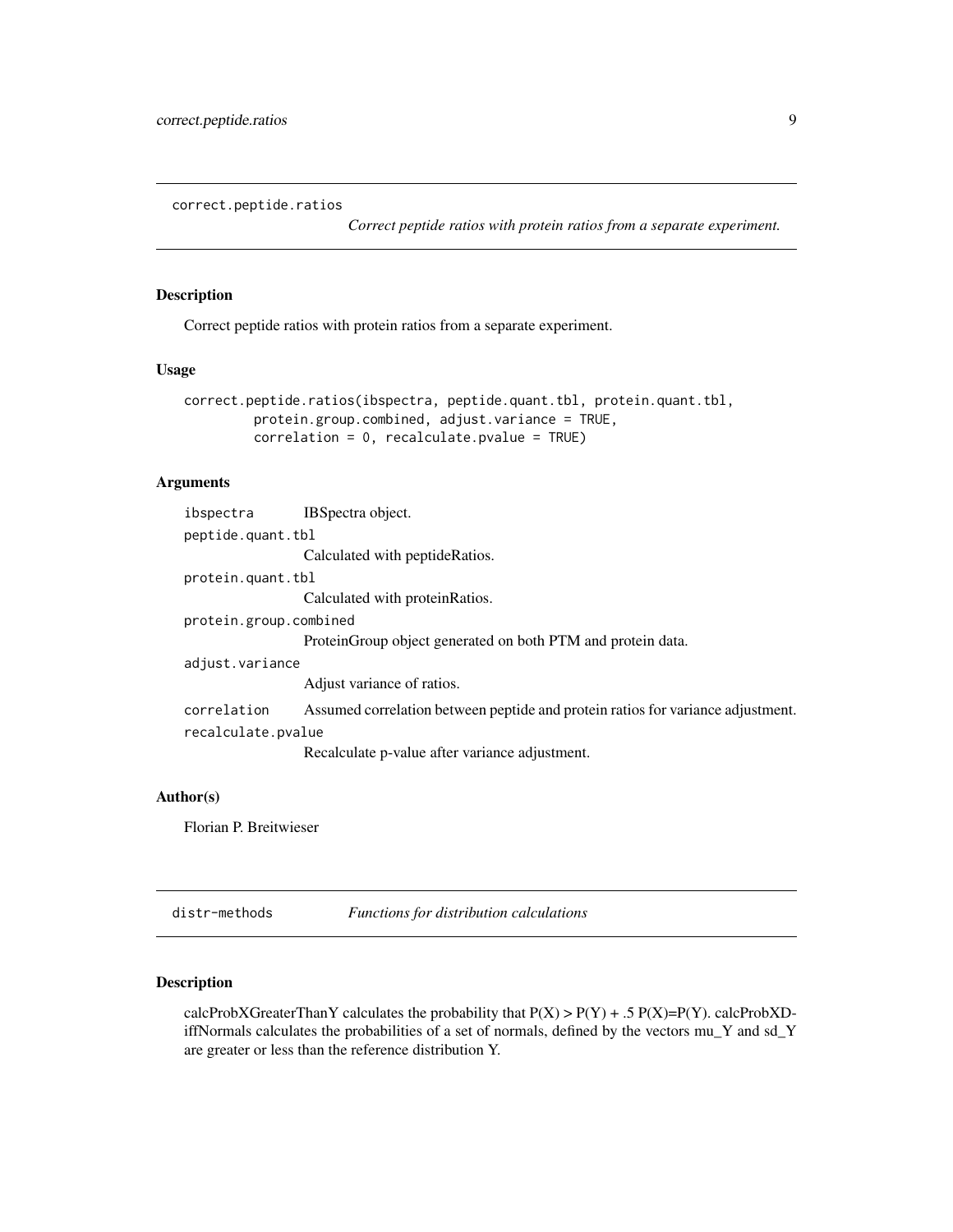## Usage

```
calcProbXGreaterThanY(X, Y, min.q = 10^{\circ}-6, n.steps = 1000)
calcProbXDiffNormals(X, mu_Y, sd_Y, ..., alternative = "greater", progress = FALSE)
distrprint(X, round.digits = 5)
twodistr.plot(X, Y, n.steps = 1000, min.q = 10^x-3)
```
## Arguments

| X            | Object of the class Distribution.              |
|--------------|------------------------------------------------|
| Y            | Object of the class Distribution.              |
| min.q        | minimum quantile                               |
| n.steps      | Number of steps.                               |
| $mu_Y$       | Numeric vector of parameter mu of a Normal.    |
| sd_Y         | Numeric vector of parameter sd of a Normal.    |
| .            | Additional arguments to calcProbXGreaterThanY. |
| alternative  | "less", "greater", or "two-sided".             |
| progress     | Show text progress bar?                        |
| round.digits | Round digits for printing.                     |

## Author(s)

Florian P. Breitwieser

#### Examples

calcProbXGreaterThanY(Norm(0,.25),Norm(1,.25))

fit distributions *Fit weighted and unweighted Cauchy and Normal distributions*

#### Description

Functions to fit the probability density functions on ratio distribution.

```
fitCauchy(x)
fitNorm(x, portion = 0.75)fitWeightedNorm(x, weights)
fitNormalCauchyMixture(x)
fitGaussianMixture(x, n = 500)
fitTlsd(x)
```
<span id="page-9-0"></span>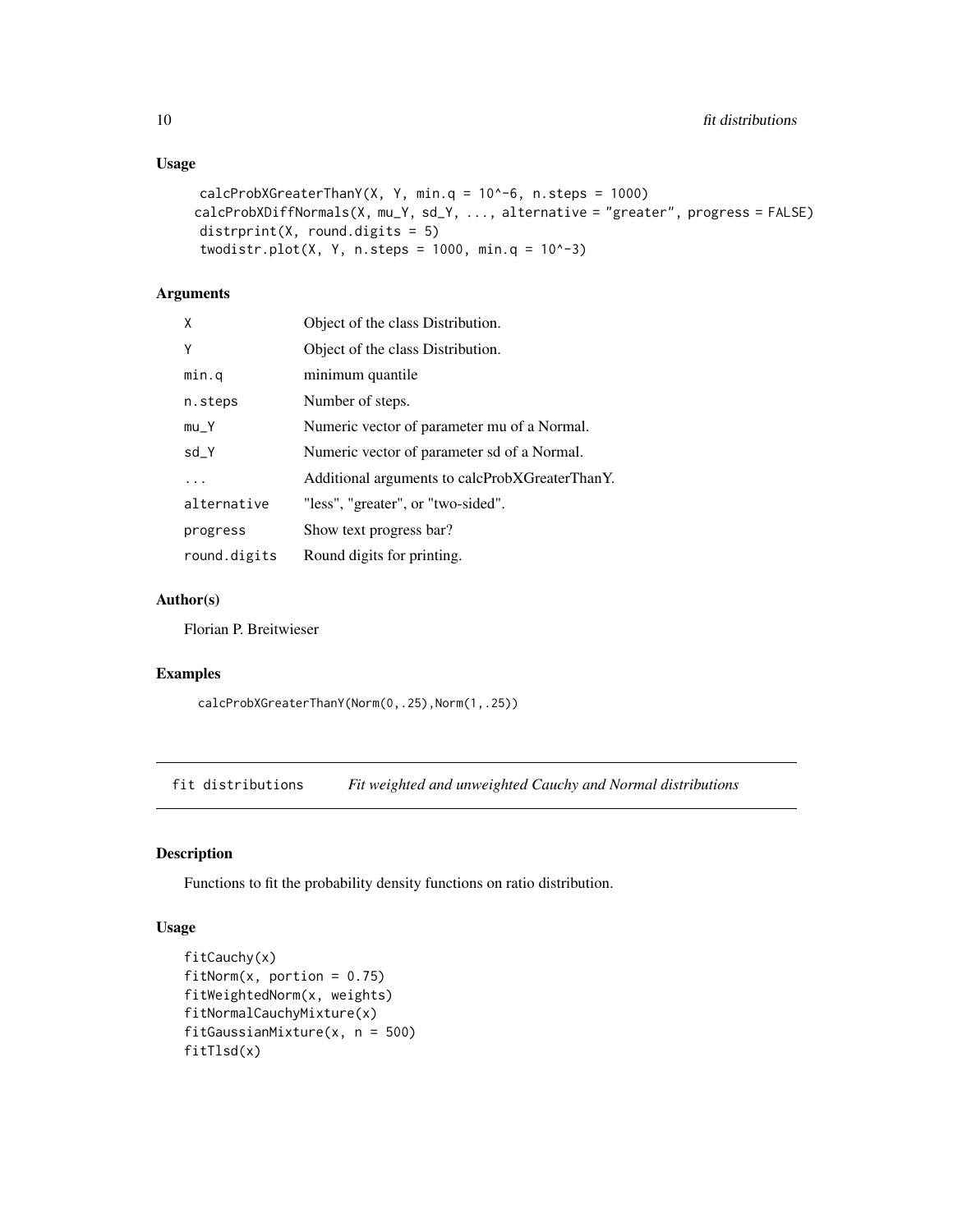## <span id="page-10-0"></span>getPeptideModifContext 11

## Arguments

| x       | Ratios                                          |
|---------|-------------------------------------------------|
| weights | Weights                                         |
| portion | Central portion of data to take for computation |
|         | number of sampling steps                        |

## Value

[Cauchy](#page-0-0),[Norm](#page-0-0)

## Author(s)

Florian P Breitwieser, Jacques Colinge.

## See Also

[proteinRatios](#page-35-1)

## Examples

```
library(distr)
data(ibspiked_set1)
data(noise.model.hcd)
# calculate protein ratios of Trypsin and CERU_HUMAN. Note: this is only
# for illustration purposes. For estimation of sample variability, data
# from all protein should be used
pr <- proteinRatios(ibspiked_set1,noise.model=noise.model.hcd,
             cl=as.character(c(1,1,2,2)),combn.method="intraclass",protein=c("136429","P00450"))
# fit a Cauchy distribution
```
ratiodistr <- fitCauchy(pr\$lratio) plot(ratiodistr)

getPeptideModifContext

*Get context of modification*

#### Description

Gets neighboring amino acids around modification which can be used to find enriched motifs.

```
getPeptideModifContext(protein.group, modif, n.aa.up = 7, n.aa.down = 7)
```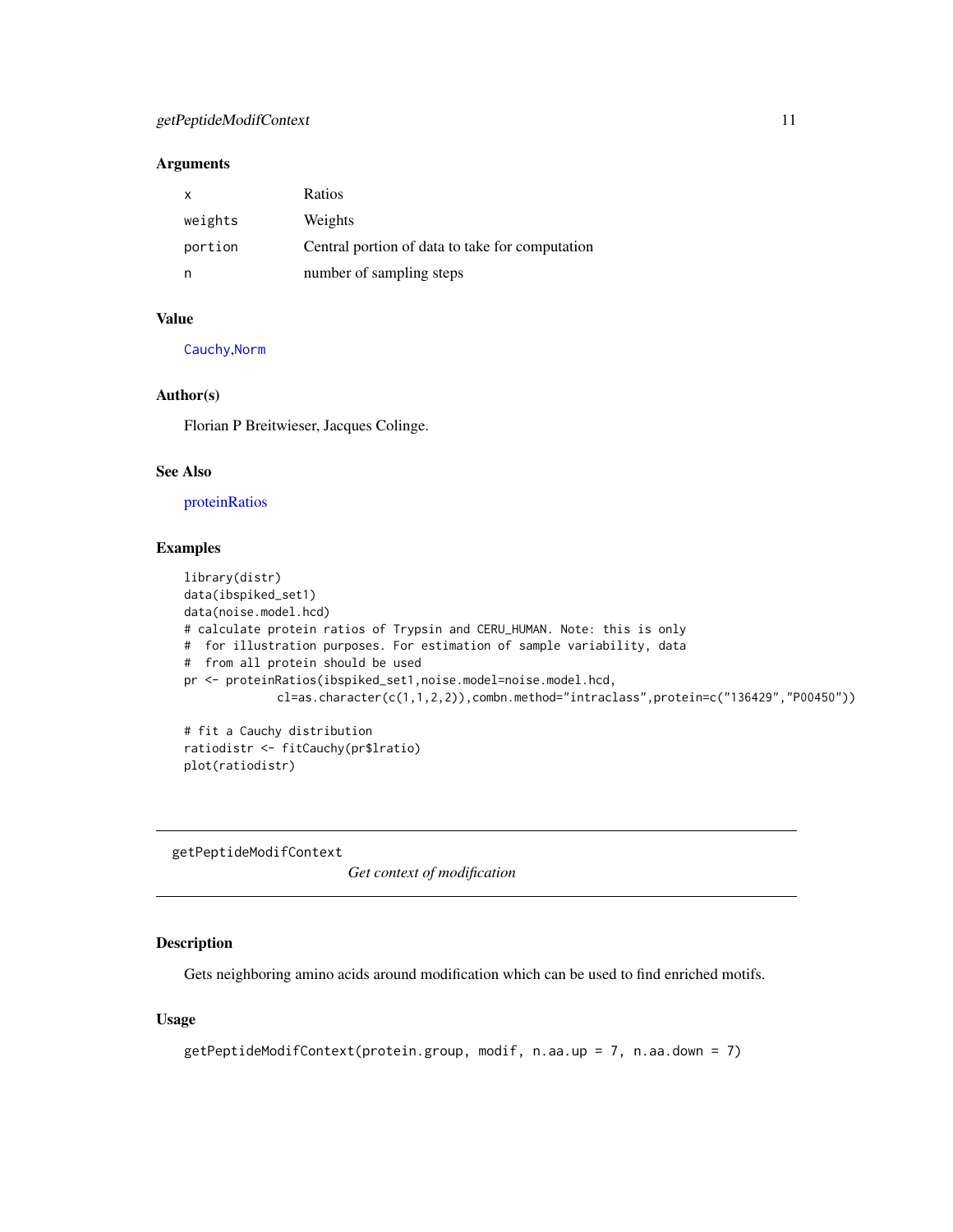#### <span id="page-11-0"></span>**Arguments**

| protein.group | ProteinGroup object.               |
|---------------|------------------------------------|
| modif         | Modification of interest.          |
| n.aa.up       | Number of AA downstream to report. |
| n.aa.down     | Number of AA upstream to report.   |

getPhosphoRSProbabilities

*Generate input files for PhosphoRS, call it, and get modification site probabilities*

#### Description

Get phosphorylation site localization probabilities by calling PhosphoRS and parsing its output. getPhosphoRSProbabilities generates a XML input file for PhosphoRS calling writePhosphoRSInput, then executes phosphoRS.jar with java, and parses the XML result file with readPhosphoRSOutput.

```
getPhosphoRSProbabilities(id.file, mgf.file, massTolerance, activationType,
               simplify = FALSE, mapping.file = NULL, mapping =c(\text{peaklist} = "even", id = "odd"), \text{pepmodi}f.\text{sep} ="##.##", besthit.only = TRUE, phosphors.cmd =
               paste("java -jar", system.file("phosphors",
                "phosphoRS.jar", package = "isobar")), file.basename =
               tempfile("phosphors."))
```

```
writePhosphoRSInput(phosphoRS.infile, id.file, mgf.file, massTolerance,
               activationType, mapping.file = NULL, mapping =
               c(\text{peaklist} = "even", id = "odd"), \text{pepmodi}f.\text{sep} ="##.##", modif.masses = rbind(c("PHOS", "1",
               "1:Phospho:Phospho:79.966331:PhosphoLoss:97.976896:STY"),
               c("Oxidation_M", "2",
               "2:Oxidation:Oxidation:15.994919:null:0:M"),
               c("Cys_CAM", "3",
           "3:Carbamidomethylation:Carbamidomethylation:57.021464:null:0:C"),
               c("iTRAQ4plex", "4",
               "4:iTRAQ4:iTRAQ4:144.1544:null:0:KX"), c("iTRAQ8plex",
               "5", "5:iTRAQ8:iTRAQ8:304.308:null:0:KX"),
               c("TMT6plex", "7",
               "7:TMT6:TMT6:229.162932:null:0:KX"), c("TMTsixplex",
               "6", "6:TMT6:TMT6:229.162932:null:0:KX")))
```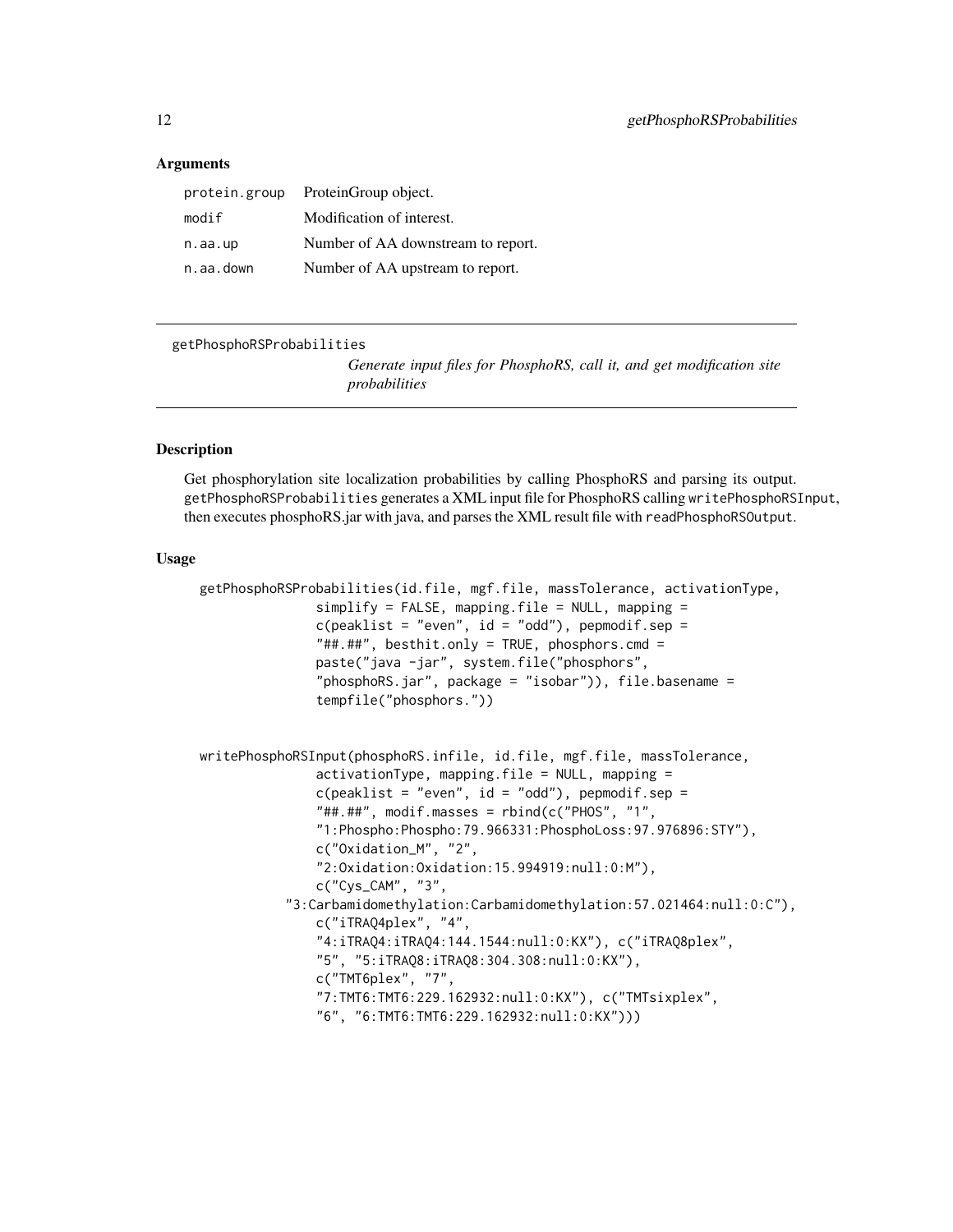## getPhosphoRSProbabilities 13

readPhosphoRSOutput(phosphoRS.outfile, simplify = FALSE, pepmodif.sep = "##.##", besthit.only = TRUE)

filterSpectraPhosphoRS(id.file, mgf.file, ..., min.prob = NULL, do.remove=FALSE)

#### Arguments

| id.file           | Database search results file in ibspectra.csv or mzIdentML format. See IBSpectra<br>and isobar vignette for information on converting Mascot dat and Phenyx pidres<br>files into ibspectra format. |  |
|-------------------|----------------------------------------------------------------------------------------------------------------------------------------------------------------------------------------------------|--|
| mgf.file          | Peaklist file                                                                                                                                                                                      |  |
| massTolerance     | Fragment ion mass tolerance (in Da)                                                                                                                                                                |  |
|                   | activationType Activation types of spectra. CID, HCD, or ETD.                                                                                                                                      |  |
| simplify          | If TRUE, returns a data. frame instead of a list.                                                                                                                                                  |  |
| mapping.file      | Mapping file. See also readIBSpectra.                                                                                                                                                              |  |
| mapping           | Mapping columns.                                                                                                                                                                                   |  |
| besthit.only      | Only show best hit, simplifies result to data.frame instead of list.                                                                                                                               |  |
| phosphors.cmd     | PhosphoRS script.                                                                                                                                                                                  |  |
| file.basename     | Base name for creating phosphoRS input and output files.                                                                                                                                           |  |
| phosphoRS.infile  |                                                                                                                                                                                                    |  |
|                   | PhosphoRS input XML file name.                                                                                                                                                                     |  |
| phosphoRS.outfile |                                                                                                                                                                                                    |  |
|                   | PhosphoRS output XML file name.                                                                                                                                                                    |  |
| pepmodif.sep      | separator of peptide and modification in XML id                                                                                                                                                    |  |
| modif.masses      | masses and ID used for PhosphoRS                                                                                                                                                                   |  |
| min.prob          | Threshold for PhosphoRS peptide probability to consider it for quantification                                                                                                                      |  |
|                   | Further arguments to getPhosphoRSProbabilities                                                                                                                                                     |  |
| do.remove         | If TRUE, spectra below the min.prob threshold are not just set as 'use.for.quant=FALSE'<br>but removed.                                                                                            |  |

#### Details

PhosphoRS is described in Taus et al., 2011. It can be downloaded from http://cores.imp.ac.at/proteinchemistry/download/ and used as Freeware. Java is required at runtime.

#### Value

If simplify=TRUE, a data.frame with the following columns: spectrum, peptide, modif, PepScore, PepProb, seqpos

If simplify=FALSE, a list (of spectra) of lists (of peptide identifications) of lists (with information about identification and localization). spectrum -> peptide 1, peptides 2, ... -> peptide. First level: - spectrum Second level: - peptide identifications for spectrum (might be more than one) Third level: - peptide: vector with peptide sequence and modification stirng - site.probs: matrix with site probabilities for each phospho site - isoforms: peptide score and probabilities for each isoform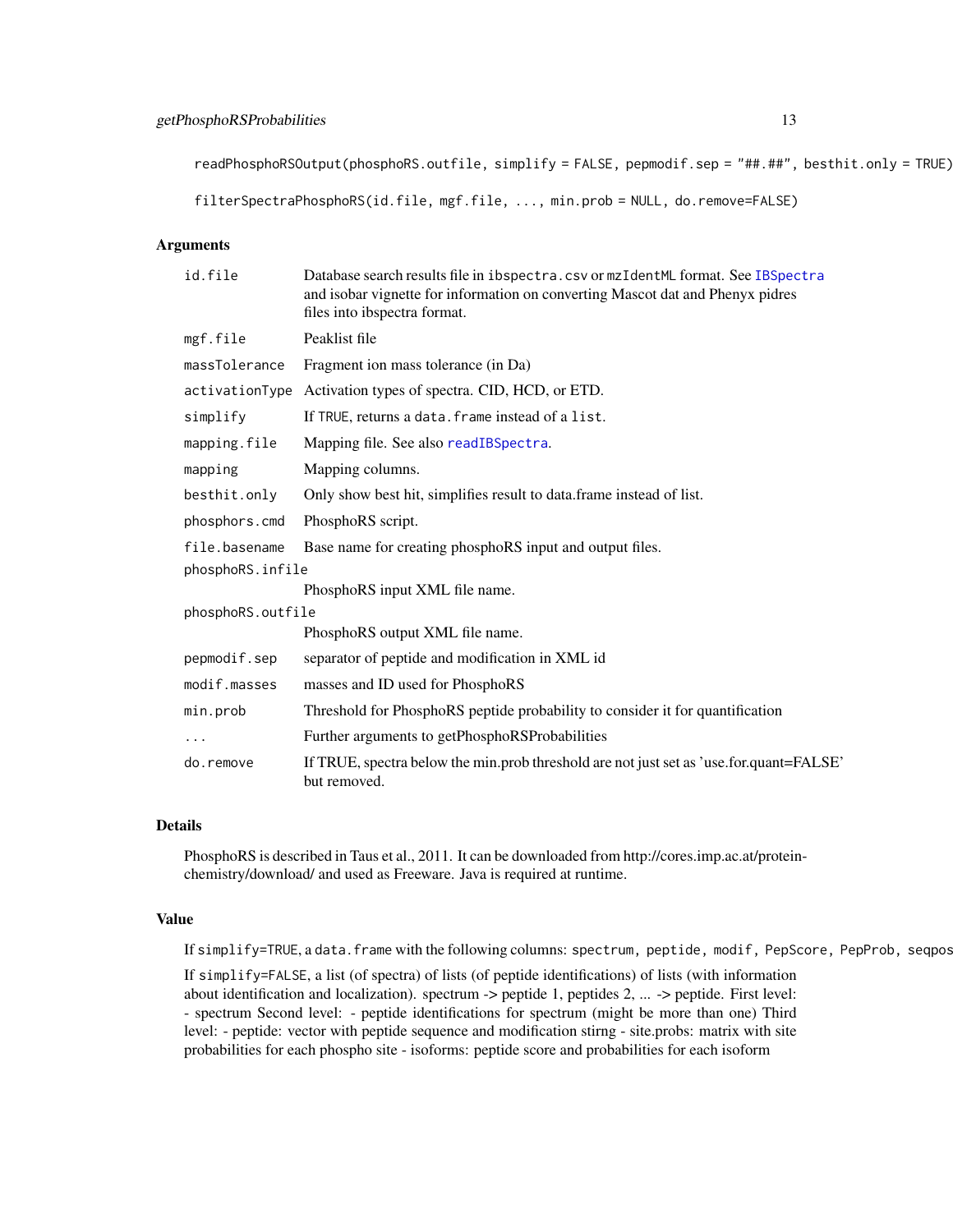#### <span id="page-13-0"></span>Author(s)

Florian P Breitwieser

#### References

Taus et al., 2011

getPtmInfo *Get PTM site information for idenfied proteins from public databases.*

## Description

Get PTM site information for idenfied proteins from public databases.

## Usage

```
getPtmInfoFromPhosphoSitePlus(protein.group, file.name = NULL, modif = "PHOS",
                            psp.url = "http://www.phosphosite.org/downloads/",
                         mapping = c(PHOS = "Phosphorylation_site_dataset.gz",
                                         ACET = "Acetylation_site_dataset.gz",
                                         METH = "Methylation_site_dataset.gz",
                                         SUMO = "Sumoylation_site_dataset.gz",
                                      UBI = "Ubiquitination_site_dataset.gz"))
```

```
getPtmInfoFromNextprot(protein.group, nextprot.url = "http://www.nextprot.org/rest/entry/NX_XXX/ptm
                        url.wildcard = "XXX")
```
## Arguments

| protein.group | ProteinGroup object.                                                                            |
|---------------|-------------------------------------------------------------------------------------------------|
| file.name     | File name to save downloaded data, defaults to the original file name (see map-<br>ping).       |
| modif         | Selects dataset to download (see mapping).                                                      |
| psp.url       | PhosphoSitePlus main URL for datasets.                                                          |
| mapping       | Names of PhosphoSitePlus modification datasets, mapped by modif name.                           |
| nextprot.url  | URL for fetching Nextprot results. url. wildcard will be replaced by the Uniprot<br>Protein AC. |
| url.wildcard  | wildcard to replace with Uniprot protein AC in next prot.url.                                   |

## Details

PhosphoSitePlus datasets are downloaded and written to the working directory with its original name (see mapping) unless a file with that name exists, which is then parsed into a data.frame of suitable format.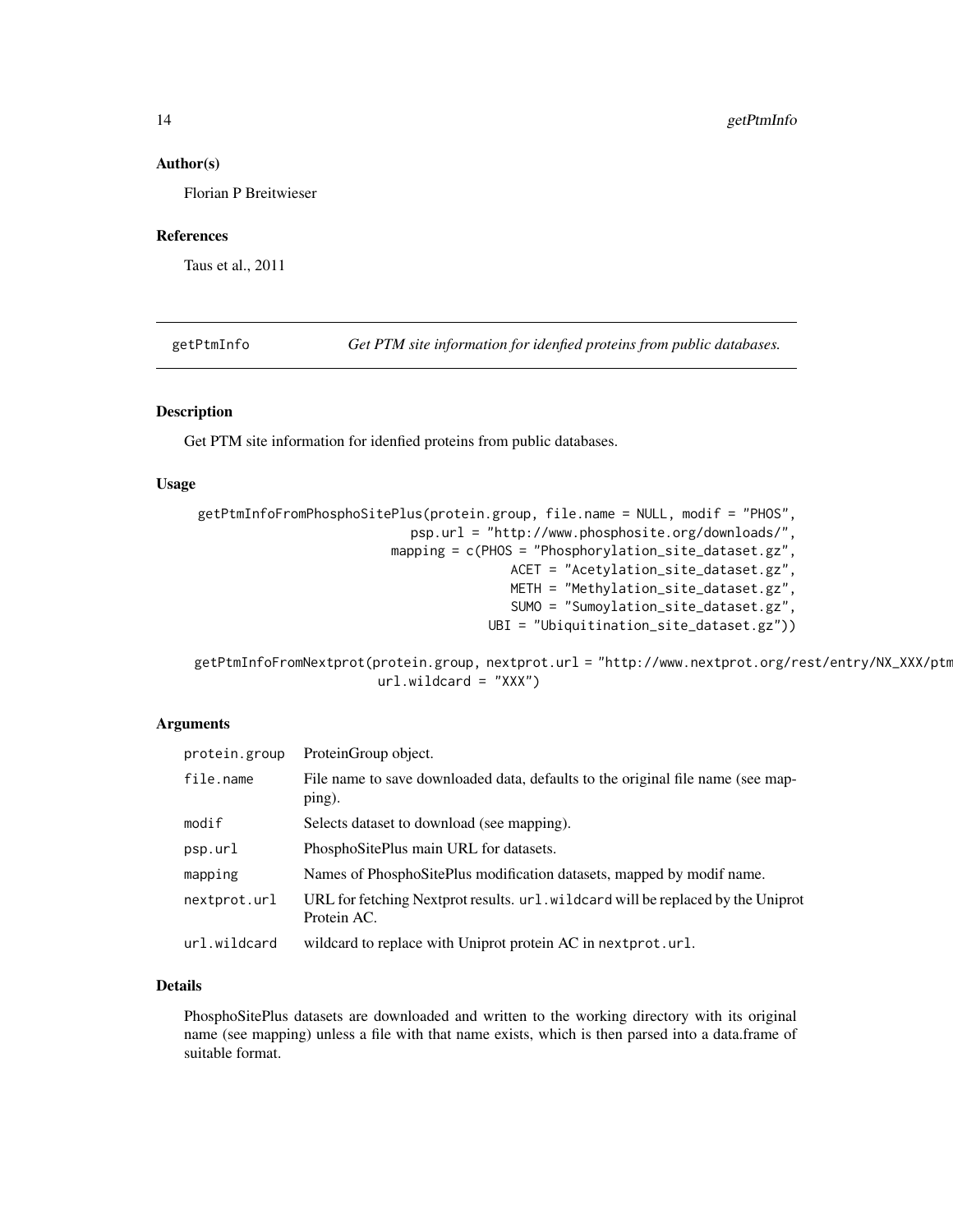#### <span id="page-14-0"></span>Value

data.frame with (at least) the columns: isoform\_ac, description, evidence, position

#### Note

PhosphoSitePlus is licensed under Creative Commons Attribution-NonCommercial-ShareAlike 3.0

Unported License and is freely available for non-commercial purpose, see http://www.phosphosite.org/staticDownloads.do.

neXtProt is licensed under the Creative Commons Attribution-NoDerivs License, see: http://creativecommons.org/licenses/bynd/3.0.

Please read the conditions and use the data only if you agree.

#### Author(s)

Florian P. Breitwieser

#### References

PhosphoSitePlus: a comprehensive resource for investigating the structure and function of experimentally determined post-translational modifications in man and mouse. Hornbeck PV, Kornhauser JM, Tkachev S, Zhang B, Skrzypek E, Murray B, Latham V, Sullivan M. Nucleic Acids Res. 2012 Jan;40(Database issue):D261-70. Epub 2011 Dec 1.

neXtProt: a knowledge platform for human proteins. Lane L, Argoud-Puy G, Britan A, Cusin I, Duek PD, Evalet O, Gateau A, Gaudet P, Gleizes A, Masselot A, Zwahlen C, Bairoch A. Nucleic Acids Res. 2012 Jan;40(Database issue):D76-83. Epub 2011 Dec 1.

#### Examples

```
## Not run:
 data(ib_phospho)
 ptm.info.np <- getPtmInfoFromNextprot(proteinGroup(ib_phospho))
 ptm.info.np <- ptm.info.np[grep("Phospho",ptm.info.np$modification.name),]
 ptm.info.psp <- getPtmInfoFromPhosphoSitePlus(proteinGroup(ib_phospho),modif="PHOS")
 str(ptm.info.np)
 str(ptm.info.psp)
```
## End(Not run)

groupMemberPeptides *Peptide info for protein group members*

#### Description

For a given reporter protein group identifier, information on its peptides is returned. It contains information on how the peptides are shared and in which member they occur.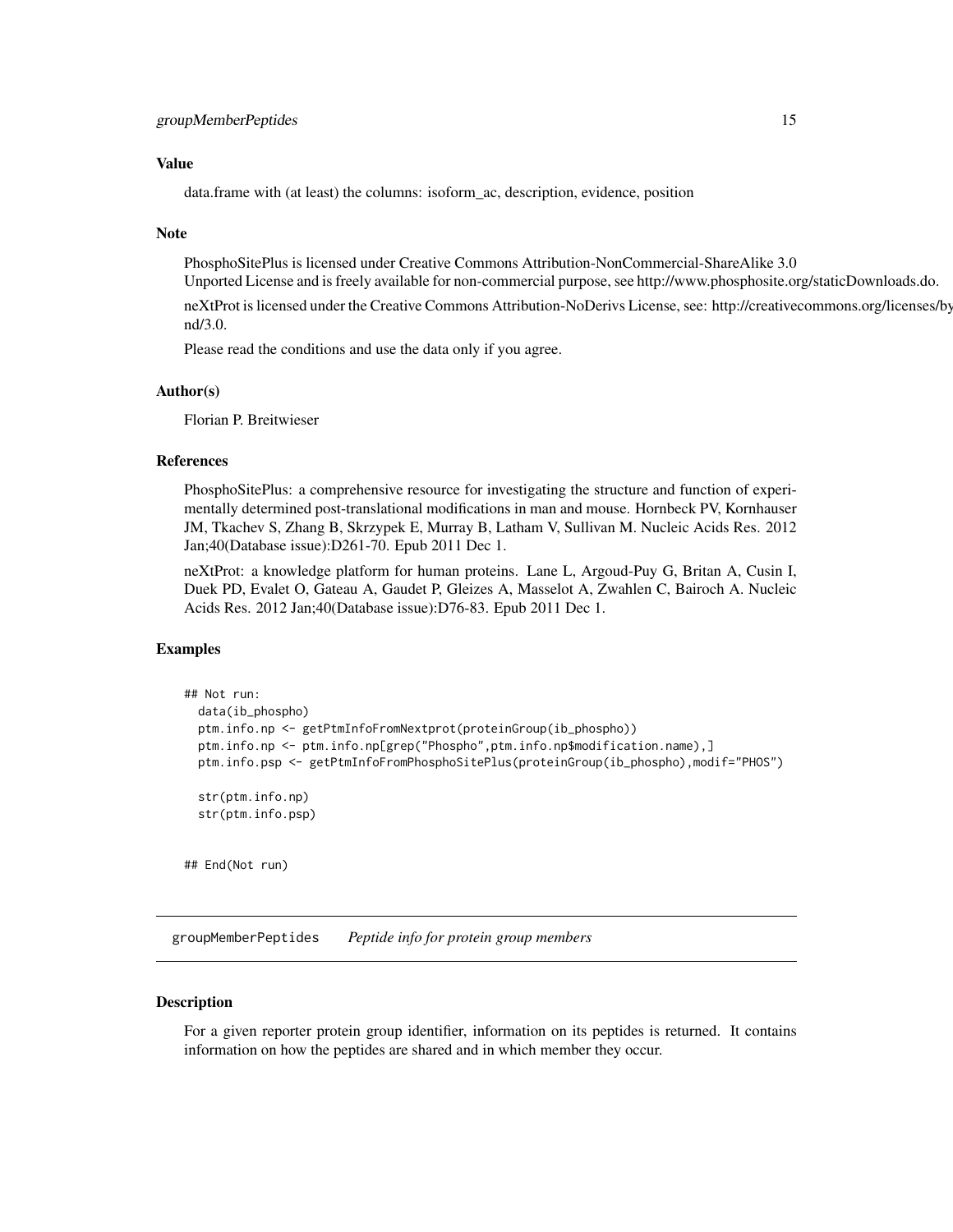```
groupMemberPeptides(x, reporter.protein.g, ordered.by.pos = TRUE, only.first.pos = TRUE)
```
#### Arguments

x ProteinGroup object reporter.protein.g group reporter protein ordered.by.pos if TRUE, start position of peptides in proteins is exported and peptides are ordered by position only.first.pos if TRUE, only first occurence of peptide in protein is reported

## Value

list of two: [1] peptide.info: data.frame peptide specificity n.shared.groups n.shared.proteins start.pos [2] group.member.peptides: data.frame each column corresponds to a group member, and each row to a peptide

## Author(s)

Florian P Breitwieser

#### Examples

```
data(ibspiked_set1)
   protein.group <- proteinGroup(ibspiked_set1)
   ceru.rat <- protein.g(protein.group,"CERU_RAT")
   groupMemberPeptides(protein.group,ceru.rat)
## find protein groups with members
   t <- table(proteinGroupTable(protein.group)$reporter.protein)
   t[t>2]
   protein.g <- names(t)[t>2][1]
   groupMemberPeptides(protein.group,protein.g)
```
human.protein.names *Info on proteins*

#### Description

Gather human readable information from protein group codes.

#### Usage

my.protein.info(x, protein.g)

human.protein.names(my.protein.info)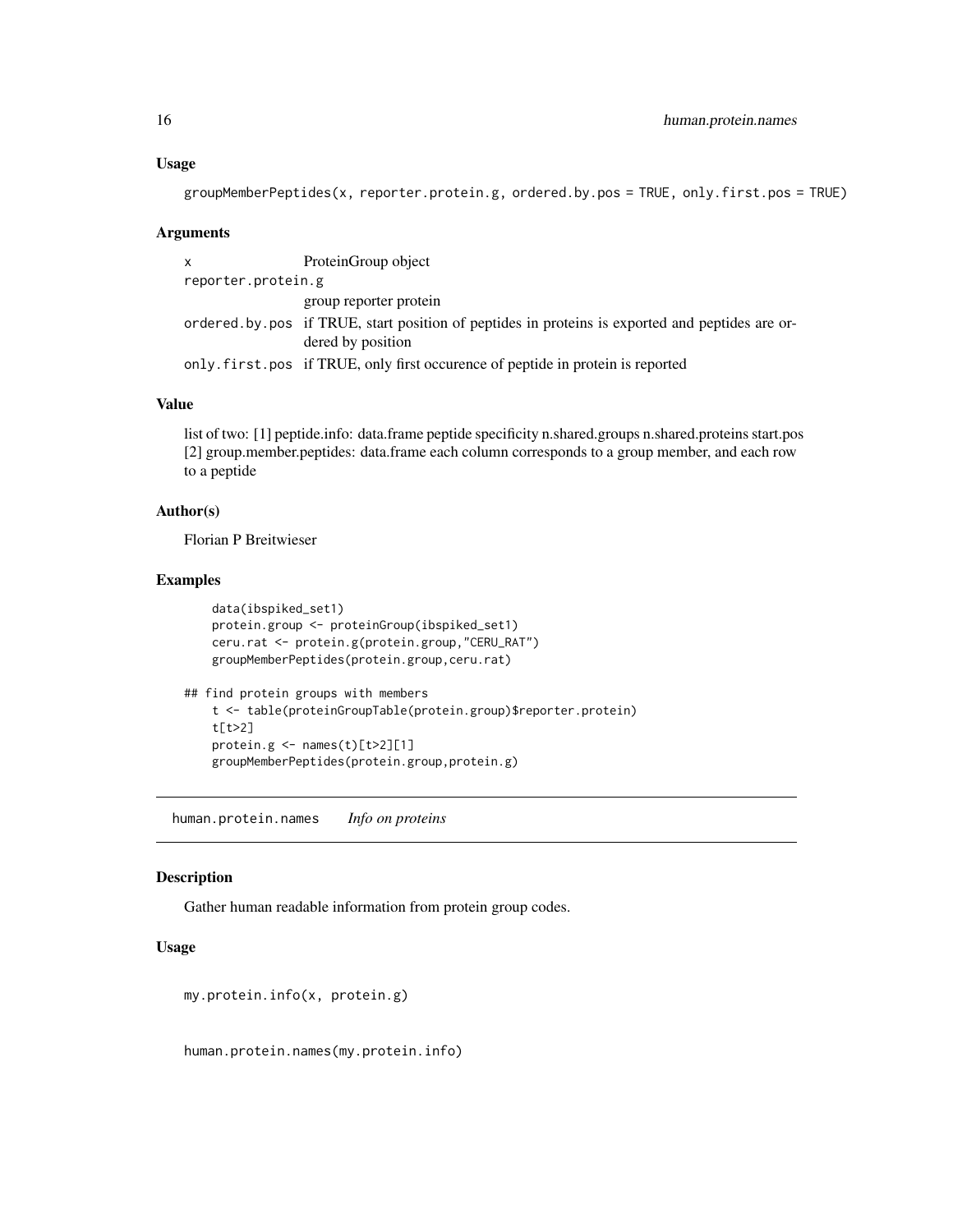## <span id="page-16-0"></span>IBSpectra-class 17

#### **Arguments**

| X               | ProteinGroup object                      |
|-----------------|------------------------------------------|
| protein.g       | protein                                  |
| my.protein.info |                                          |
|                 | Return value of function my protein info |

#### Author(s)

Florian P Breitwieser

| IBSpectra-class | IBSpectra Class for Isobarically Tagged Quantitative MS Proteomics<br>Data |
|-----------------|----------------------------------------------------------------------------|
|                 |                                                                            |

## <span id="page-16-1"></span>**Description**

This class represents a quantitative MS proteomics experiment labeled using Isobaric tags (iTRAQ, TMT). IBSpectra is a abstract class which is implemented in the [IBSpectraTypes](#page-16-1) classes iTRAQ4plexSpectra, iTRAQ8plexSpectra, TMT2plexSpectra, TMT6plexSpectra and TMT10plexSpectra.

It contains per-spectrum meassurements of the reporter tag intensity and m/z in assayData, and protein grouping in proteinGroup.

#### Objects from the Class

IBSpectra objects are typically created using the [readIBSpectra](#page-23-1) method or by calls of the form new("iTRAQ4plexSpectra",data=NULL,data.ions=NULL,...).

## **Slots**

IBSpectra extends [eSet](#page-0-0) which is a container for high-throughput assays and experimental metadata. Slots introduced in eSet (for more details on slots and methods refer to [eSet](#page-0-0) help):

- assayData: Contains matrices 'ions' and 'mass storing reporter tag intensities and m/z values for each tag and spectrum. Can be accessed by [reporterIntensities](#page-16-1) and [reporterMasses](#page-16-1). Class: [AssayData](#page-0-0)
- phenoData: Contains experimenter-supplied variables describing phenotypes behind reporter tags. Class: [AnnotatedDataFrame-class](#page-0-0)
- featureData: Describes the spectra's retention time, charge, peptide sequence, etc and can be accessed by [fData](#page-0-0). Class: [AnnotatedDataFrame](#page-0-0)
- experimentData: Contains details of experimental methods. Class: [MIAME](#page-0-0)
- annotation: UNUSED. Label associated with the annotation package used in the experiment. Class: character
- protocolData: UNUSED. Contains equipment-generated variables describing reporter tags. Class: [AnnotatedDataFrame](#page-0-0)

log: character matrix logging isotope impurity correction, normalization, etc.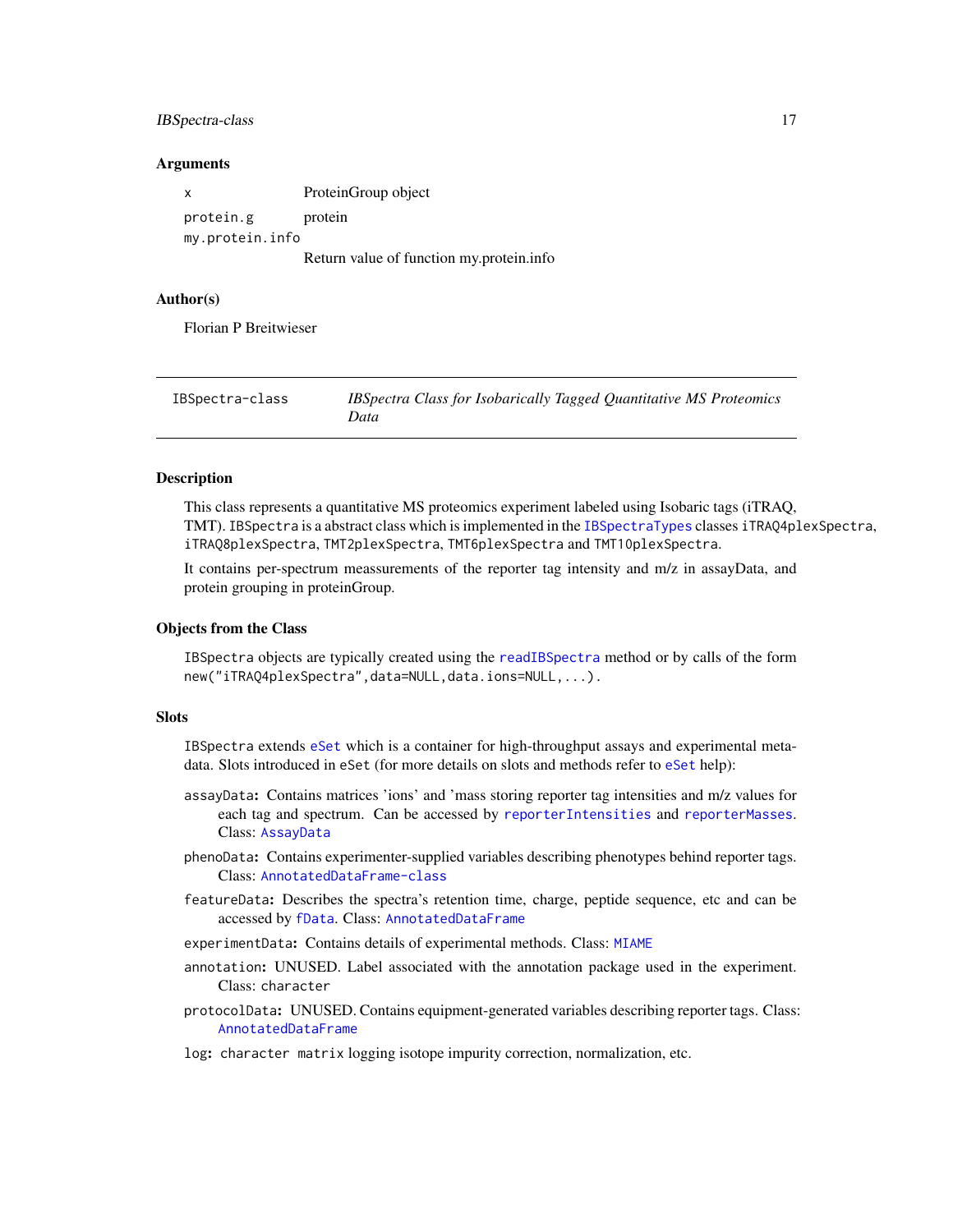Slots introduced in IBSpectra:

- proteinGroup: A [ProteinGroup](#page-38-1) object describing peptide and protein identifications grouped by shared peptides.
- reporterTagNames: A character vector denoting the reporter tag labels.
- reporterMasses: The 'true' m/z of the reporter tags in the MS/MS spectrum, used to isolate m/zintensity pairs from peaklist.
- isotopeImpurities: Manufacturer supplied isotope impurities, need to be set per batch and used for correction by [correctIsotopeImpurities](#page-26-1).

#### **Constructor**

See [readIBSpectra](#page-23-1) for creation based on peaklist (e.g. MGF format) and identification files (Mascot and Phenyx output).

- new(type,data): Creates a IBSpectra object.
	- type Denotes the type of IBSpectra, either 'iTRAQ4plexSpectra','iTRAQ8plexSpectra','TMT2plexSpectra', 'TMT6plexSpectra' or 'TMT10plexSpectra'. Call IBSpectraTypes() to see a list of the implemented types.
	- data A 'data.frame' in a ibspectra-csv format.

#### Coercion

In the code snippets below, x is a IBSpectra object. IBSpectra object can be coerced to

- as(x, "data.frame"): Creates a data.frame containing all identification and quantitation information. Peptide matching to multiple proteins produce multiple lines.
- ibSpectra.as.concise.data.frame(x): Creates a data.frame containing all identification and quantitation information. Proteins are concatenated - so the resulting data.frame has one line per spectrum.
- as(x, "MSnSet"): Coerces to a [MSnSet](#page-0-0) object (package [MSnbase](#page-0-0)).
- as(msnset,"IBSpectra"): Coerces a [MSnSet](#page-0-0) to IBSpectra object.

#### **Accessors**

In the following code snippets, x is a IBSpectra object.

proteinGroup(x): Gets and sets the ProteinGroup.

- isotopeImpurities $(x)$ : Gets and sets the isotope impurities of the isobaric tags as defined by the manufacturers per batch.
- reporterData(x,element="ions",na.rm=FALSE,na.rm.f='any',...): Gets and sets the element ('ions' or 'mass') for each tag and spectrum. '...' is handed down to spectrumSel, so it is possible to select for peptides or proteins. If na.rm is TRUE, than spectra missing quantitative information in 'any' or 'all' channels (parameter na.rm.f) are removed.

reporterIntensities(x,...): Convenience function, calls reporterData(...,element="ions")

reporterMasses(x,...): Convenience function, calls reporterData(...,element="mass")

- spectrum Titles $(x, \ldots)$ : Gets the spectrum titles. '...' is passed down to spectrum Sel.
- $classLabels(x)$ : Gets and sets the class labels in phenoData. Used for summarization, see also [estimateRatio](#page-20-1) and [phenoData](#page-0-0).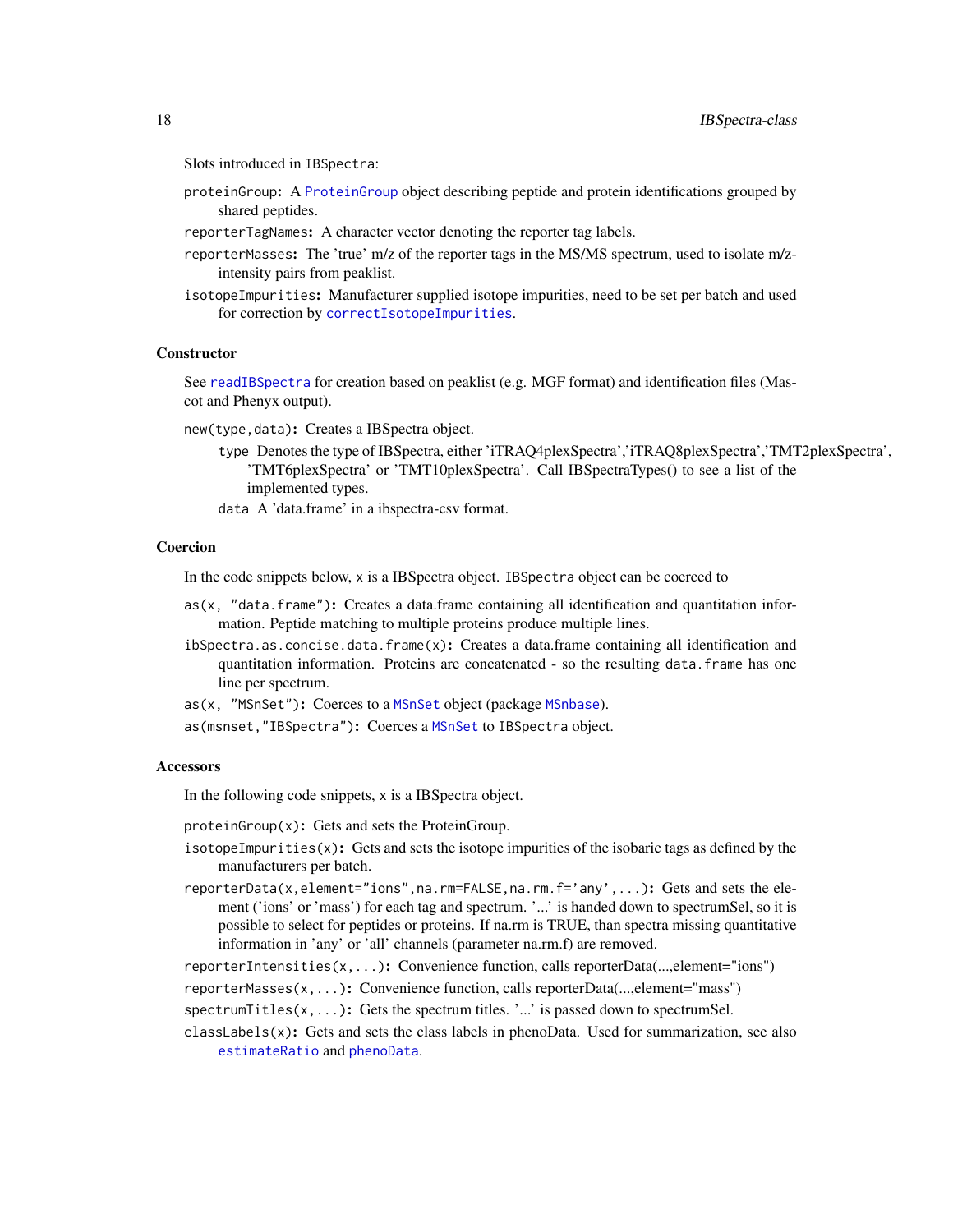## IBSpectra-class 19

## **Methods**

In the following code snippets, x is a IBSpectra object.

- subsetIBSpectra(x, protein=NULL, peptide=NULL, direction="exclude",specificity): Get a 'subset' of IBSpectra: include or exclude proteins or peptides. When selection is based on proteins, it can be defined to exclude only peptides which are specific to the protein ('reporter-specific'), specific to the group ('group-specific') or which are shared with other proteins ('unspecific'). See [subsetIBSpectra](#page-47-1).
- spectrumSel(x,peptide,protein,specificity="reporter-specific"): Gets a boolean vector selecting the corresponding spectra: If peptide is given, all spectra assigned to this peptide. If protein is given, all spectra assigned to peptides of this protein with specificity 'specificity'. See also [ProteinGroup](#page-38-1).

#### Author(s)

Florian P. Breitwieser

## See Also

[ProteinGroup,](#page-38-1) [isobar-preprocessing,](#page-26-2) [isobar-analysis,](#page-20-2) [isobar-plots](#page-25-1)

#### Examples

```
data(ibspiked_set1)
ibspiked_set1
head(reporterIntensities(ibspiked_set1))
head(reporterMasses(ibspiked_set1))
proteinGroup(ibspiked_set1)
isotopeImpurities(ibspiked_set1)
# create new object
set.seed(123)
data <- data.frame(spectrum=letters,
                   peptide=sample(c("pepA","pepB","pepC"),26,TRUE),
                   start.pos=1,
                   modif=sample(c("::X:::",":Y::::","::Z:::"),26,TRUE),
                   accession=c("protein1","protein2"))
data.ions <- matrix(rnorm(26*2,1000,50),
                    ncol=2,dimnames=list(letters,NULL))
data.mass <- matrix(rep(c(126.1,127.1),26),
                    ncol=2,byrow=TRUE,dimnames=list(letters,NULL))
ib <- new("TMT2plexSpectra",data,data.ions,data.mass)
ib
reporterIntensities(ib)
isotopeImpurities(ib) < - matrix(c(0.8, 0.1, 0.2, 0.9), nrow=2)reporterIntensities(correctIsotopeImpurities(ib))
```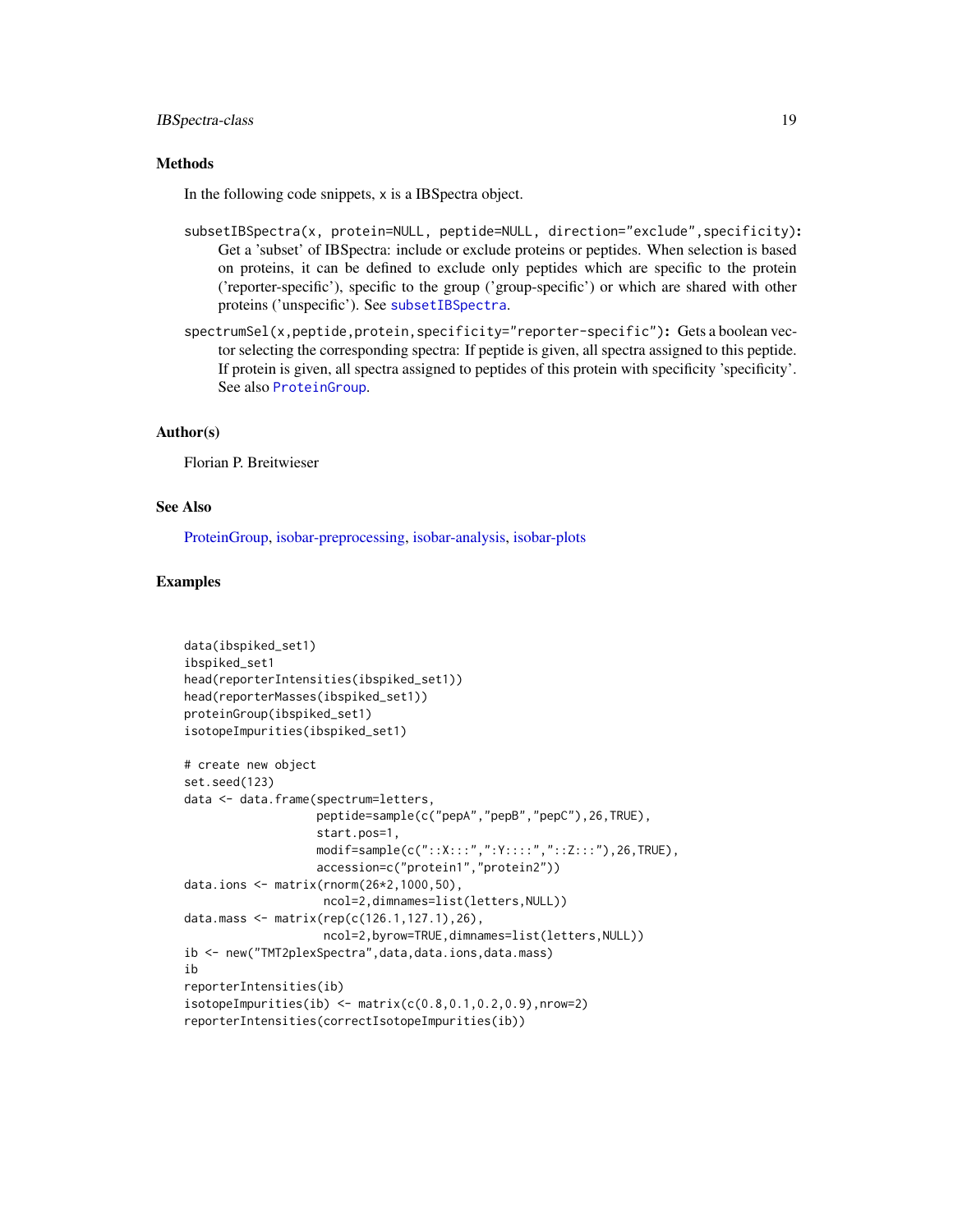<span id="page-19-0"></span>

#### Description

The slot log of IBSpectra objects contains a matrix with two columns which contain a timestamp and message. Rownames relate to the item logged.

Used by [correctIsotopeImpurities](#page-26-1) and [normalize](#page-26-1).

## Usage

do.log(x, name, msg) get.log(x, name) is.logged(x, name)

## Arguments

| X    | <b>IBS</b> pectra object                                |
|------|---------------------------------------------------------|
| name | Name of property to be logged (translates to row name). |
| msg  | Message to be logged for name.                          |

#### Details

A warning message will be displayed if a already logged property is logged again.

## Value

do.log: IBSpectra object with updated log. get.log:

## Author(s)

Florian P Breitwieser

## See Also

IBSpectra-class

## Examples

```
data(ibspiked_set1)
ib <- normalize(correctIsotopeImpurities(ibspiked_set1))
ib@log
```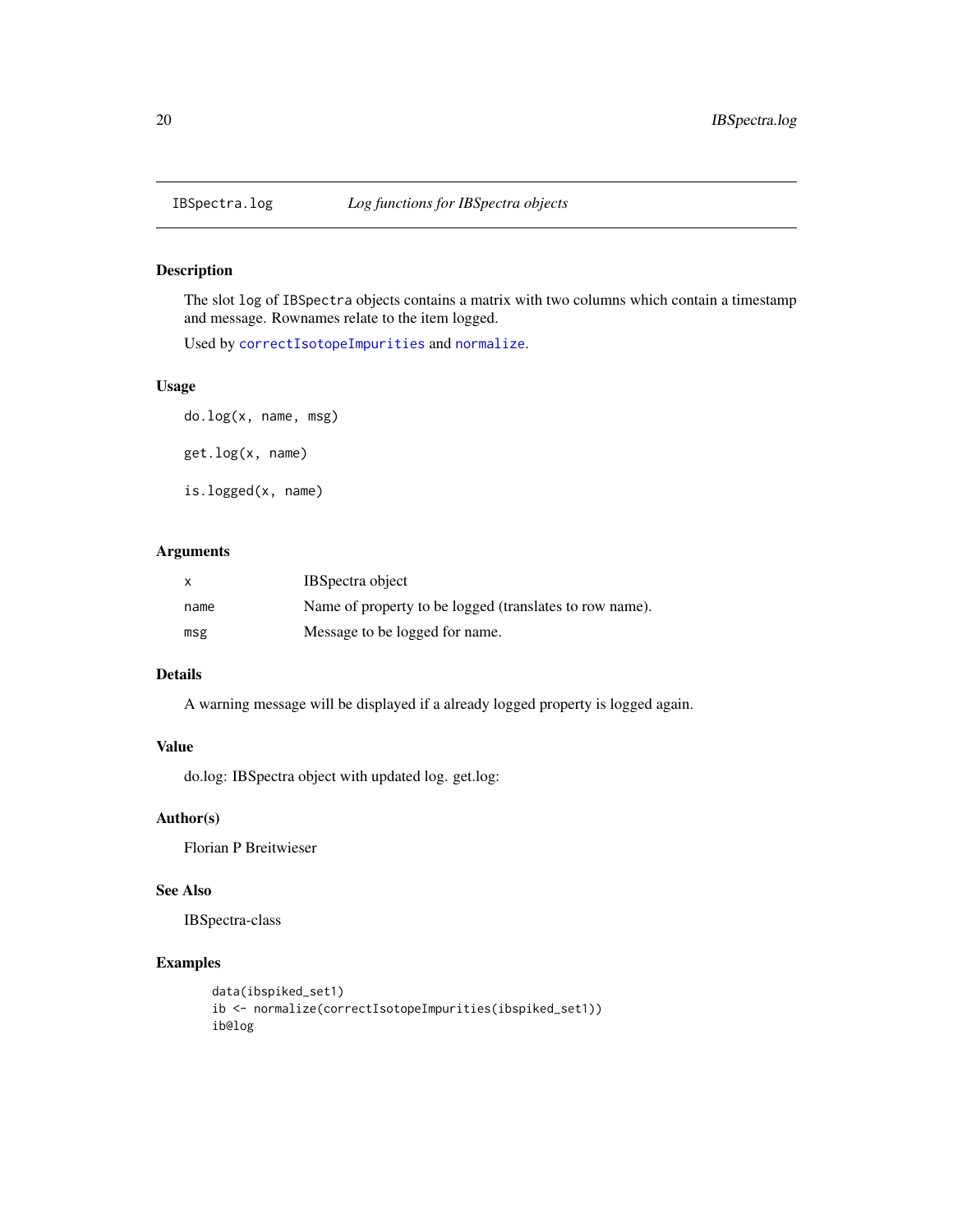<span id="page-20-0"></span>Isobar util functions *Isobar util functions*

#### Description

Utility functions. paste0 as a shorthand to paste(...,sep="") in versions of R pre 2.14.

#### Usage

 $paste0(..., sep = "")$ a %inrange% b

#### Arguments

|     | Arguments to paste. |
|-----|---------------------|
| sep | Separator.          |
| a   | values.             |
|     | range.              |

#### Author(s)

Florian P Breitwieser

#### Examples

1:10

<span id="page-20-2"></span>isobar-analysis *IBSpectra analysis: Protein and peptide ratio calculation*

estimateRatioNumeric(channel1,channel2,summarize.f=median, ...)

#### <span id="page-20-1"></span>Description

Calculates the relative abundance of a peptide or protein in one tag compared to another.

#### Usage

```
estimateRatio(ibspectra, noise.model = NULL, channel1, channel2, protein, peptide, ...)
estimateRatioForPeptide(peptide, ibspectra, noise.model, channel1, channel2, combine = TRUE, ...)
estimateRatioForProtein(protein, ibspectra, noise.model, channel1, channel2, combine = TRUE, method = 1
## S4 method for signature numeric,numeric,missing
```
## S4 method for signature numeric, numeric, NoiseModel estimateRatioNumeric(channel1,channel2,noise.model,ratiodistr=NULL,variance.function="maxi",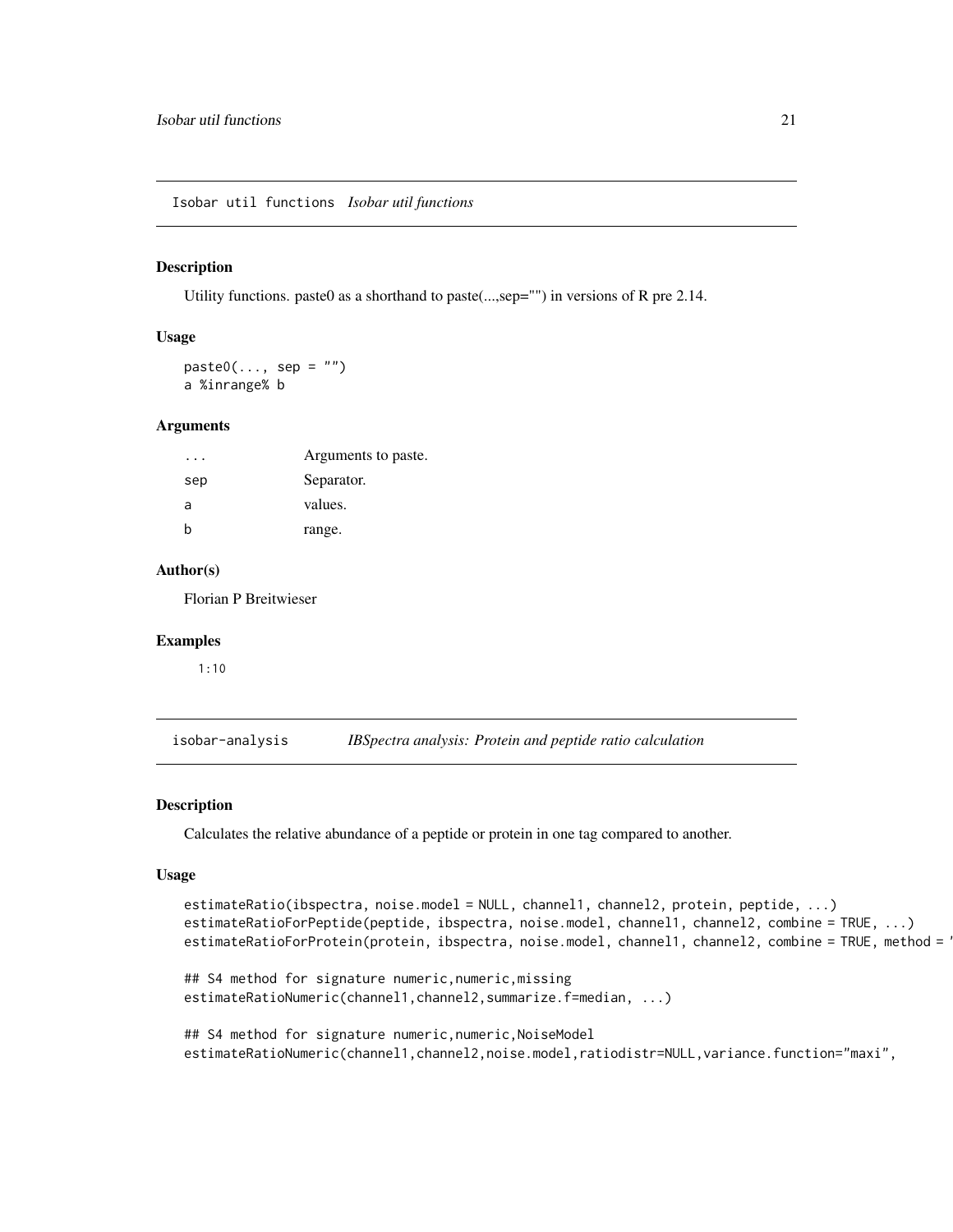sign.level=0.05,sign.level.rat=sign.level,sign.level.sample remove.outliers=TRUE, outliers.args=list(method = "iqr", outl

```
method="isobar",fc.threshold=1.3,
                                         channel1.raw=NULL,channel2.raw=NULL,use.na=FALSE,preweights
## S4 method for signature
## IBSpectra, ANY, character, character, character, missing
estimateRatio(ibspectra,noise.model,channel1,channel2,
                                                             protein,peptide,...)
## S4 method for signature IBSpectra, ANY, character, character, character, NULL
estimateRatio(ibspectra,noise.model,channel1,channel2,
                                                        protein,peptide=NULL,...)
## S4 method for signature
## IBSpectra, ANY, character, character, missing, character
estimateRatio(ibspectra,noise.model,channel1,channel2,protein,peptide,...)
## S4 method for signature IBSpectra, ANY, character, character, NULL, character
```
#### Arguments

| ibspectra             | IBSpectra object.                                                                                                                                                             |
|-----------------------|-------------------------------------------------------------------------------------------------------------------------------------------------------------------------------|
| noise.model           | NoiseModel object.                                                                                                                                                            |
| channel1              | Tag channel 1. Can either be a character denoting a 'reporter name' or a nu-<br>meric vector whose value should be summarized. Ratio is calculated as chan-<br>nel2/channel1. |
| channel2              | Tag channel 2. Can either be a character denoting a 'reporter name' or a nu-<br>meric vector whose value should be summarized. Ratio is calculated as chan-<br>nel2/channel1. |
| protein               | Protein(s) of interest. If present, channel and channel 2 must be reporter names.<br>Provide either proteins or peptides.                                                     |
| peptide               | $Peptide(s)$ of interest. If present, channel and channel 2 must be reporter names.<br>Provide either proteins or peptides.                                                   |
| combine               | If true, a single ratio is returned even for multiple peptides/spectra. If false, a<br>data.frame with a row for each peptide/protein is returned.                            |
| specificity           | See specificities.                                                                                                                                                            |
| quant.w.grouppeptides |                                                                                                                                                                               |
|                       | Proteins which should be quantified with group specific peptides. Normally,<br>only reporter specific peptides are used.                                                      |
| ratiodistr            | distr object of ratio distribution.                                                                                                                                           |
| variance.function     |                                                                                                                                                                               |
|                       | Defines how the variance for ratio is calculated. 'ev' is the estimator variance<br>and thus 1/sum(1/variances). 'wsv' is the weighted sample variance. 'maxi'                |

estimateRatio(ibspectra,noise.model,channel1,channel2,protein=NULL,peptide,...)

method takes the maximum of the former two variances.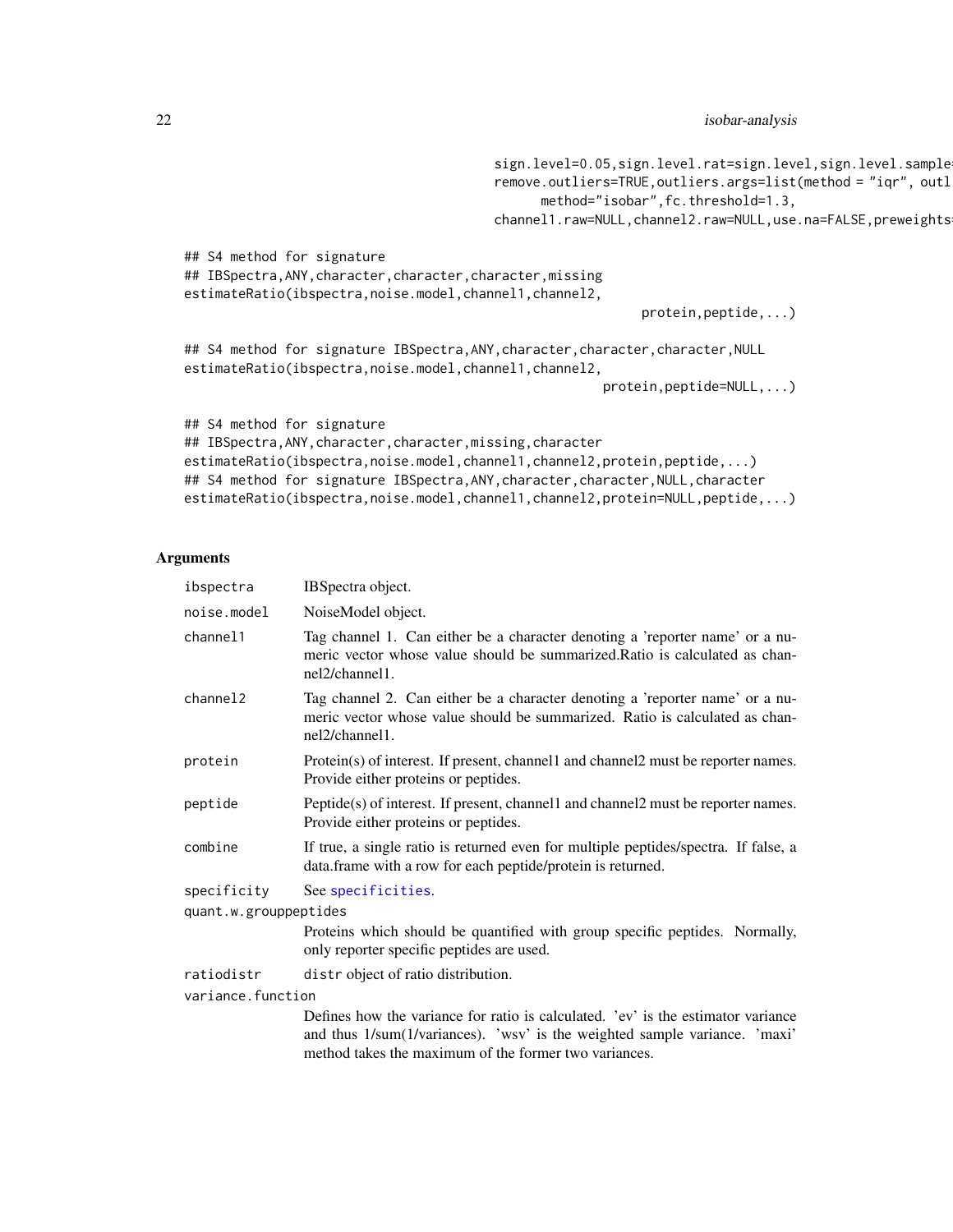## isobar-analysis 23

| sign.level                | Significiance level.                                                                                                                        |
|---------------------------|---------------------------------------------------------------------------------------------------------------------------------------------|
|                           | sign.level.rat Signal p-value significiance level.                                                                                          |
| sign.level.sample         |                                                                                                                                             |
|                           | Sample p-value significiance level.                                                                                                         |
| remove.outliers           |                                                                                                                                             |
|                           | Should outliers be removed?                                                                                                                 |
| outliers.args             | Arguments for outlier removal, see OUTLIERS function (TODO).                                                                                |
| method                    | method taken for ratio computation and selection: one of 'isobar','libra','multiq','pep','ttest'<br>and 'compare.all'.                      |
| fc.threshold              | When method equals fc, takes this as fold change threshold.                                                                                 |
| summarize.f               | A method for summarizing spectrum ratios when no other information is avail-<br>able. For example median or mean.                           |
| channel1.raw              | When given, noise estimation is based on channell raw and channel 2 raw. These<br>are the intensities of the channels before normalization. |
| channel <sub>2</sub> .raw | See channel1.raw.                                                                                                                           |
| use.na                    | Use NA values to calculate ratio. Experimental feature - use with caution.                                                                  |
| preweights                | Specifies weigths for each spectrum. Experimental feature - use with caution.                                                               |
| $\cdots$                  | Passed down to estimate Ration Numeric methods.                                                                                             |

#### Value

In general, a named character vector with the following elements: - lratio: log ratio - variance n.spectra: number of spectra available in the ratio calculation - p.value.rat: Signal p-value. NA if called w/o ratiodistr - p.value.sample: Sample p-value. NA if called w/o ratiodistr - is.significant: NA if called w/o ratiodistr

If combine=FALSE, estimateRatio returns a data.frame, with columns as described above.

#### Author(s)

Florian P. Breitwieser, Jacques Colinge

#### See Also

[ProteinGroup,](#page-38-1) [IBSpectra,](#page-16-1) [isobar-preprocessing,](#page-26-2) [isobar-plots](#page-25-1) [proteinRatios](#page-35-1)

## Examples

```
data(ibspiked_set1)
data(noise.model.hcd)
ceru.human <- protein.g(proteinGroup(ibspiked_set1),"CERU_HUMAN")
ceru.rat <- protein.g(proteinGroup(ibspiked_set1),"CERU_RAT")
ceru.mouse <- protein.g(proteinGroup(ibspiked_set1),"CERU_MOUSE")
ceru.proteins <- c(ceru.human,ceru.rat,ceru.mouse)
```
## Calculate ratio based on all spectra of peptides specific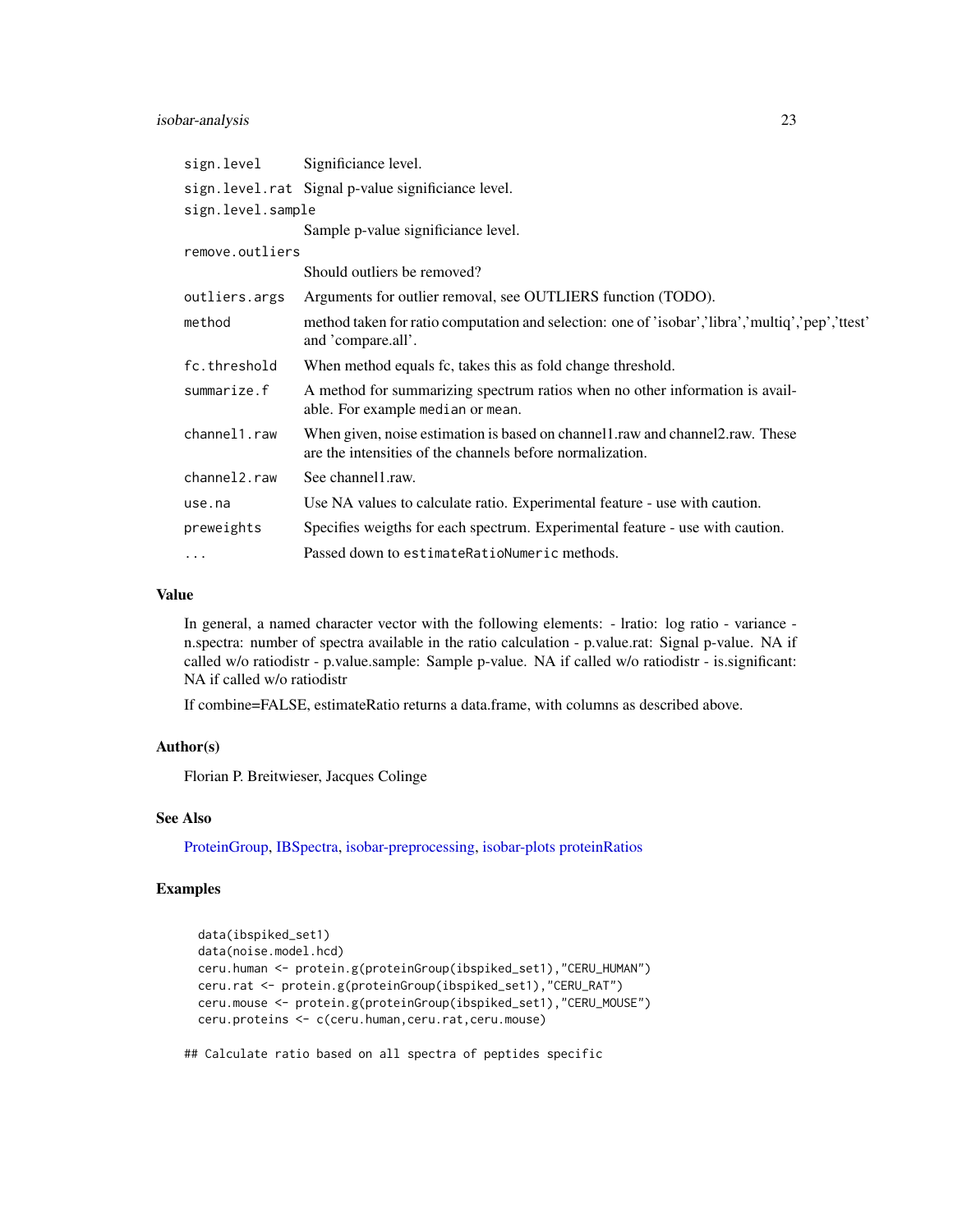```
## to CERU_HUMAN, CERU_RAT or CERU_MOUSE. Returns a named
## numeric vector.
10^estimateRatio(ibspiked_set1,noise.model.hcd,
               channel1="114",channel2="115",
               protein=ceru.proteins)[lratio]
## If argument combine=FALSE, estimateRatio returns a data.frame
## with one row per protein
10^estimateRatio(ibspiked_set1,noise.model.hcd,
               channel1="114",channel2="115",
               protein=ceru.proteins,combine=FALSE)[,lratio]
## spiked material channel 115 vs 114:
## CERU_HUMAN (P00450): 1
## CERU_RAT (P13635): 2
## CERU_MOUSE (Q61147): 0.5
```
isobar-import *Loading data into IBSpectra objects using readIBSpectra*

#### <span id="page-23-1"></span>Description

Read ibspectra-csv files and peaklist files as an IBSpectra object of type 'type' (see [IBSpectra](#page-16-1), e.g. iTRAQ4plexSpectra or TMT6plexSpectra). If peaklist.file is missing, it is assumed that id.file contains intensity and m/z columns for the reporter tags.

```
## S4 method for signature character, character
readIBSpectra(type,id.file)
# reads id file
## S4 method for signature character,character,character
readIBSpectra(
                 type, id.file, peaklist.file, sep = "\t", mapping.file
                 = NULL, mapping = c(quantification.spectrum = "hcd",
                 identification.spectrum = "cid"), id.file.domap =
                 NULL, identifications.format = NULL, decode. titles =FALSE, ...)
# reads peaklist file
## S4 method for signature character,data.frame,character
readIBSpectra(
                 type, id.file, peaklist.file, annotate.spectra.f =
                 NULL, peaklist.format = NULL, scan.lines = 0,
                 fragment.precision = NULL, fragment.outlier.prob =
                 NULL, \ldots)
```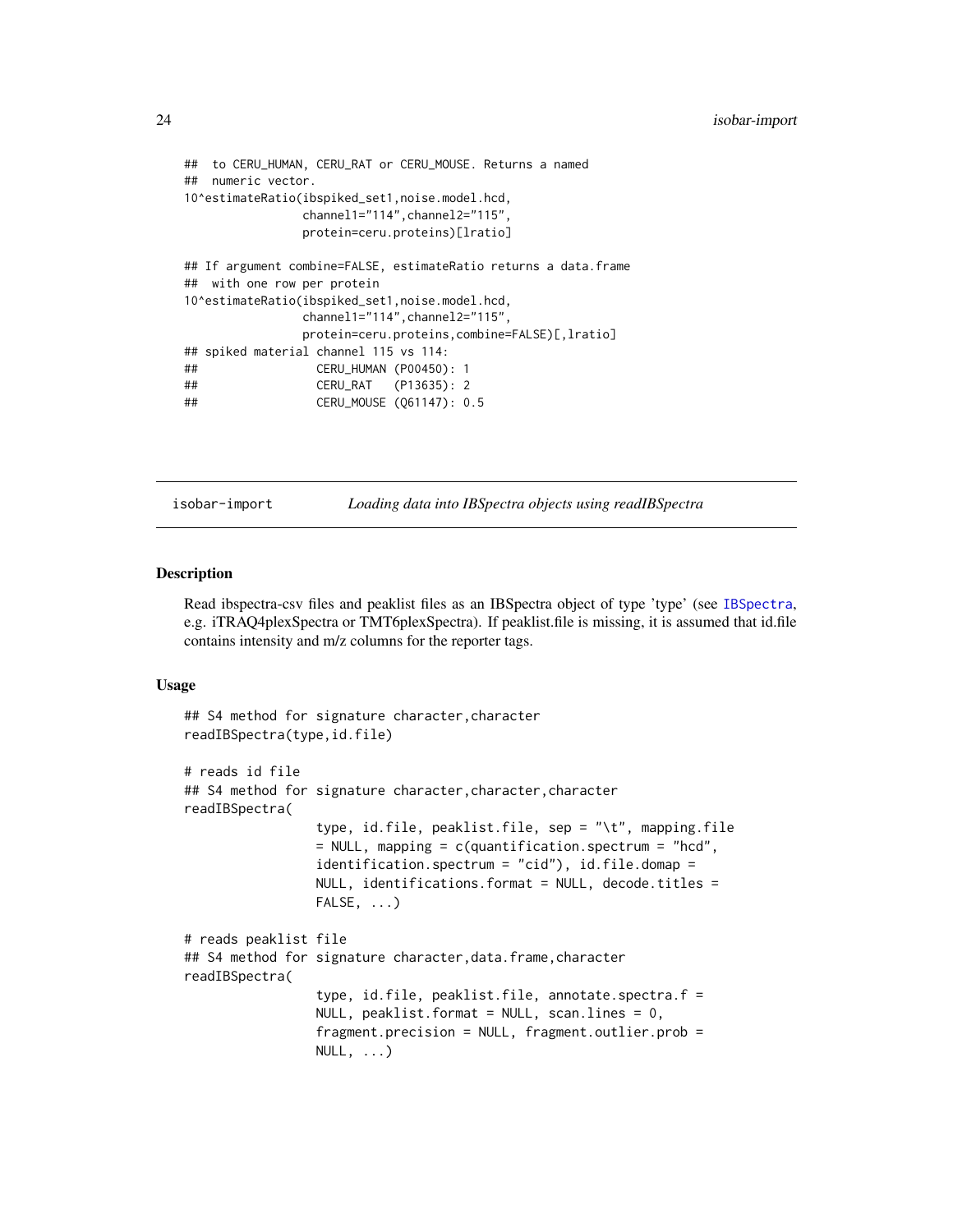## isobar-import 25

## Arguments

| type                   | Name of class of new IBSpectra object: iTRAQ4p1exSpectra, iTRAQ8p1exSpectra,<br>TMT2plexSpectra, TMT6plexSpectra, or TMT10plexSpectra                                                                                                                                                                                                                                           |
|------------------------|---------------------------------------------------------------------------------------------------------------------------------------------------------------------------------------------------------------------------------------------------------------------------------------------------------------------------------------------------------------------------------|
| id.file                | Database search results file in ibspectra.csv or mzIdentML format. See identifications.format.<br>See the vignette for information on converting Mascot dat and Phenyx pidres<br>files into ibspectra format.                                                                                                                                                                   |
| peaklist.file          | Peaklist file, typically in MGF format, see peaklist. format. MGF must be<br>centroid!                                                                                                                                                                                                                                                                                          |
| mapping.file           | If defined, spectum titles from the peaklist file are linked to the identifications<br>via this file. This can be used when running HCD runs for quantification and<br>CID runs for identification. See Koecher et al., 2009 for details.                                                                                                                                       |
| mapping                | Named character vector defining the names of columns in mapping.file. The<br>names must be 'peaklist' and 'id', and the values must correspond to colnames<br>of the mapping files.                                                                                                                                                                                             |
| id.file.domap          | When using HCD-CID or a method akin and every spectrum is used for identi-<br>fication, the ID result files of the HCD run can be specfied in id. file. domap.<br>Then, the results are merged after mapping the identification results.                                                                                                                                        |
| annotate.spectra.f     |                                                                                                                                                                                                                                                                                                                                                                                 |
|                        | Function which changes or annotates the spectra feature data before it is writ-<br>ten to IBpectra object. This can be used to calculate and threshold additional<br>scores, for example localization scores of post-translational modifications such<br>as Delta Score (filterSpectraDeltaScore) or PhosphoRS site localization proba-<br>bilities (annotateSpectraPhosphoRS). |
| peaklist.format        |                                                                                                                                                                                                                                                                                                                                                                                 |
|                        | "mgf" (Mascot Generic format) or "mcn" (iTracker Machine Readable output).<br>When NULL, it detects the format on file name extension.                                                                                                                                                                                                                                          |
| identifications.format |                                                                                                                                                                                                                                                                                                                                                                                 |
|                        | "ibspectra.csv" or "mzid" (PSI MzIdentML format). When NULL, file format<br>is guessed based on extension.                                                                                                                                                                                                                                                                      |
| fragment.precision     |                                                                                                                                                                                                                                                                                                                                                                                 |
|                        | Fragment precision for extraction of reporter tags: for each tag and spectrum<br>the m/z-intensity pair with it's mass closest to the known reporter tag mass is<br>extracted within the window true_mass +/- fragment.precision/2.                                                                                                                                             |
| fragment.outlier.prob  |                                                                                                                                                                                                                                                                                                                                                                                 |
|                        | Fragment outlier probability filter: After all m/z-intensity pairs have been ex-<br>tracted, those pairs with the fragment.outlier.prob/2 most unprecise m/z values<br>are filtered out.                                                                                                                                                                                        |
| decode.titles          | Boolean. Decode spectrum titles in identification file using URL decode. When<br>extracting the DAT file from Mascot web interface, the spectrum titles are en-<br>coded - %20 instead of space, etc. Set decode titles to TRUE to map these titles<br>to the unescaped MGF titles.                                                                                             |
| scan.lines             | Read files sequentially scan.lines lines at a time. Can help in case of memory<br>issues, set to 10000 or higher, for example.                                                                                                                                                                                                                                                  |
| sep                    | sep argument of read.table                                                                                                                                                                                                                                                                                                                                                      |
|                        | Further arguments handed down to initialize.                                                                                                                                                                                                                                                                                                                                    |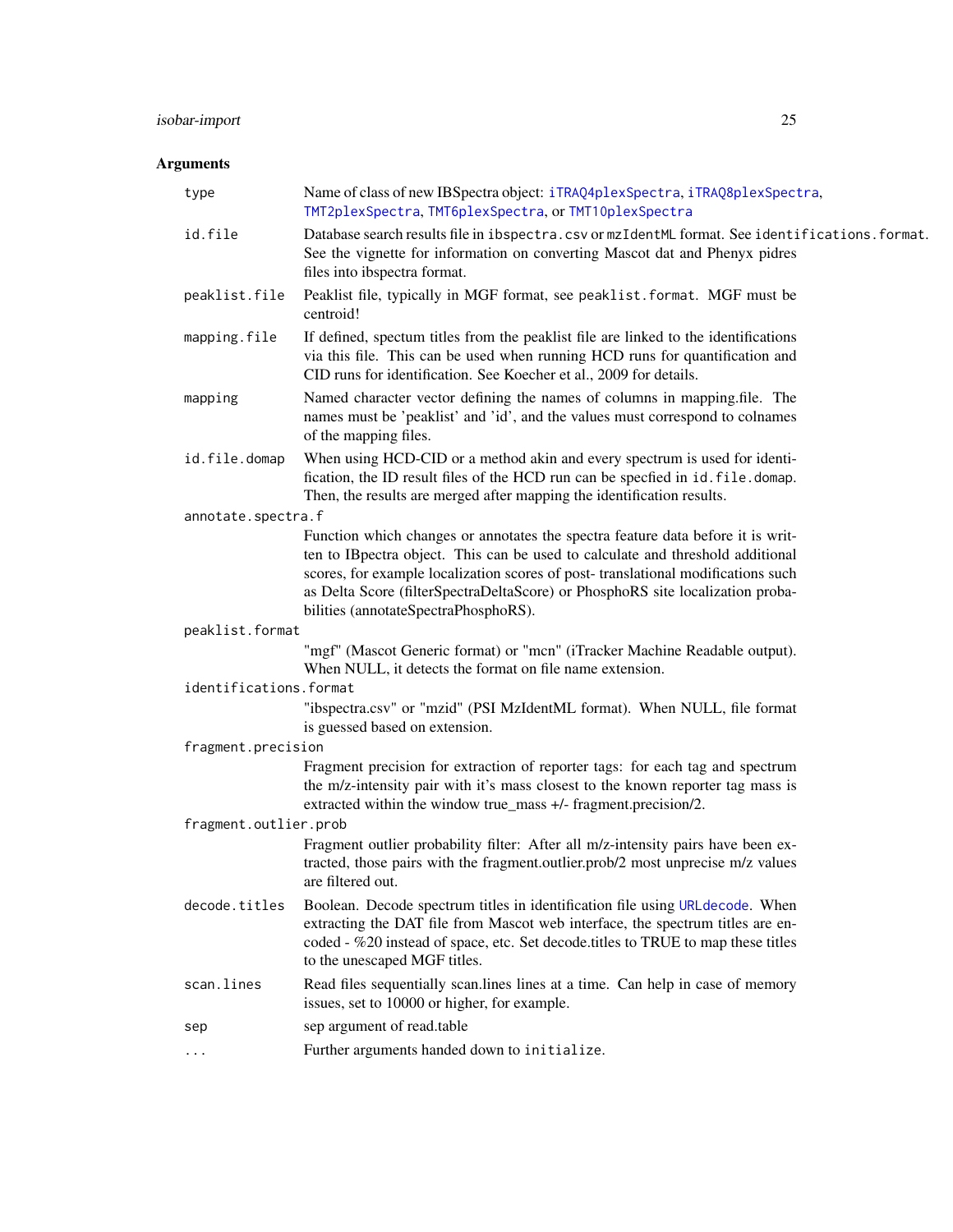#### <span id="page-25-0"></span>Author(s)

Florian P. Breitwieser, Jacques Colinge

#### See Also

[ProteinGroup,](#page-38-1) [IBSpectra,](#page-16-1) [isobar-preprocessing,](#page-26-2) [isobar-analysis,](#page-20-2) [isobar-plots](#page-25-1)

## Examples

data(ibspiked\_set1)

```
# get identifier for Ceruplasmin proteins
ceru.acs <- protein.g(proteinGroup(ibspiked_set1),"CERU")
# create a smaller ibspectra w/ only Ceruplasmins
ib.ceru <- subsetIBSpectra(ibspiked_set1,protein=ceru.acs,direction="include")
# write it to a file
tf <- tempfile("isobar")
write.table(as.data.frame(ib.ceru),sep="\t",file=tf)
# read it again into an IBSpectra object
ib.ceru2 <- readIBSpectra("iTRAQ4plexSpectra",tf,identifications.format="ibspectra")
ib.ceru2
```
unlink(tf)

<span id="page-25-1"></span>isobar-plots *IBSpectra plots*

#### Description

Various plots are implement to assure data quality, and accompany preprocessing and analysis.

#### reporterMassPrecision

reporterMassPrecision(x): Calculates and displays the deviation from the 'true' tag mass - as specified in the IBSpectra object - of each channel.

#### reporterIntensityPlot

reporterIntensityPlot(x): Displays boxplots of intensity of channels before and after normalization - useful to check the result of normalization.

## raplot

raplot(x,...): Ratio-Absolute intensity plot - will be deprecated by maplot

- x IBSpectra object
- ... Parameters to plot function.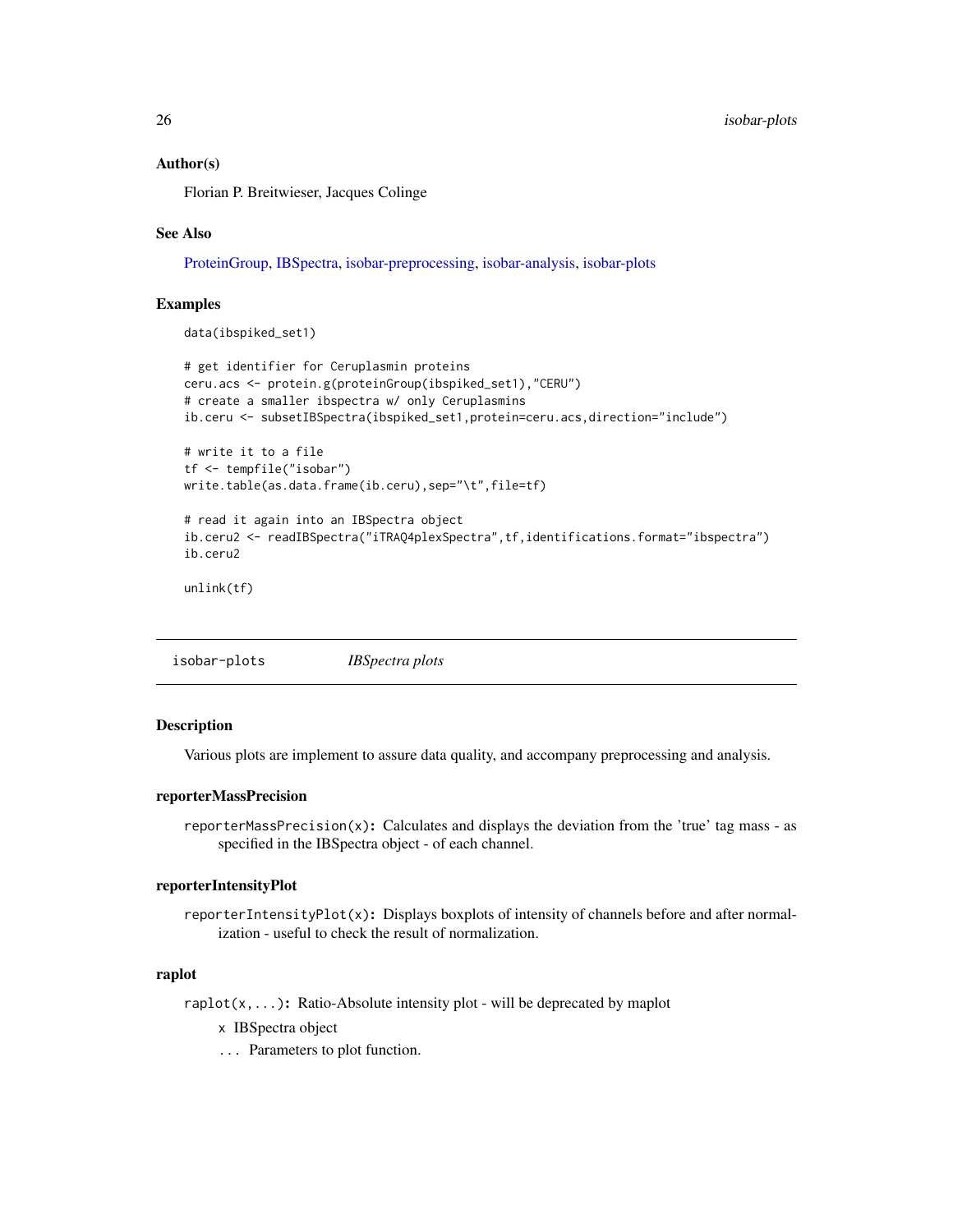## <span id="page-26-0"></span>isobar-preprocessing 27

#### plotRatio

plotRatio(x, channel1, channel2, protein, ...): Plots abundances of one protein

x IBSpectra object channel1 channel2 protein ... Parameters to plot function.

#### maplot

maplot(x, channel1, channel2, ...): Creates a ratio-versus-intensity plot.

x IBSpectra object.

## maplot2

maplot2():

## Author(s)

Florian P. Breitwieser, Jacques Colinge

## See Also

[IBSpectra,](#page-16-1) [isobar-preprocessing](#page-26-2) [isobar-analysis](#page-20-2)

#### Examples

```
data(ibspiked_set1)
maplot(ibspiked_set1,main="IBSpiked, not normalized")
maplot(normalize(ibspiked_set1),main="IBSpiked, normalized")
```
<span id="page-26-2"></span>isobar-preprocessing *IBSpectra preprocessing*

## <span id="page-26-1"></span>Description

Preprocessing is a necessary step prior to analysis of data. In a sequential order, it is often neccassary to correct isotope impurities, to normalize, and subtract additive noise.

#### Isotope impurity correction

correctIsotopeImpurities(x): Returns impurity corrected IBSpectra object by solving a linear system of equations. See also [isotopeImpurities.](#page-16-1)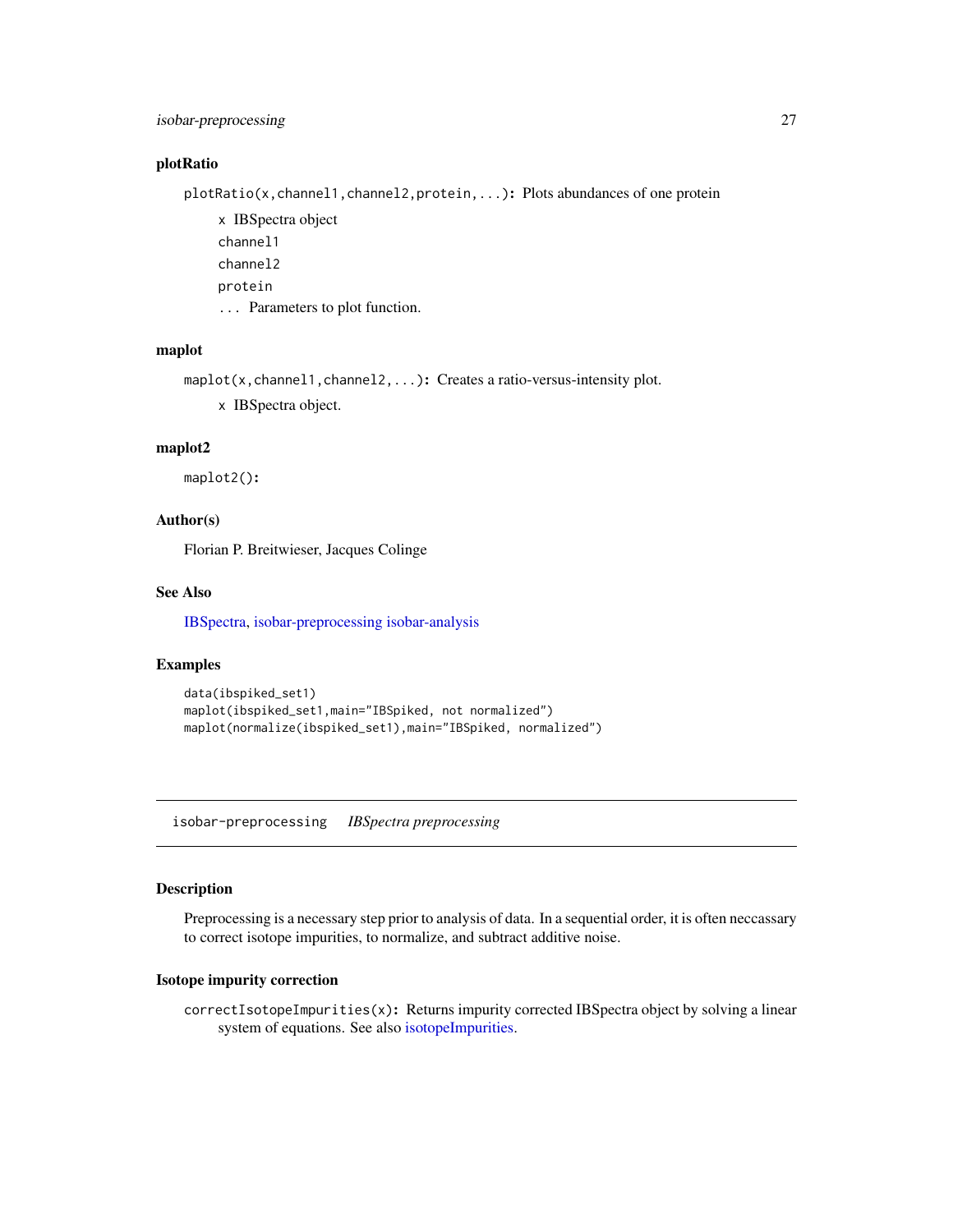#### Normalization

- normalize(x,f=median,target="intensity",exclude.protein=NULL, use.protein=NULL,f.doapply=TRUE,log=T Normalizes the intensities for multiplicative errors. Those changes are most likely produced by pipetting errors, and different hybridization efficencies, but can also be due to biological reasons. By default, tag intensities are multiplied by a factor so that the median intensity is equal across tags.
	- f: f is applied to each column, unless f.doapply is FALSE. Then f is supposed to compute column-wise statistics of the matrix of intensities. E.g. colSums and colMeans.
	- target: One of "intensity" and "ratio".
	- exclude.proteins Spectra of peptides which might come from these proteins are excluded. Use for example for contaminants and proteins depleted in the experiment.
	- use.protein: If specified, only spectra coming from this protein are used. Use when a protein is spiked-in as normalization control.
	- f.isglobal: If true, f is applied on each column. If false, f is supposed to compute columnwise statistics of the matrix of intensities. E.g. colSums and colMeans.
	- log: Used when target=ratio.

#### Substract additive noise

subtractAdditiveNoise(x,method="quantile",shared=TRUE,prob=0.01): method 'quantile' method is supported for now. It take's the prob (0.01) quantile to estimate the noise level. This value is subtracted from all intensities, and all remaining intensities have to be at least that value.

prob See 'method'.

shared If channels are assumed similar in intensity and hence a shared noise level is reasonable. If not, then one level per channel is necessary.

#### Exclusion of proteins

exclude(x,proteins.to.exclude): Removes spectra which are assigned to proteins in protein.to.exclude from the object. This can be useful to remove contaminants. It create a new grouping based on the data which is left.

proteins.to.exclude Proteins to exclude.

#### Author(s)

Florian P. Breitwieser, Jacques Colinge

#### See Also

[ProteinGroup,](#page-38-1) [IBSpectra,](#page-16-1) [isobar-analysis,](#page-20-2) [isobar-plots](#page-25-1)

#### Examples

```
data(ibspiked_set1)
maplot(ibspiked_set1,main="IBSpiked, not normalized")
maplot(normalize(ibspiked_set1),main="IBSpiked, normalized")
```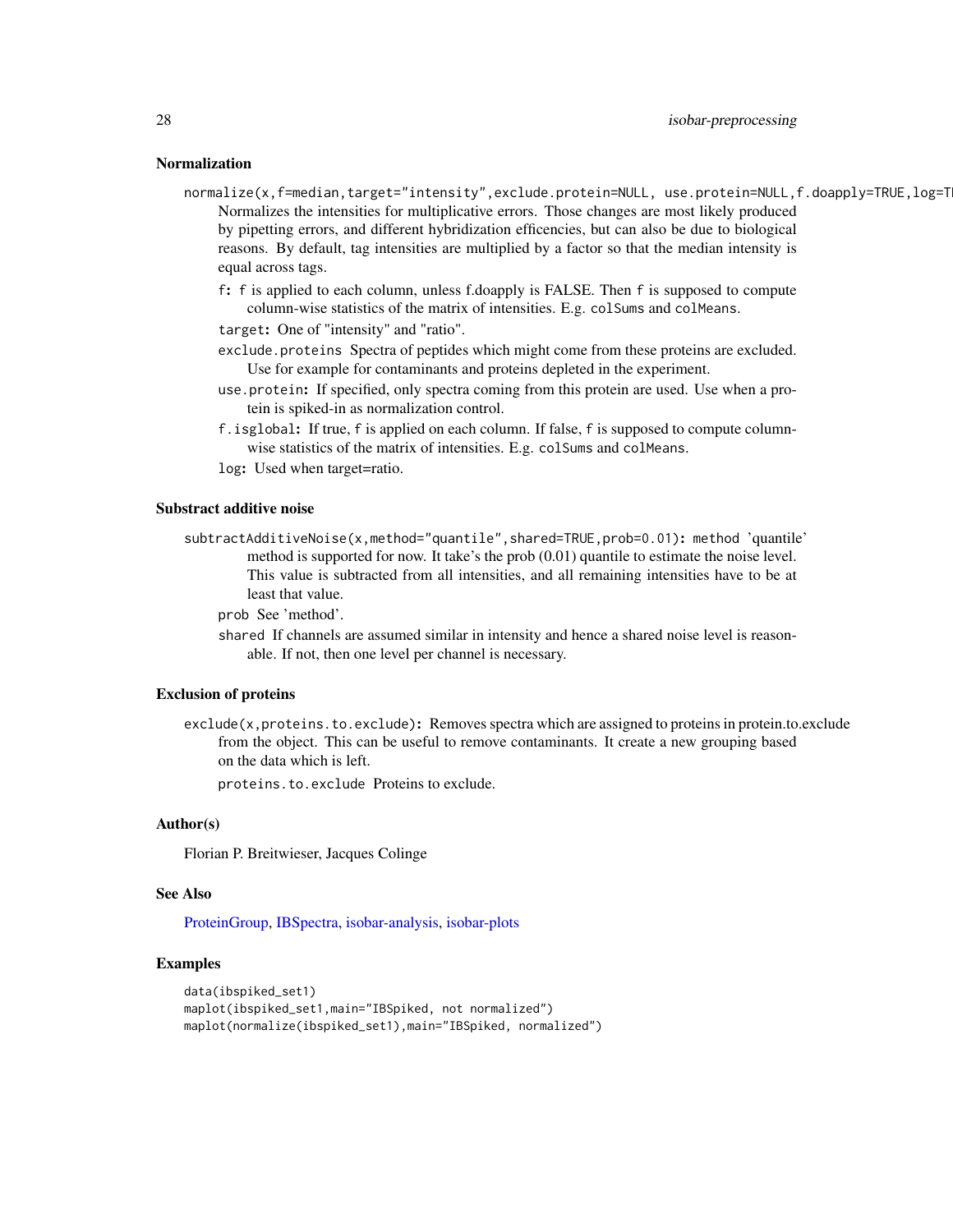<span id="page-28-0"></span>isobar-reports *Isobar reports*

## <span id="page-28-1"></span>Description

Generation of LaTeX and XLS reports is helped with functions which facilitate the gathering of relevant information and creation of tikz plots. create.reports parses properties (by calling load.properties) and initialize environments and computations (by calling initialize.env) required by the reports, calls Sweave and pdflatex.

## Usage

```
create.reports(properties.file = "properties.R",
          global.properties.file = system.file("report","properties.R", package = "isobar"),
               args = NULL, ...,recreate.properties.env = TRUE, recreate.report.env = TRUE)
load.properties(properties.file = "properties.R",
          global.properties.file = system.file("report","properties.R",package="isobar"),
                args = NULL, ...)
```

```
initialize.env(env, properties.env)
```
## Arguments

| properties.file         |                                                                                                                                                                                                                                                                                                                          |  |
|-------------------------|--------------------------------------------------------------------------------------------------------------------------------------------------------------------------------------------------------------------------------------------------------------------------------------------------------------------------|--|
|                         | File which holds the parameters for data analysis and report generation. It is<br>parsed as R code after the global report configuration file global. properties. file<br>and defines peaklists, identification files, significance levels, etc. See the global<br>properties file for the available options and values. |  |
| global.properties.file  |                                                                                                                                                                                                                                                                                                                          |  |
|                         | system.file("report","properties.R",package="isobar")                                                                                                                                                                                                                                                                    |  |
| args                    | Additional (command line) arguments which overrids those in properties. file.                                                                                                                                                                                                                                            |  |
| $\cdots$                | Additional properties.                                                                                                                                                                                                                                                                                                   |  |
| recreate.properties.env |                                                                                                                                                                                                                                                                                                                          |  |
|                         | Whether a properties env existing in the global environment should be used, or<br>it should be recreated.                                                                                                                                                                                                                |  |
| recreate.report.env     |                                                                                                                                                                                                                                                                                                                          |  |
|                         | Whether a report.env existing in the global environment should be used, or it<br>should be recreated.                                                                                                                                                                                                                    |  |
| env                     | Item to be initialized.                                                                                                                                                                                                                                                                                                  |  |
|                         | properties.env Environment into which properties are read.                                                                                                                                                                                                                                                               |  |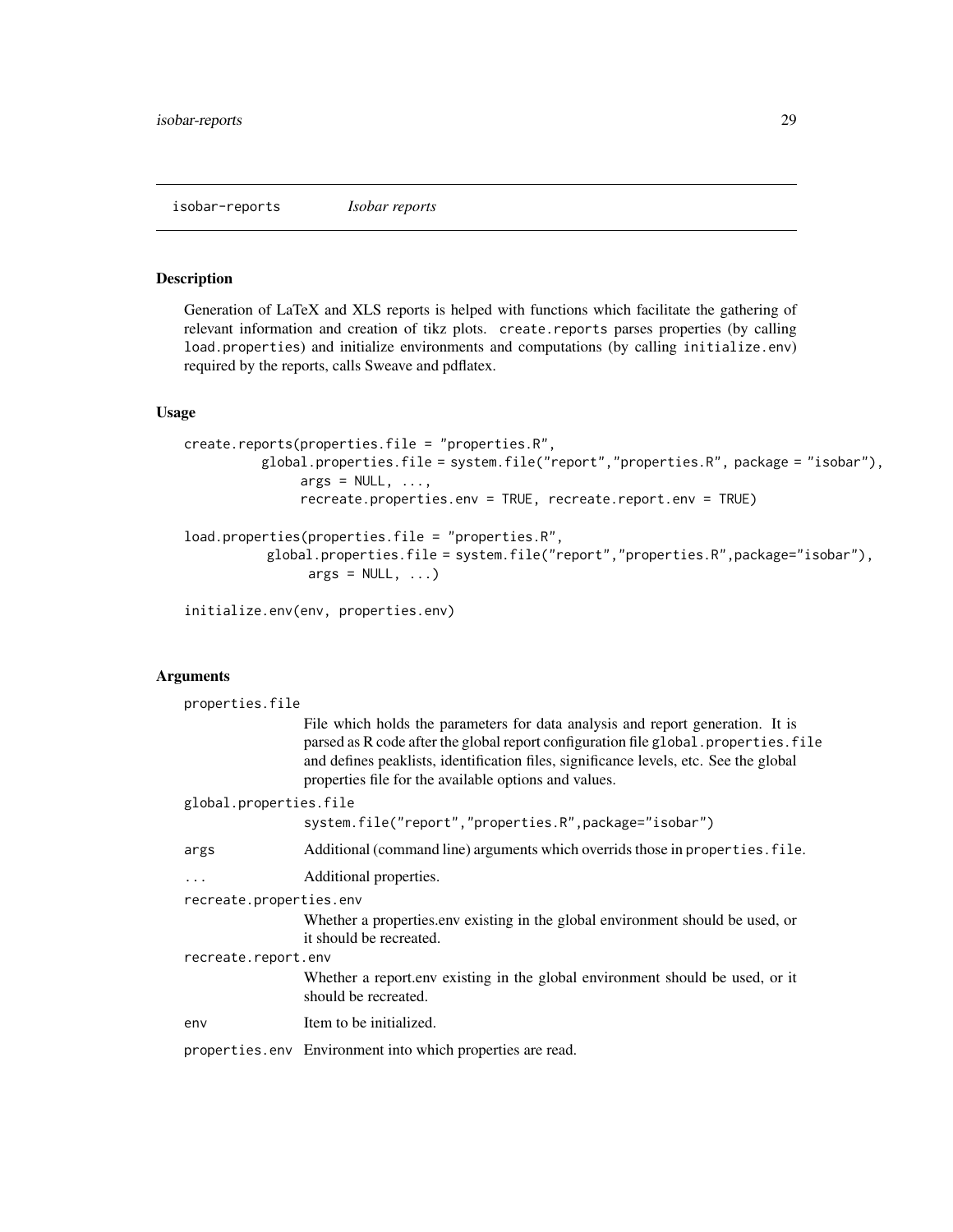## <span id="page-29-0"></span>Details

The directory inst in the isobar installation directory system.file("inst", package="isobar") contains R, Sweave, and LaTeX files as examples of how to create XLS and PDF reports using isobar.

create\_reports.R Call with Rscript. It is the main file which

- 1. parses command line options. --compile and --zip are parsed directly and given as arguments to create.reports. Other arguments are given [load.properties](#page-28-1).
- 2. calls a perl script to generate a XLS report
- 3. generates a LaTeX quality control and analysis report

for the XLS report the script pl/tab2xls.pl is used, which concetenates CSV files to a XLS. See Perl requirements. Sweave is called on report/isobar-qc.Rnw and report/isobar-analysis.Rnw. All files are written the working directory.

isobar-qc.Rnw Quality control Sweave file.

isobar-analysis.Rnw Data analysis Sweave file.

properties.R Default configuration for data analysis.

report-utils.tex LaTeX functions for plotting tikz graphics, etc.

#### Author(s)

Florian P Breitwieser

#### See Also

[IBSpectra,](#page-16-1) [isobar-preprocessing](#page-26-2) [isobar-analysis](#page-20-2)

isobar.data *Isobar Data packages*

#### Description

ibspiked set1 and ibspiked set2 are objects of class iTRAQ4plexSpectra. It contains over 160 protein groups, over 1600 peptides from about 15,000 spectra each, mainly from background proteins and three spiked-in Ceruplasmins (CERU\_HUMAN, CERU\_MOUSE, CERU\_RAT).

#### Usage

```
data(ibspiked_set1)
data(ibspiked_set2)
data(ib_phospho)
```
## Format

iTRAQ4plexSpectra objects.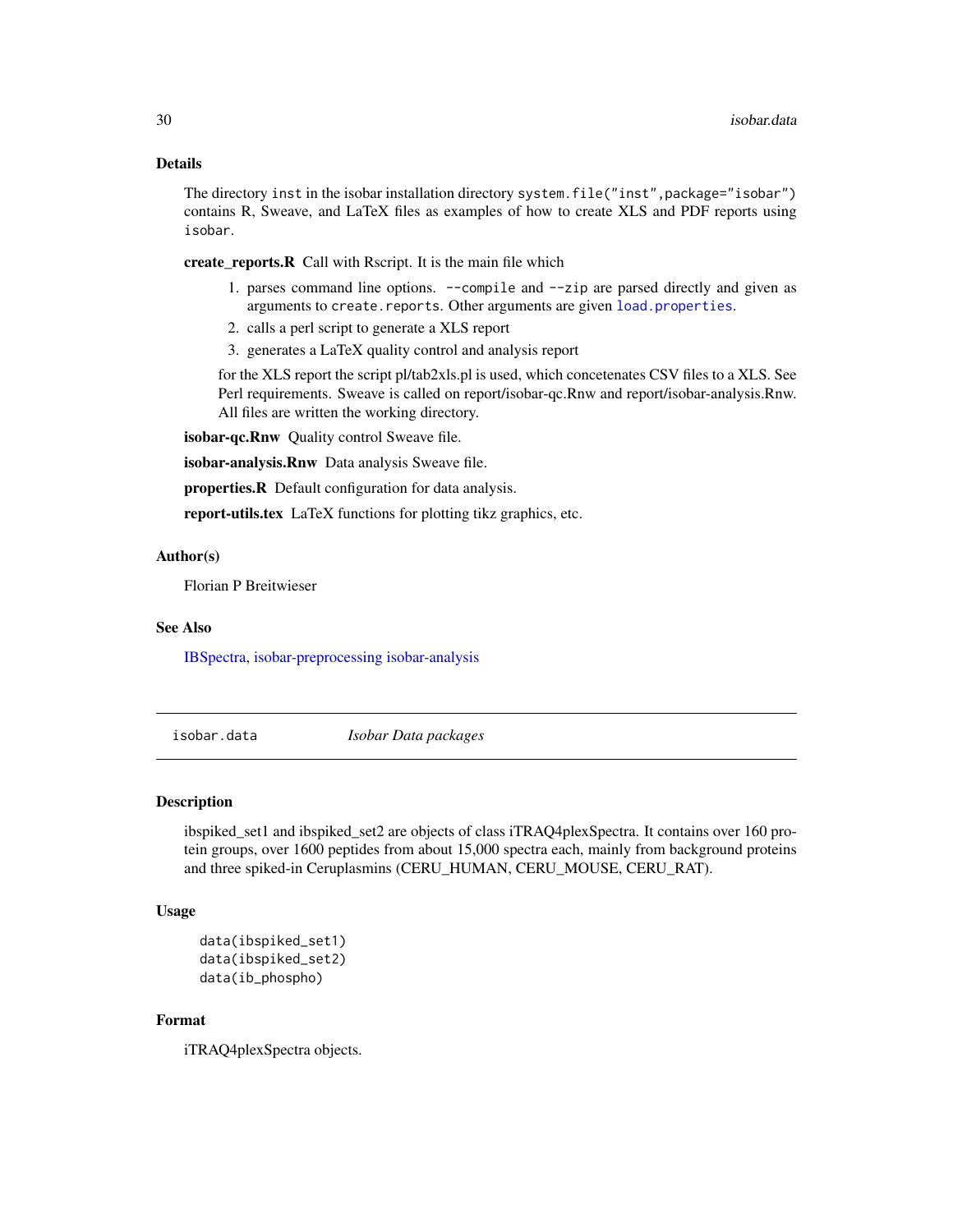## <span id="page-30-0"></span>maplot.protein 31

## Source

isobar publication. Acquired on Orbitrap instrument w/ 20 offline-fractions and HCD fragmentation.

## Examples

```
data(ibspiked_set1)
print(ibspiked_set1)
```
maplot.protein *Ratio intensity plot for individual proteins*

#### Description

Plots ratio-versus-intensity for a selected protein against a reference channel.

#### Usage

```
maplot.protein(x, relative.to, protein, noise.model = NULL, channels = NULL,
               xlim = NULL, ylim = NULL, identify = FALSE, add = FALSE,
               pchs = NULL, log="xy", legend.pos = "topright", names = NULL,
               legend.cex = 0.8, cols = pchs, ltys = NULL, main = protein,
              xlab = NULL, ylab = NULL, type="ma", ...)
```
## Arguments

| x           | <b>IBSpectra</b> object                                                                                                                                            |
|-------------|--------------------------------------------------------------------------------------------------------------------------------------------------------------------|
| relative.to | a character vector specifying reporter tag names. Either of length 1 or same<br>length as channels.                                                                |
| protein     | Protein group identifier.                                                                                                                                          |
| noise.model | NoiseModel object.                                                                                                                                                 |
| channels    | Reporter tag names.                                                                                                                                                |
| xlim        | See par.                                                                                                                                                           |
| ylim        | See par.                                                                                                                                                           |
| identify    | boolean. If true, identify is called with peptide labels.                                                                                                          |
| add         |                                                                                                                                                                    |
| pchs        | a vector of the same length as channels. See pch in plot. default.                                                                                                 |
| log         | a character string which contains $x$ if the x axis is to be logarithmic, y if the y<br>axis is to be logarithmic and xy or yx if both axes are to be logarithmic. |
| legend.pos  | see pos in legend.                                                                                                                                                 |
| names       | a character string of the same length as channels, legend text.                                                                                                    |
| legend.cex  | see cex in legend.                                                                                                                                                 |
| cols        | a vector of the same length as channels. See col in plot. default.                                                                                                 |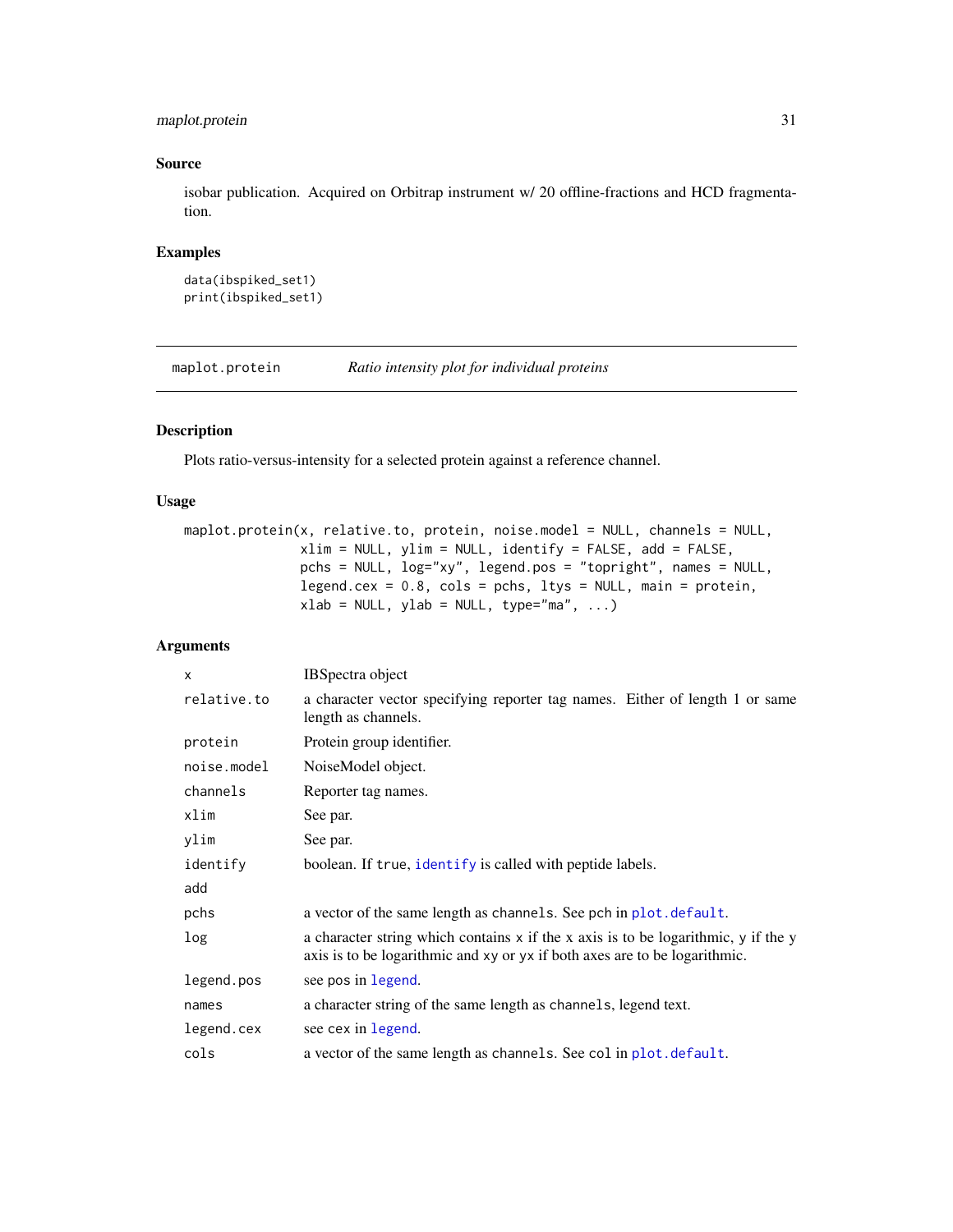<span id="page-31-0"></span>

| ltys     | a vector of the same length as channels. See lty in plot. default. |
|----------|--------------------------------------------------------------------|
| main     | a main title for the plot                                          |
| xlab     | a label for the x axis, defaults to a description of x.            |
| ylab     | a label for the y axis, defaults to a description of y.            |
| type     | type of plot                                                       |
| $\cdots$ | passed to plot.                                                    |

#### Author(s)

Florian P. Breitwieser

NoiseModel-class *NoiseModel objects*

#### Description

A NoiseModel represent the technical variation which is dependent on signal intensity.

## **Constructor**

- new(type,ibspectra,reporterTagNames=NULL,one.to.one=TRUE,min.spectra=10,plot=FALSE, pool=FALSE): Creates a new NoiseModel object based on ibspectra object.
	- type: A non-virtual class deriving from NoiseModel: ExponentialNoiseModel, ExponentialNoANoiseModel, InverseNoiseModel, InverseNoANoiseModel
	- reporterTagNames: When NULL, all channels from ibspectra are taken (i.e. sampleNames(ibspectra)). Otherwise, specify subset of names, or a matrix which defines the desireed combination of channels (nrow=2).
	- one.to.one: Set to false to learn noise model one a non one-to-one dataset
	- min.spectra: When one.to.one=FALSE, only take proteins with min.spectra to learn noise model.
	- plot: Set to true to plot data the noise model is learnt on.
	- pool: If false, a NoiseModel is estimated on each combination of channels indivdually, and then the parameters are averaged. If true, the ratios of all channels are pooled and then a NoiseModel is estimated.

## Accessor methods

noiseFunction: Gets the noise function.

- parameter: Gets and sets the parameters for the noise function.
- variance: Gets the variance for data points based on the noise function and parameters.
- stddev: Convenience function, sqrt(variance(...)).

lowIntensity: Gets and sets the low intensity slot, denoting the noise region.

naRegion: Gets and sets the na.region slot.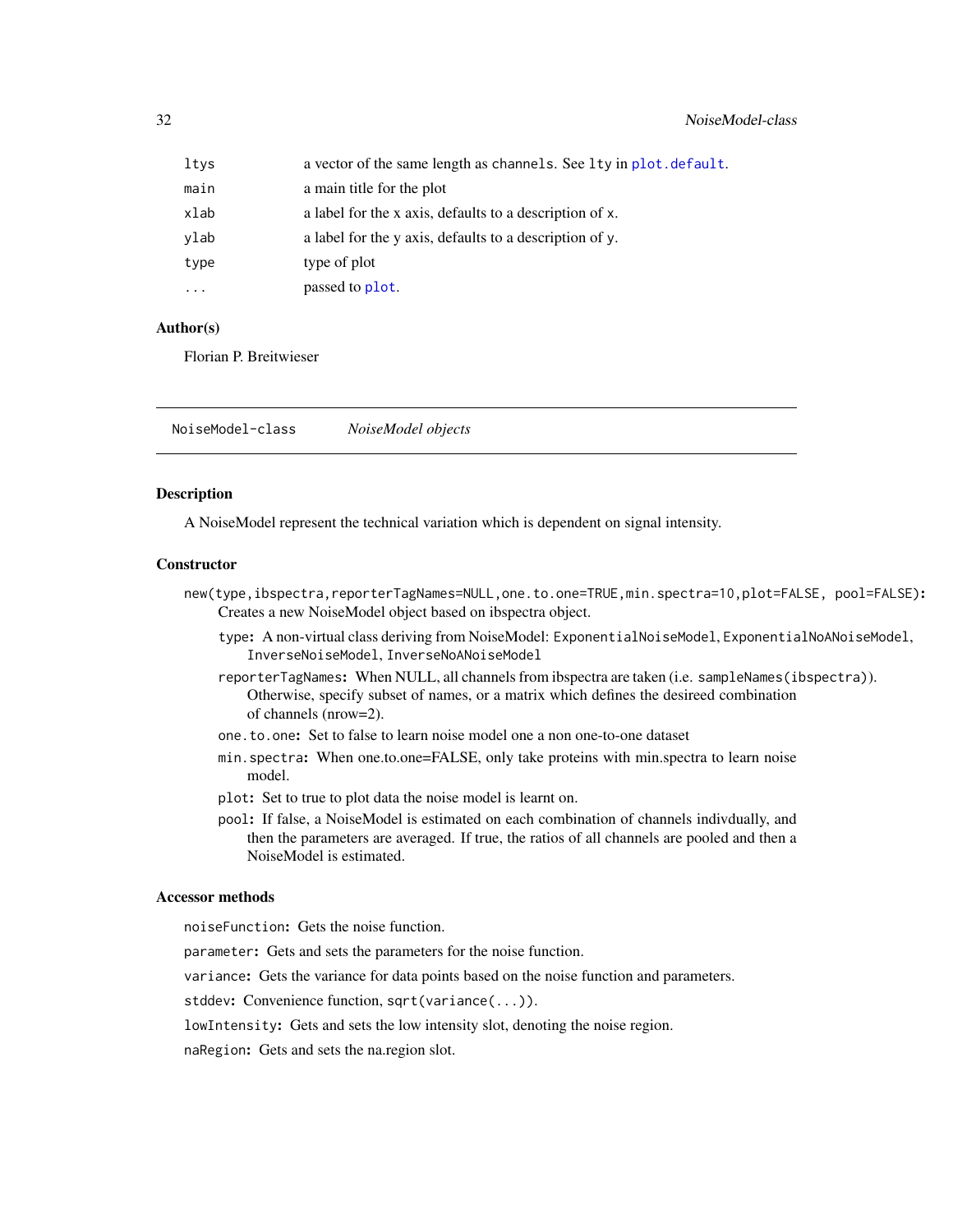## <span id="page-32-0"></span>number.ranges 33

#### Examples

```
data(ibspiked_set1)
ceru.proteins <- protein.g(proteinGroup(ibspiked_set1),"CERU")
# normalize
ibspiked_set1 <- normalize(correctIsotopeImpurities(ibspiked_set1))
# remove spiked proteins
ibspiked_set1.noceru <- exclude(ibspiked_set1,ceru.proteins)
ibspiked_set1.justceru <- subsetIBSpectra(ibspiked_set1,protein=ceru.proteins,direction="include")
# learn noise models
nm.i <- new("InverseNoiseModel",ibspiked_set1.noceru)
nm.e <- new("ExponentialNoiseModel",ibspiked_set1.noceru)
#learn on non-one.to.one data: not normalized, with spiked proteins
nm.n <- new("ExponentialNoiseModel",ibspiked_set1.justceru,one.to.one=FALSE)
```

```
maplot(ibspiked_set1,noise.model=c(nm.e,nm.i,nm.n),ylim=c(0.1,10))
```
number.ranges *Helper function to transform number lists to ranges*

#### Description

```
1,2,3,4,5,8,9,10 \rightarrow 1-5,8-10
```
## Usage

```
number.ranges(numbers)
```
#### Arguments

numbers numeric

## Value

character

## Author(s)

Florian P Breitwieser

#### Examples

number.ranges(c(1,2,3,9,3,10,8,11))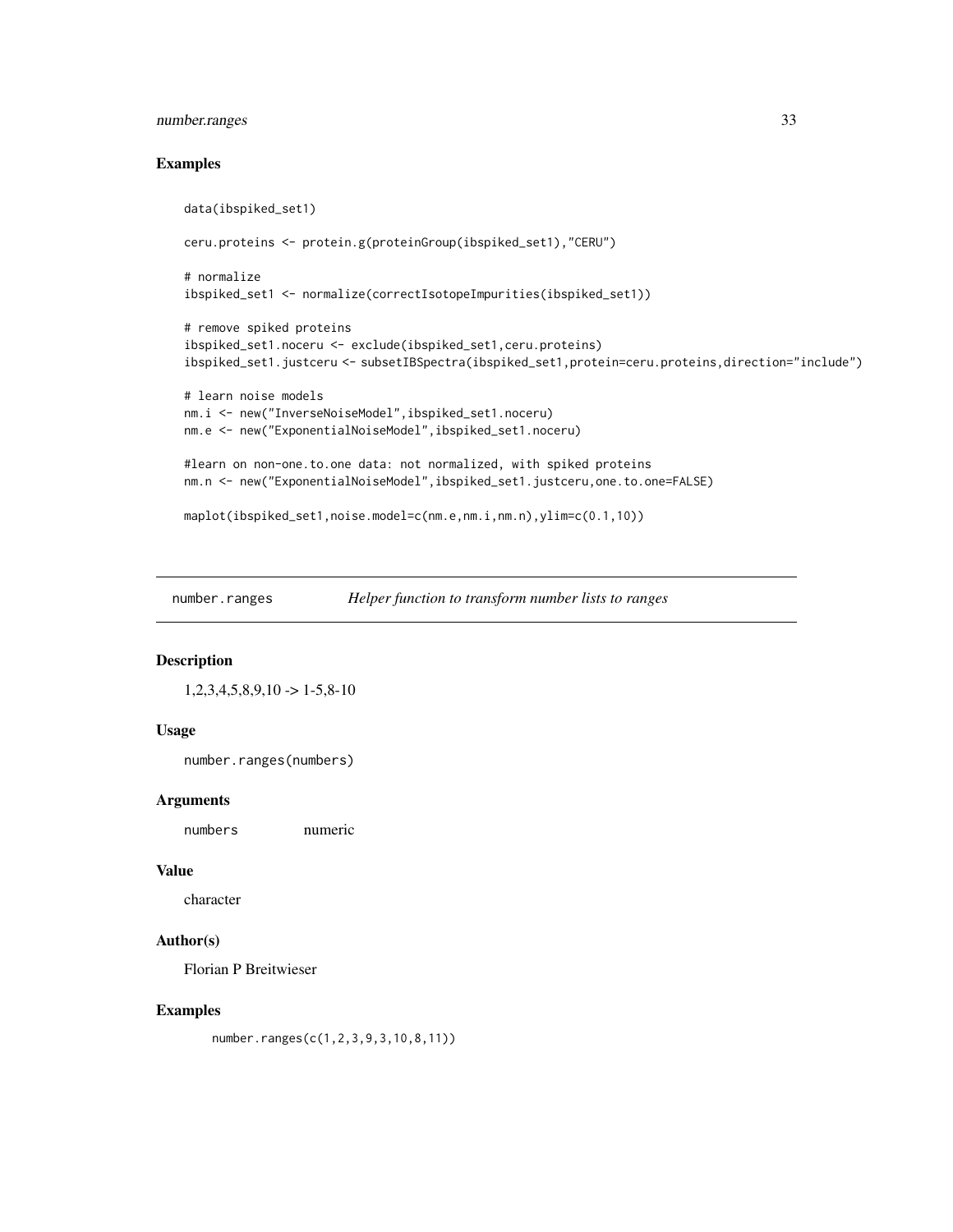<span id="page-33-0"></span>observedKnownSites *Observed modification sites.*

## **Description**

Functions to display the modification sites observed for each protein isoform and count the number of modified residues per protein.

#### Usage

```
observedKnownSites(protein.group, protein.g, ptm.info, modif, modification.name = NULL)
modif.site.count(protein.group, protein.g = reporterProteins(protein.group), modif, take = max)
modif.sites(protein.group, protein.g = reporterProteins(protein.group), modif)
```
#### Arguments

| protein.group     | ProteinGroupb object.                                                                                          |
|-------------------|----------------------------------------------------------------------------------------------------------------|
| protein.g         | protein group identifier.                                                                                      |
| ptm.info          | ptm information data.frame, see ?getPtmInfo.                                                                   |
| modif             | Modification to track, e.g. 'PHOS'.                                                                            |
| modification.name |                                                                                                                |
|                   | Value to filter 'modification.name' column in ptm.info.                                                        |
| take              | should be either max or min: When multiple isoforms are present, which value<br>should be taken for the count? |

## Author(s)

Florian P. Breitwieser

#### Examples

```
data(ib_phospho)
data(ptm.info)
# Modification sites of reporter proteins:
# a list of protein groups,
# containing sub-lists of identified sites for each isoform
protein.modif.sites <- sort(modif.site.count(proteinGroup(ib_phospho),modif="PHOS"))
# Details on modification sites of proteins
# detected with most modifications
modif.sites(proteinGroup(ib_phospho),modif="PHOS",protein.g=names(tail(protein.modif.sites)))
```

```
# How many sites are known, and how many known sites have been observed?
observedKnownSites(proteinGroup(ib_phospho),modif="PHOS",protein.g=names(tail(protein.modif.sites)),ptm.info=p
```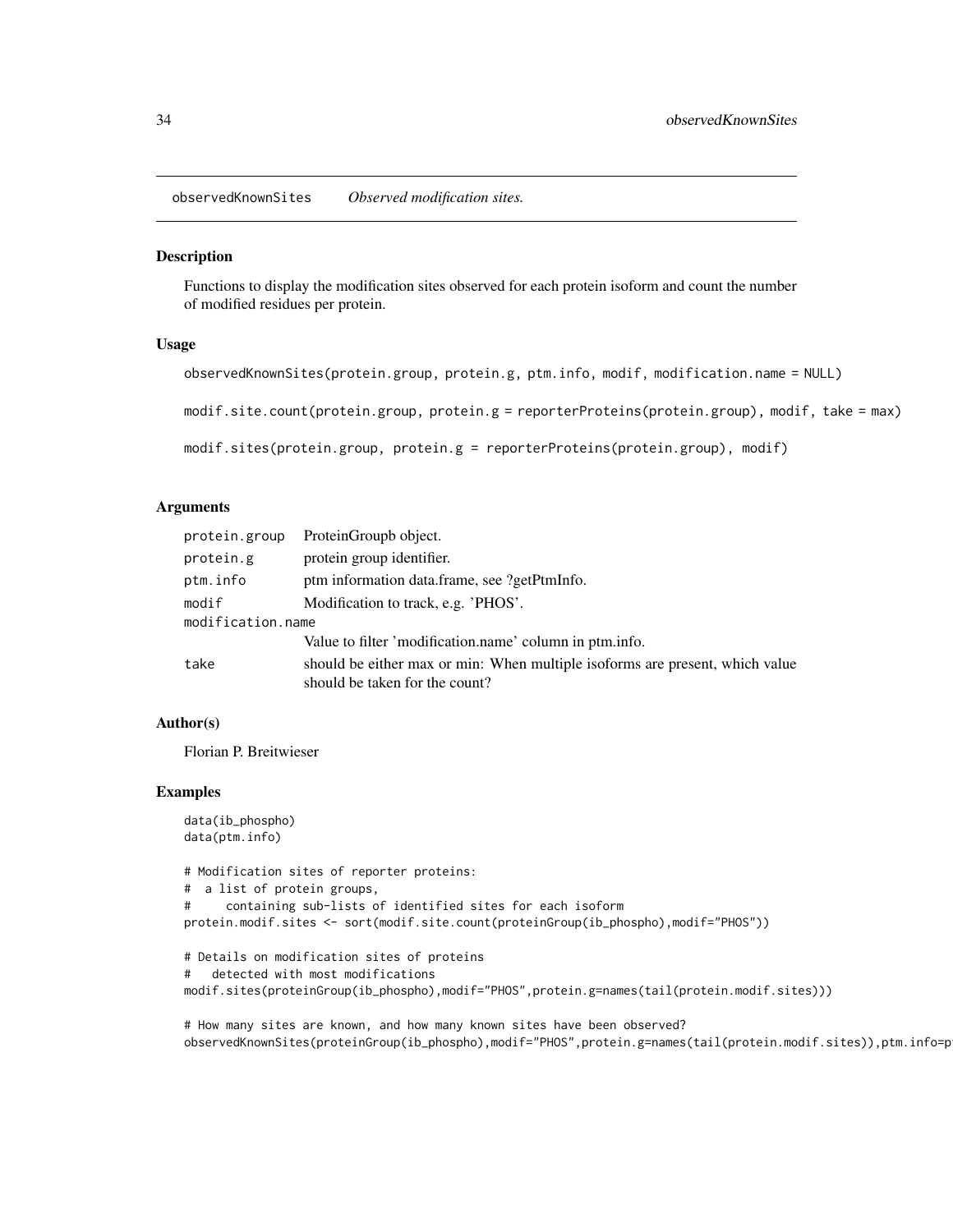<span id="page-34-0"></span>

## <span id="page-34-1"></span>Description

Report the peptide count, spectral count and sequence coverage for supplied proteins.

#### Usage

```
peptide.count(protein.group, protein.g = reporterProteins(protein.group),
         specificity = c("reporter-specific", "group-specific", "unspecific"), ...)
spectra.count(protein.group, protein.g = reporterProteins(protein.group),
           specificity = c("reporter-specific", "group-specific", "unspecific"),
              modelf = NULL, ...sequence.coverage(protein.group, protein.g = reporterProteins(protein.group),
```

```
specificity = c("reporter-specific", "group-specific", "unspecific"),
      simality = TRUE, ...
```
#### **Arguments**

| protein.group | ProteinGroup object.                                                                                                                                                                                                                       |
|---------------|--------------------------------------------------------------------------------------------------------------------------------------------------------------------------------------------------------------------------------------------|
| protein.g     | Protein group identifier.                                                                                                                                                                                                                  |
| specificity   | Specificity of peptides.                                                                                                                                                                                                                   |
| modif         | Only count peptides having a certain modification.                                                                                                                                                                                         |
| simplify      | If simplify=TRUE, a named numeric vector is returned, with the mean sequence<br>coverage of the ACs of each protein.g supplied. Else, a list with the length of<br>protein.g is returned having the sequence coverage for each protein AC. |
| $\ddots$      | Further arguments to peptides                                                                                                                                                                                                              |

#### Author(s)

Florian P Breitwieser

#### See Also

[calculate.emPAI](#page-6-1), [calculate.dNSAF](#page-5-1), [ProteinGroup](#page-38-1)

## Examples

```
data(ibspiked_set1)
sc <- spectra.count(proteinGroup(ibspiked_set1))
pc <- peptide.count(proteinGroup(ibspiked_set1))
plot(jitter(sc),jitter(pc),log="xy")
```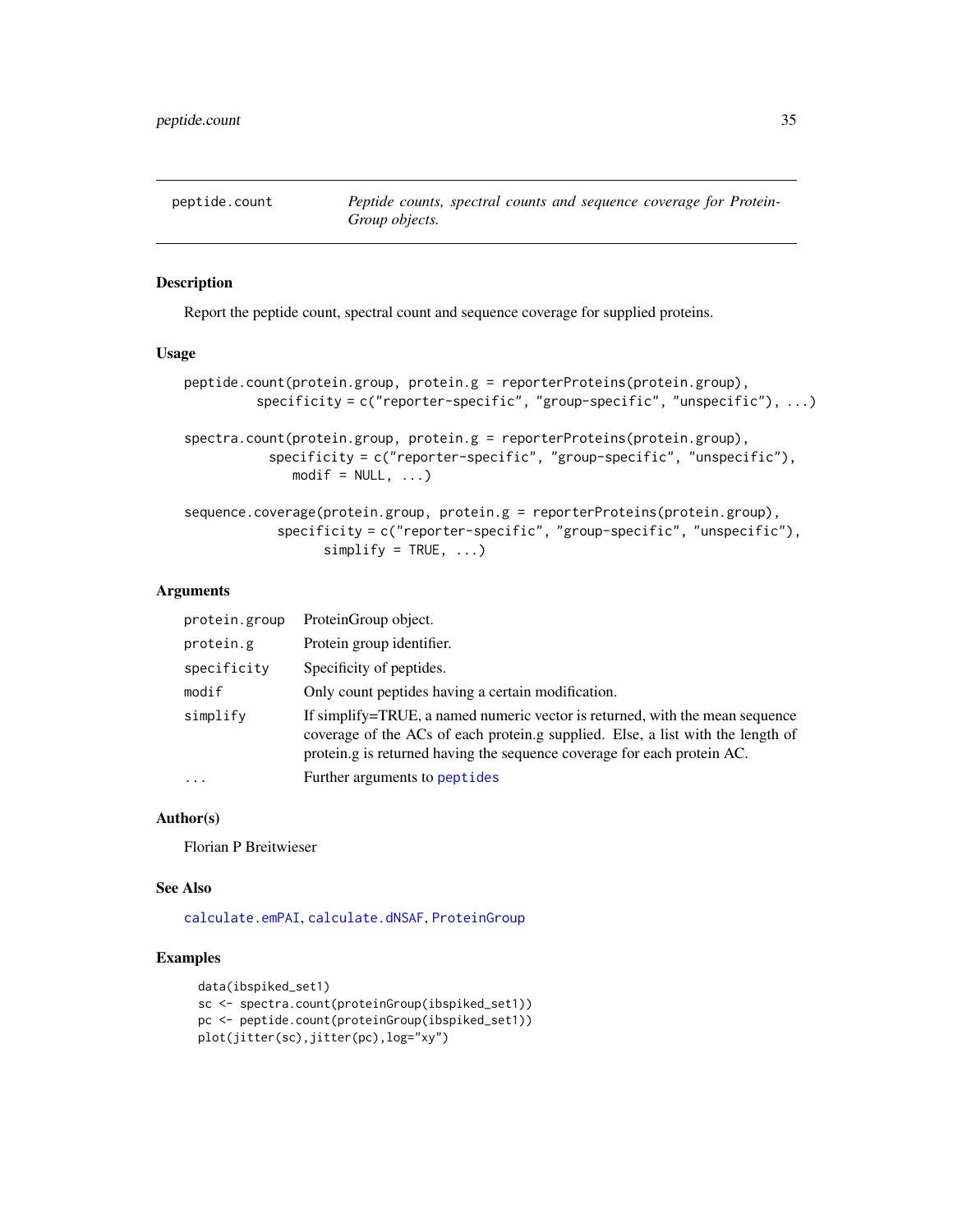<span id="page-35-0"></span>Protein and peptide ratio calculation and summarization *Calculating and Summarizing Protein and Peptide Ratios*

#### <span id="page-35-1"></span>Description

A set of functions to create ratios within groups and summarize them. proteinRatios serves as hub and calls combn.matrix, combn.protein.tbl and summarize.ratios successively. It can be used to calculate intra-class and inter-class ratios, to assess ratios and variability within and over cases.

#### Usage

```
proteinRatios(ibspectra, noise.model, reporterTagNames = NULL,
                 proteins = reporterProteins(proteinGroup(ibspectra)),
                 peptide = NULL, cl = classLabels(ibspectra),
                 combn.method = "global", combn.vs = NULL,
                 symmetry = FALSE, summarize =
                 FALSE, summarize.method = "mult.pval", min.detect =
                 NULL, strict.sample.pval = TRUE, strict.ratio.pval =
                 TRUE, orient.div = 0, sign.level = 0.05,
                 sign.level.rat = sign.level, sign.level.sample =
                 sign.level, ratiodistr = NULL, zscore.threshold =
                 NULL, variance.function = "maxi", combine = FALSE,
                 p.adjust = NULL, reverse = FALSE, cmbn = NULL,
                 before.summarize.f = NULL, ...)
```
peptideRatiosNotQuant(ibspectra, ..., peptide = unique(fData(ibspectra)[!fData(ibspectra)[["use.for.o peptideRatios(ibspectra, ..., peptide = peptides(proteinGroup(ibspectra), columns = c("peptide", "modi

```
combn.matrix(x, method = "global", cl = NULL, vs = NULL)
```
combn.protein.tbl(cmbn, reverse = FALSE, ...)

```
summarize.ratios(ratios, by.column = "ac", summarize.method = "mult.pval",
                min.detect = NULL, n.combination = NULL,
                 strict.sample.pval = TRUE, strict.ratio.pval = TRUE,
                orient.div = 0, sign.level = 0.05, sign.level.rat =
                 sign.level, sign.level.sample = sign.level,
                variance.function = "maxi", ratiodistr = NULL)
```
#### Arguments

|  | ibspectra | <b>IBS</b> bectra object                                                                |
|--|-----------|-----------------------------------------------------------------------------------------|
|  |           | for combn.matrix: reporter names. See reporterTagNames. argument of pro-<br>teinRatios. |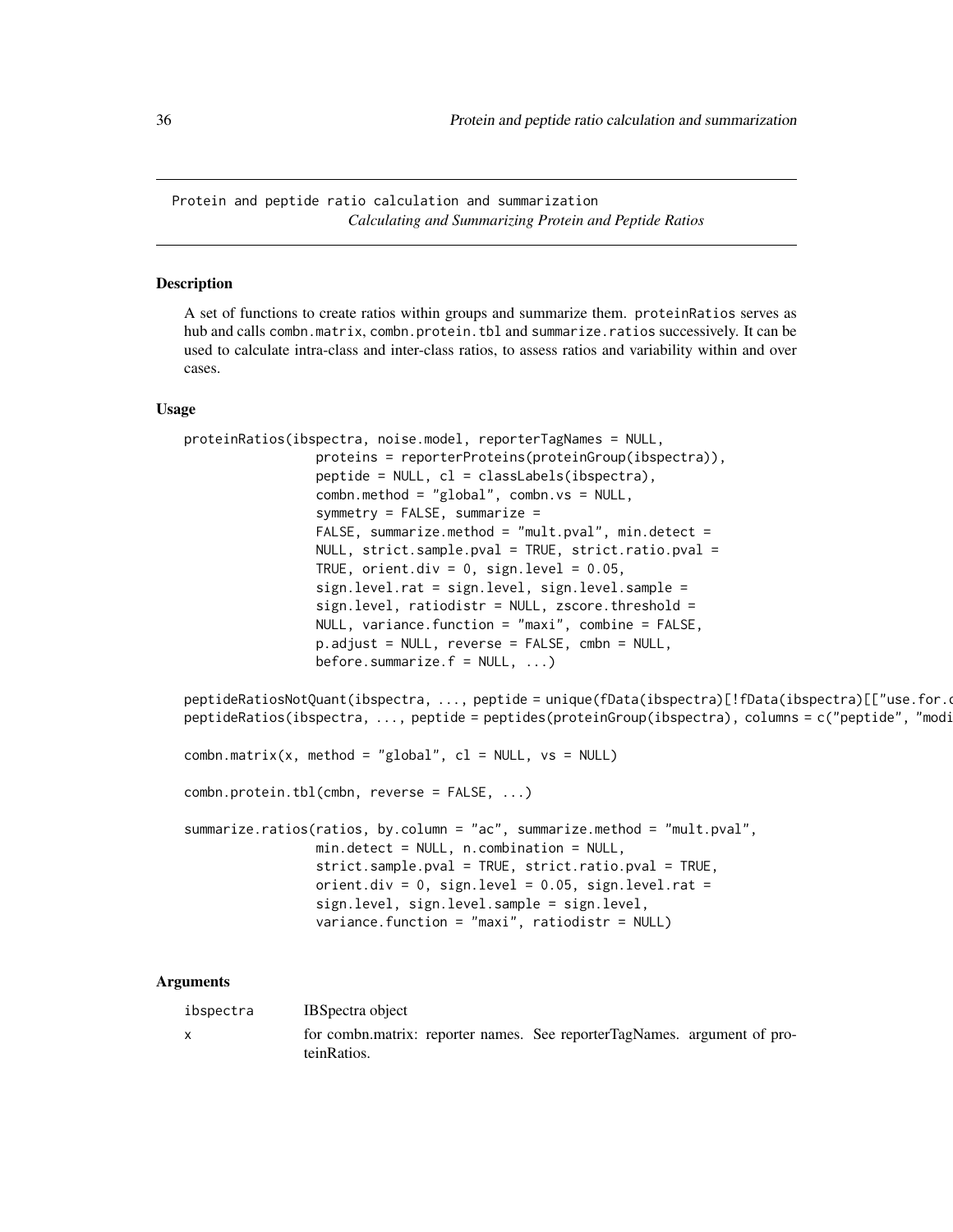| ratios                                                                                                    | result of combn.protein.tbl                                                                                                                                                                              |  |
|-----------------------------------------------------------------------------------------------------------|----------------------------------------------------------------------------------------------------------------------------------------------------------------------------------------------------------|--|
| by.column                                                                                                 | Column(s) which are the identifiers. Usually 'ac', 'peptide' or c('peptide','modif')                                                                                                                     |  |
| cmbn<br>before.summarize.f                                                                                | result of combn.matrix                                                                                                                                                                                   |  |
|                                                                                                           | Function which is called after calculating ratios before summarizing them.                                                                                                                               |  |
| noise.model<br>reporterTagNames                                                                           | NoiseModel for spectra variances                                                                                                                                                                         |  |
|                                                                                                           | Reporter tags to use. By default all reporterTagNames of ibspectra object.                                                                                                                               |  |
| proteins                                                                                                  | proteins for which ratios are calculated - defaults to all proteins with peptides<br>specific to them.                                                                                                   |  |
| peptide                                                                                                   | peptides for which ratios are calculated.                                                                                                                                                                |  |
| cl                                                                                                        | Class labels. See also ?classLabels.                                                                                                                                                                     |  |
| vs                                                                                                        | Class label or reporter tag name. When combn.method is "versus.class", all<br>combinations against class vs are computed, when combn. method is "verus.channel",<br>all combinations against channel vs. |  |
| combn.method                                                                                              | "global", "interclass", "intra-class", "versus.class" or "versus.channel". Defines<br>which ratios are computed, based on class labels cl                                                                |  |
| method                                                                                                    | See combn.method                                                                                                                                                                                         |  |
| combn.vs                                                                                                  | vs argument for combn, if combn.method is "versus.class" or "versus.channel".                                                                                                                            |  |
| symmetry                                                                                                  | If true, reports also the inverse ratio                                                                                                                                                                  |  |
| summarize                                                                                                 | If true, ratios for each protein are summarized.                                                                                                                                                         |  |
| summarize.method                                                                                          |                                                                                                                                                                                                          |  |
|                                                                                                           | "isobar", for now.                                                                                                                                                                                       |  |
| min.detect                                                                                                | How many times must a ratio for a protein be present when summarizing? When<br>NULL, defaults to the maximum number of combinations.                                                                     |  |
| strict.sample.pval                                                                                        |                                                                                                                                                                                                          |  |
| If true, missing ratios are penalized by giving them a sample pval of 0.5.                                |                                                                                                                                                                                                          |  |
| strict.ratio.pval<br>If true, take all ratios into account. If false, only take ratios into account which |                                                                                                                                                                                                          |  |
|                                                                                                           | are in the same direction as the majority of ratios                                                                                                                                                      |  |
| orient.div                                                                                                | Number of ratios which might go in the wrong direction.                                                                                                                                                  |  |
| sign.level                                                                                                | Significance level                                                                                                                                                                                       |  |
|                                                                                                           | sign.level.rat Significance level on ratio p-value                                                                                                                                                       |  |
| sign.level.sample                                                                                         |                                                                                                                                                                                                          |  |
|                                                                                                           | Significance level on sample p-value                                                                                                                                                                     |  |
| ratiodistr<br>variance.function                                                                           | Protein ratio distribution                                                                                                                                                                               |  |
|                                                                                                           | Variance function                                                                                                                                                                                        |  |
| zscore.threshold                                                                                          |                                                                                                                                                                                                          |  |
|                                                                                                           | z-score threshold to apply                                                                                                                                                                               |  |
|                                                                                                           | Passed to estimateRatio()                                                                                                                                                                                |  |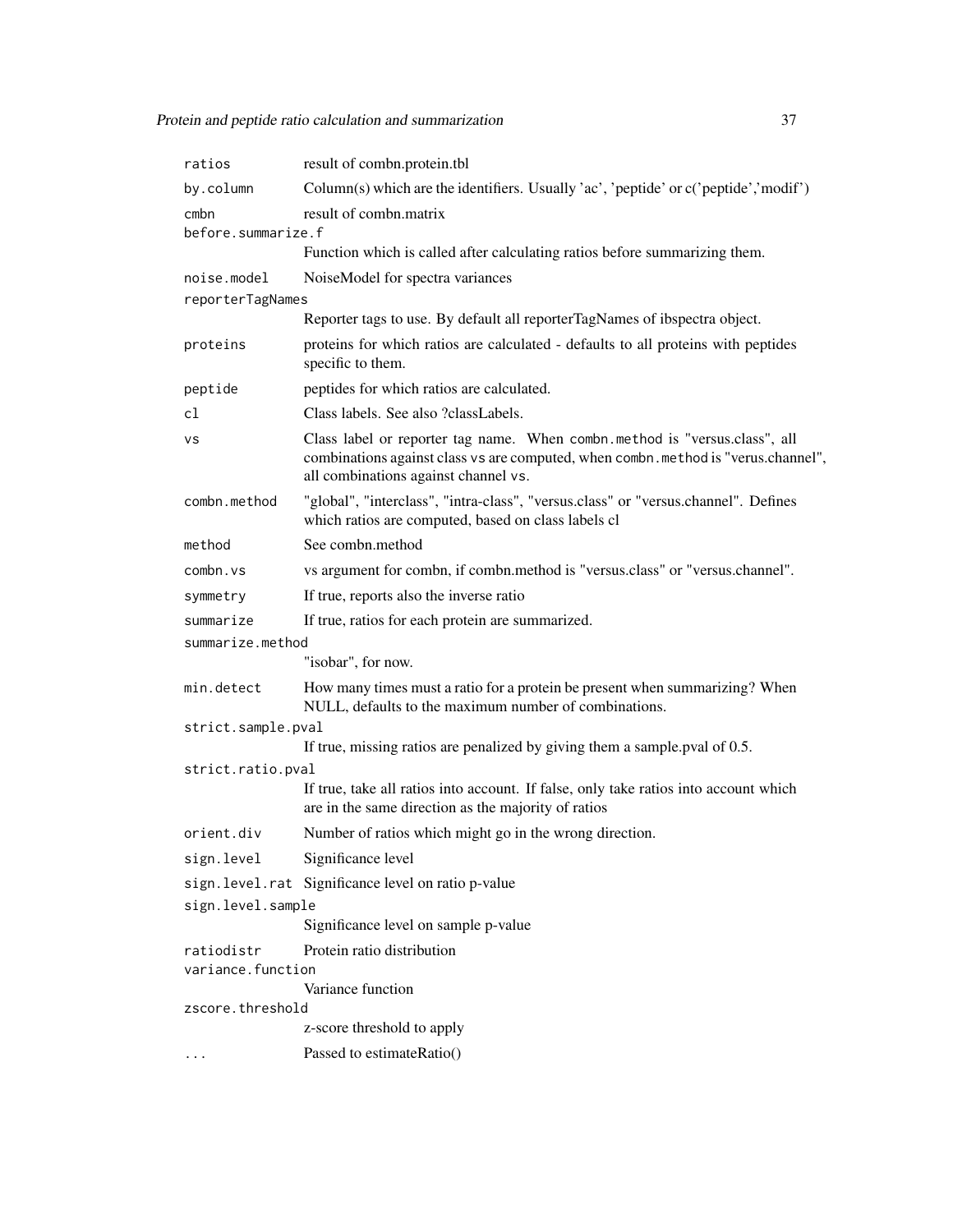| combine       | If true, a single ratio for all proteins and peptides, resp., is calculated. See<br>estimateRatio.     |
|---------------|--------------------------------------------------------------------------------------------------------|
| p.adjust      | Set to one of p. adjust. methods to adjust ratio p-values for multiple comparisions.<br>See p. adjust. |
| reverse       | reverse                                                                                                |
| n.combination | number of combinations possible                                                                        |

#### Value

'data.frame': 11 variables:

| lratio         | log ratio                                               |
|----------------|---------------------------------------------------------|
| variance       | variance                                                |
| n.spectra      | Number of spectra used for quantification               |
| p.value.rat    | Signal p-value (NA if ratiodistr is missing)            |
| p.value.sample |                                                         |
|                | Sample p-value (NA if ratiodistr is missing)            |
| is.significant |                                                         |
|                | Is the ratio significant? (NA if ratiodistr is missing) |
| protein        | Protein quantified                                      |
| r1             | r1                                                      |
| r2             | r <sub>2</sub>                                          |

## Author(s)

Florian P Breitwieser, Jacques Colinge

## See Also

[IBSpectra,](#page-16-1) [isobar-preprocessing](#page-26-2) [isobar-analysis](#page-20-2)

## Examples

```
combn.matrix(114:117,method="interclass",cl=as.character(c(1,1,2,2)))
combn.matrix(114:117,method="interclass",cl=as.character(c(1,1,2,2)))
combn.matrix(114:117,method="global")
```
data(ibspiked\_set1) data(noise.model.hcd)

```
ceru.proteins <- c("P13635","Q61147")
proteinRatios(ibspiked_set1,noise.model=noise.model.hcd,proteins=ceru.proteins,cl=c("T","T","C","C"),combn.met
```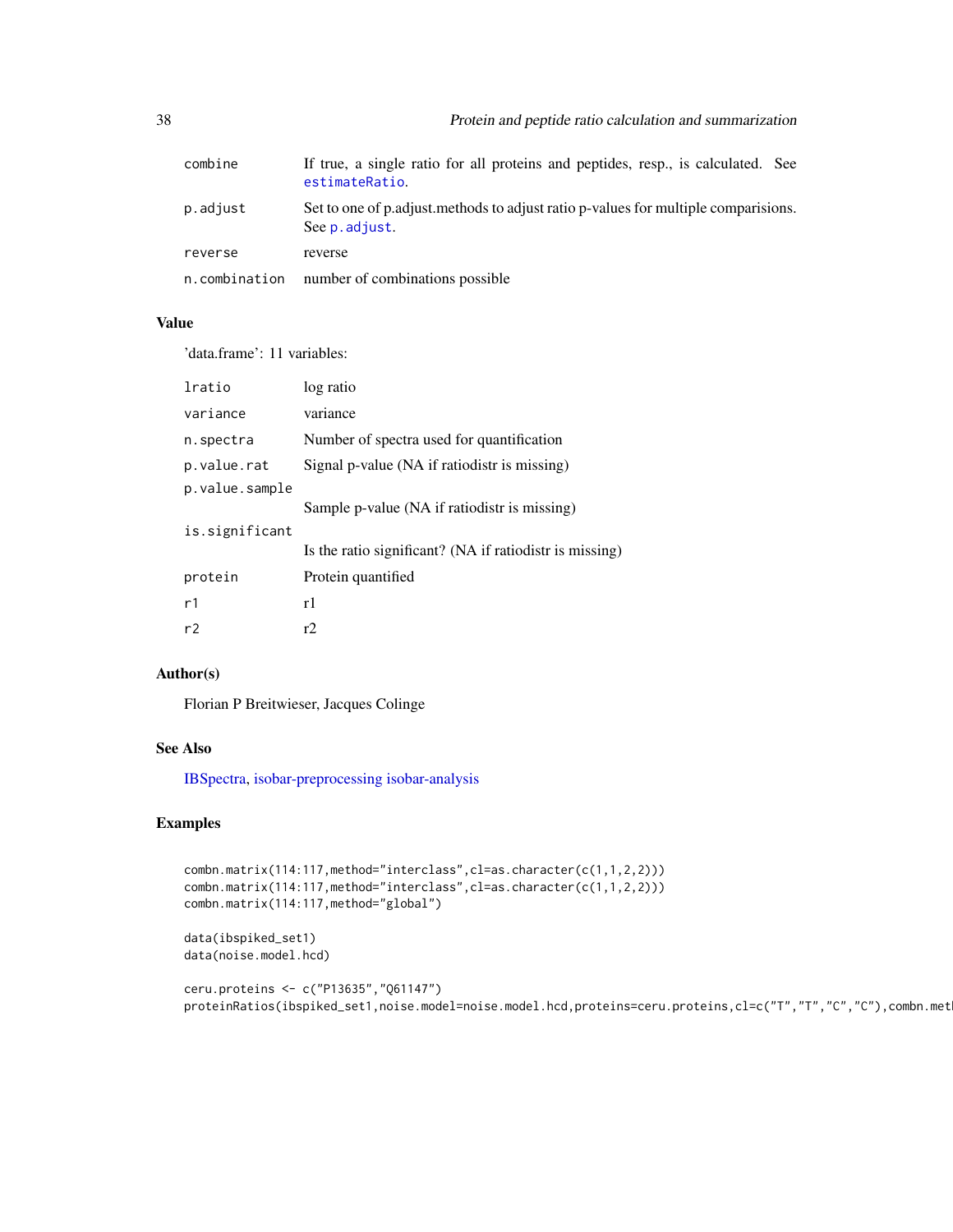## <span id="page-38-1"></span><span id="page-38-0"></span>Description

The ProteinGroup class is a container for identified peptides and proteins, and groups them to distinguish proteins with specific peptides.

#### Usage

```
ProteinGroup(from,template=NULL,proteinInfo=data.frame())
```

```
protein.ac(x, protein.g)
protein.g(x, pattern, variables=c("AC","name"), ...)
```
## Arguments

| from        | data. frame object to create a ProteinGroup from. See Details from column<br>specifications                   |
|-------------|---------------------------------------------------------------------------------------------------------------|
| template    | 'template' ProteinGroup object for grouping.                                                                  |
| X           | ProteinGroup object                                                                                           |
| protein     | character string                                                                                              |
| proteinInfo | data.frame for proteinInfo slot                                                                               |
| protein.g   | character string, denoting a 'protein group'.                                                                 |
| pattern     | character string, see grep for details.                                                                       |
| variables   | AC maps a protein accession code to a protein group. name maps using protein<br>information from proteinInfo. |
| $\ddotsc$   | Passed on to grep.                                                                                            |

## Details

The ProteinGroup class stores spectrum to peptide to protein mapping.

The proteins are grouped by their evidence, i. e. peptides:

- Peptides with changes only from Leucin to Isoleucin are considered the same, as they cannot be distinguished by MS.
- Proteins which are detected with the same peptides are grouped together to a 'indistinguishable protein'- normally these are splice variants.
- Proteins with specific peptides are 'reporters'.
- Proteins with no specific peptides are grouped under these 'reporters.

This information is stored in six slots:

spectra.n.peptides a named 'character' vector, names being spectrum identifier and values are peptides.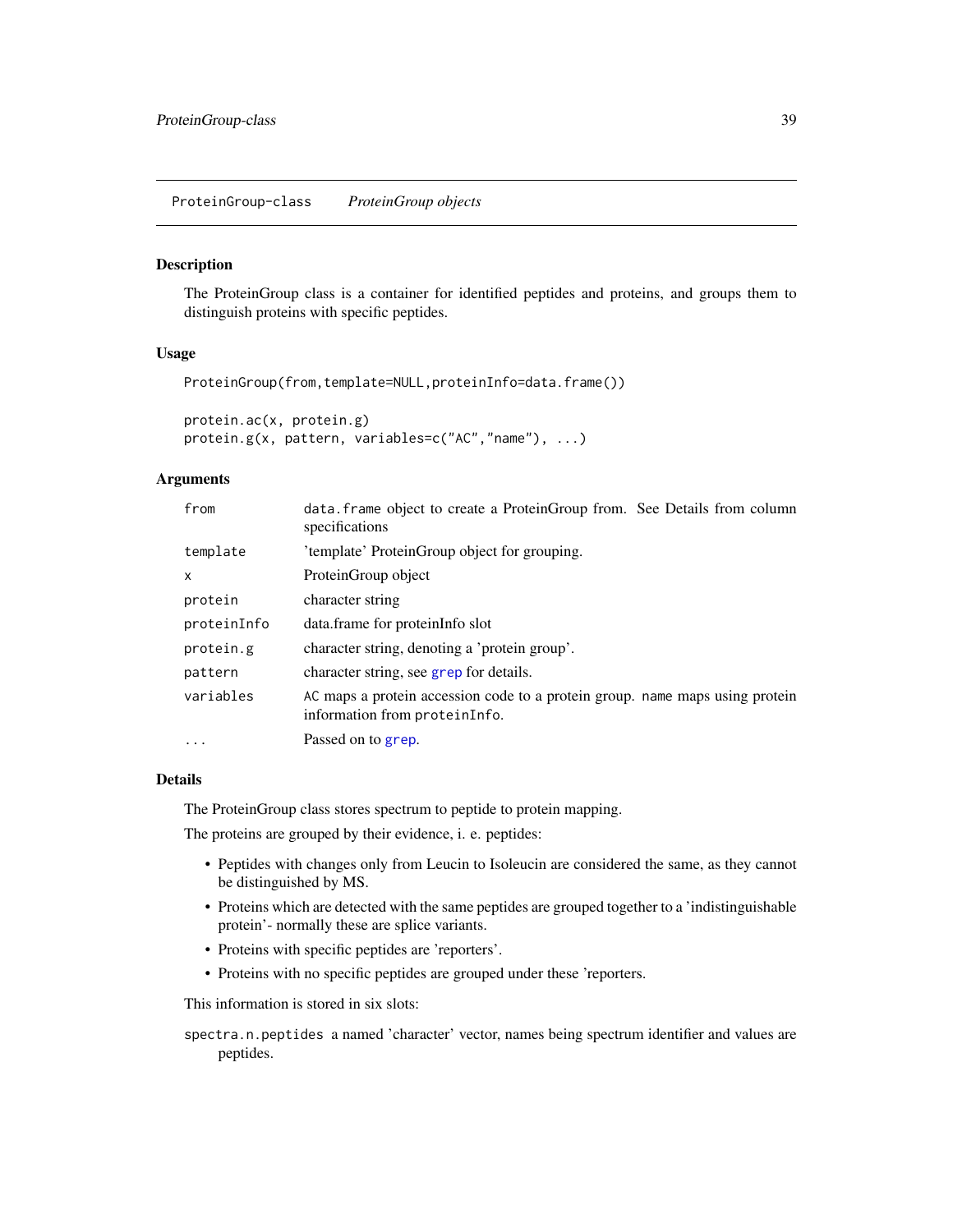peptide.n.proteins a 'data.frame' containing the number of proteins the peptides could derive from.

peptide.n.protein a character 'matrix' linking peptides to proteins.

indistinguishable.proteins a 'matrix' contain.

## **Constructor**

ProteinGroup(tbl.prot.pep,template=NULL): Creates a ProteinGroup object.

tbl.prot.pep A 'data.frame' with three columns: 1. Protein, 2. Peptide, 3. Spectrum. template Optional ProteinGroup object the grouping is based upon.

#### Coercion

In the code snippets below, x is a ProteinGroup object.

- as(from, "ProteinGroup"): Creates a ProteinGroup object from a data.frame.
- $as.data.fname(x, row.name = NULL, optional = FALSE): Create a data frame with columns$ protein (character), peptide (character), spectrum.
- as.concise.data.frame(from): Creates a 'concise' data.frame with one spectrum per row, and protein ACs combined

#### Accessors

In the following code snippets, x is a ProteinGroup object.

spectrumToPeptide(x): Gets spectrum to peptide assignment.

- peptideInfo(x): Peptide information such as protein start position.
- peptideSpecificity( $x$ ): Gets a 'data.frame' containing the peptide specificity: they can be reporterspecific, group-specific, or non-specific.
- peptideNProtein(x): Gets peptide to protein assignment.
- indistinguishableProteins $(x)$ : Gets the proteins which cannot be distinguished based on peptide evidence.
- proteinGroupTable: Gets the protein grouping, listing reporters and group members.
- peptides(x,protein=NULL,specificity=c("reporter-specific", "group-specific","unspecific"),columns=" Gets all peptides detected, or just those for a protein with the defined specificity. columns might define multiple columns of peptideSpecificity $(x)$ . set=union returns the union of peptides of all proteins defined, set=intersect returns the intersection.

#### Author(s)

Florian P. Breitwieser

#### See Also

**[IBSpectra](#page-16-1)**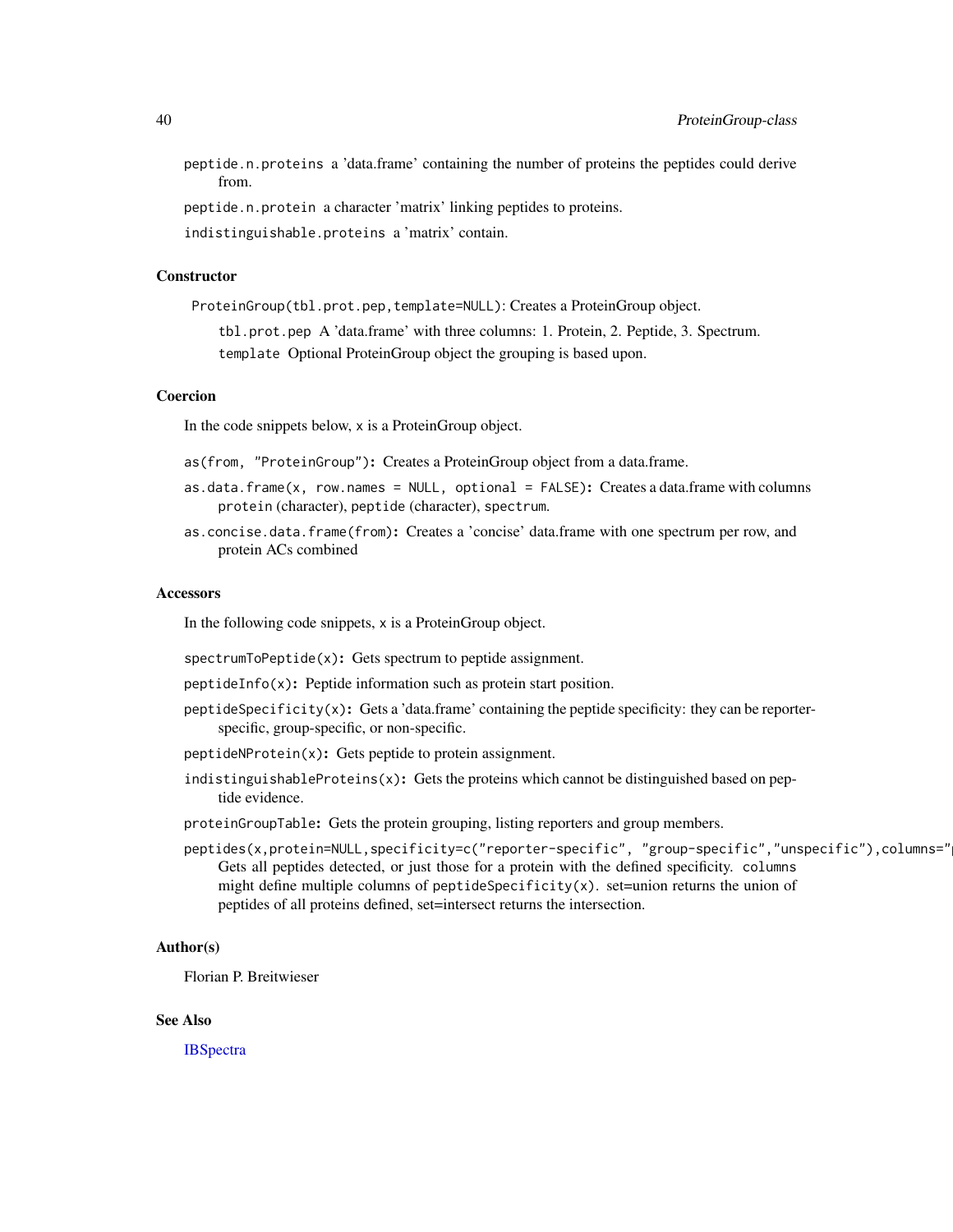## <span id="page-40-0"></span>proteinInfo-methods 41

#### Examples

```
tbl <- data.frame(spectrum=1:14,peptide=c(rep(letters[1:3],4),"a","x"),
                  modif=":",start.pos=1,
                  protein=c(rep(c("A","B"),each=6),"C","D"))
pg <- ProteinGroup(tbl)
pg
proteinGroupTable(pg)
data(ibspiked_set1)
pg <- proteinGroup(ibspiked_set1)
ceru.proteins <- protein.g(pg,"CERU")
## all ceru peptides
peptides(pg,ceru.proteins)
## peptides shared by all ceru proteins
peptides(pg,ceru.proteins, set=intersect)
```
proteinInfo-methods *Methods for Function proteinInfo*

#### <span id="page-40-1"></span>Description

proteinInfo slot in Proteingroup objects contains information about proteins. proteinInfo method allows to get and set it.

getProteinInfoFromUniprot downloads information of contained proteins from Uniprot, getProteinInfoFromBiomart from Biomart.

## Usage

```
## S4 method for signature ProteinGroup
proteinInfo(x)
  ## S4 method for signature ProteinGroup, character, missing
proteinInfo(x, protein.g, select="name", collapse=", ",
                                                simplify = TRUE, do. warn = TRUE)## S4 method for signature ProteinGroup,missing,character
proteinInfo(x, protein.ac, select="name", collapse=", ",
                                                simplify = TRUE, do. warn = TRUE
```
proteinInfoIsOnSpliceVariants(protein.info)

# getProteinInfoFromUniprot(x, splice.by = 200, fields = c(accession = "id", name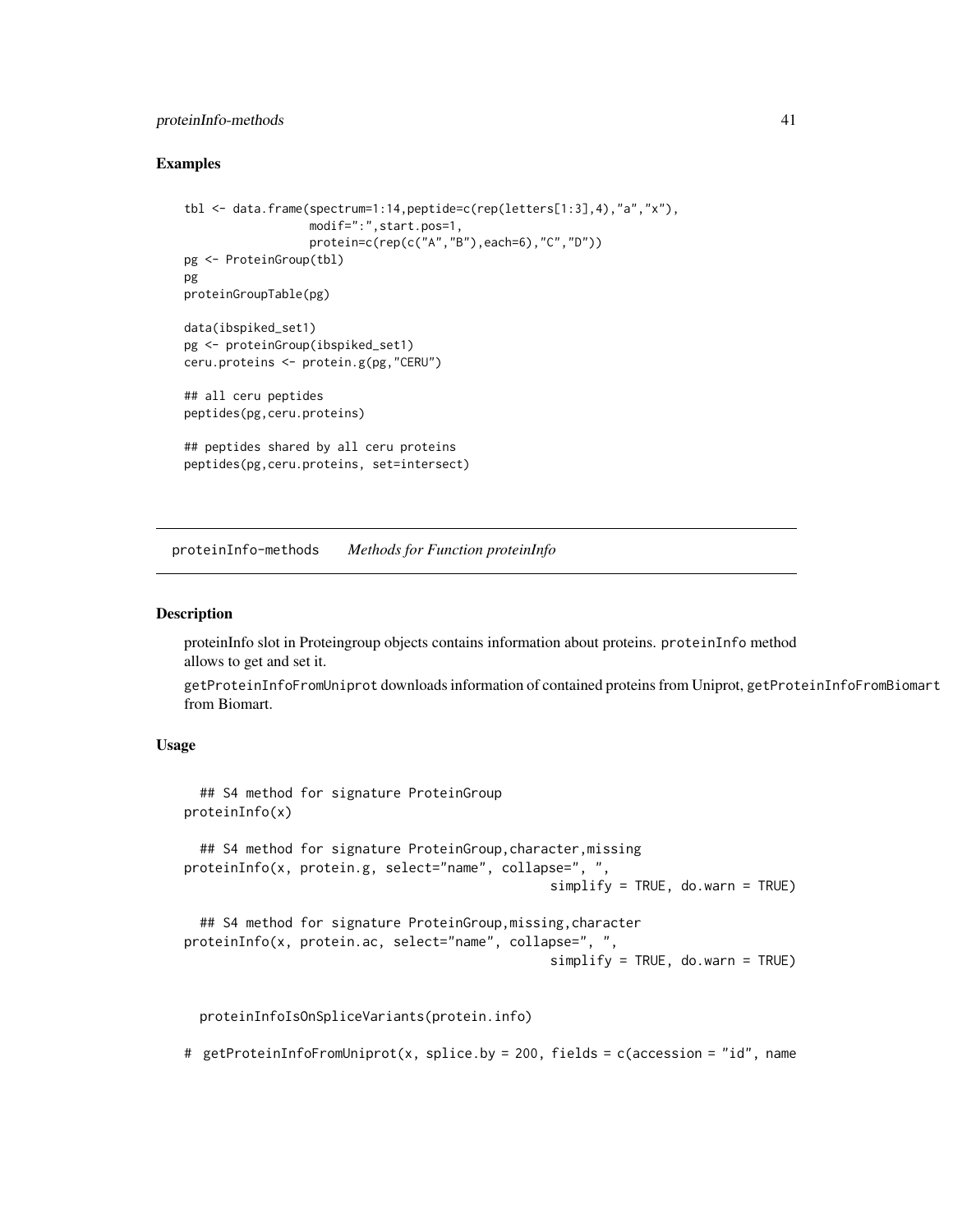```
# = "entry%20name", protein_name = "protein%20names",
# gene_name = "genes", organism = "organism", length =
# "length", sequence = "sequence"))
```

```
getProteinInfoFromTheInternet(x)
```

```
getProteinInfoFromNextProt(x)
```
getProteinInfoFromBiomart(x, database = "Uniprot")

```
getProteinInfoFromBioDb(x, ..., con = NULL)
```

```
getProteinInfoFromEntrez(x, splice.by = 200)
```
#### Arguments

| X            | ProteinGroup object                                                                                            |
|--------------|----------------------------------------------------------------------------------------------------------------|
| protein.g    | Protein group identifier. If supplied, only information for these proteins is re-<br>turned.                   |
| protein.ac   | Protein ACs. If supplied, only information for these proteins is returned.                                     |
| select       | indicating columns to select. See Details.                                                                     |
| collapse     | passed to paste to concatenate information of multiple protein in one protein<br>group.                        |
| simplify     | If true, a vector or matrix is returned, with the pasted protein information. If<br>false, a list is returned. |
| do.warn      | If true, report diagnostic warning messages.                                                                   |
| splice.by    | Chunk size for query of Uniprot database.                                                                      |
| database     | database from which the ACs stem from. Only Uniprot is supported for now.                                      |
| con          | database connection                                                                                            |
| fields       | mapping of CSV field names to proteinInfo field names                                                          |
| $\ddots$     | arguments to build database connection.                                                                        |
| protein.info | protein info data.frame                                                                                        |

#### Details

proteinInfo contains columns accession, name, gene\_name, protein\_name, and possibly length and sequence. accession is mapped with the entry AC is mapped to the entry AC in the database. getProteinInfoFromUniprot is the preferred methods to get the information. getProteinInfoFromBioDb is an example how to implement the query on a local database. Depending on the database, protein information might be available on protein ACs or also on the specific splice variants. This can be queried with the proteinInfoIsOnSpliceVariants function.

## See Also

[protein.g](#page-38-1)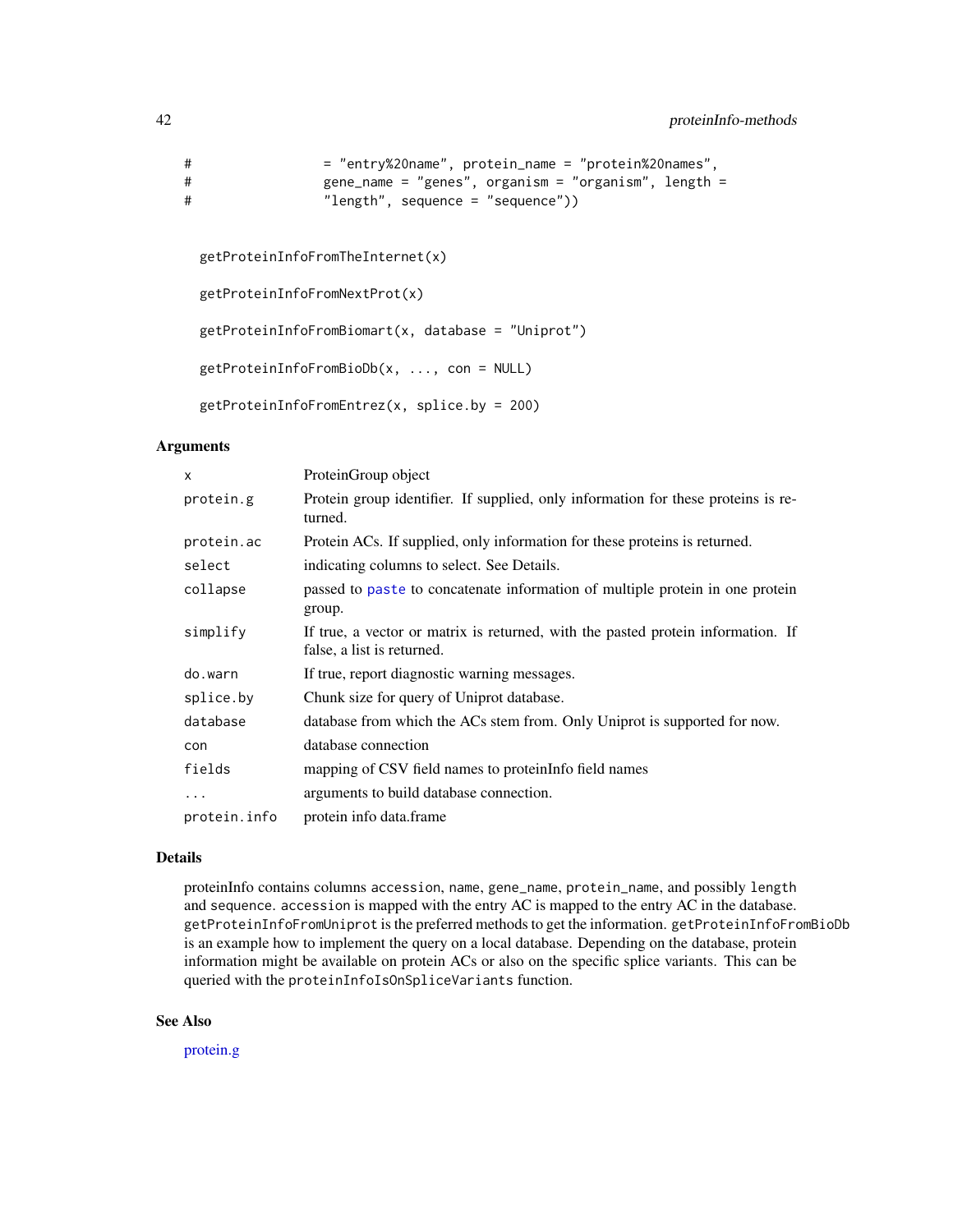## <span id="page-42-0"></span>proteinNameAndDescription 43

#### Examples

```
data(ibspiked_set1)
pg <- proteinGroup(ibspiked_set1)
## Not run:
  proteinInfo(pg) <- getProteinInfoFromUniprot(pg)
  proteinInfo(pg) <- getProteinInfoFromBiomart(pg)
## End(Not run)
proteinInfo(pg,protein.g="P13635")
protein.g(pg,"CERU")
```

```
proteinNameAndDescription
```
*Get protein gene names and description from protein info of protein group.*

#### Description

Convenience functions to retrieve protein gene names and description for a list of protein group identifiers.

## Usage

```
proteinNameAndDescription(protein.group, protein.g = reporterProteins(protein.group), collapse = FALS
proteinGeneName(protein.group, protein.g = reporterProteins(protein.group))
proteinDescription(protein.group, protein.g = reporterProteins(protein.group))
proteinID(protein.group, protein.g = reporterProteins(protein.group))
```
## Arguments

|           | protein.group ProteinGroup object.                       |
|-----------|----------------------------------------------------------|
| protein.g | protein group identifier.                                |
| collapse  | If TRUE, the information for all protein.gs is combined. |

#### Author(s)

Florian P Breitwieser

#### Examples

```
data(ibspiked_set1)
pg <- proteinGroup(ibspiked_set1)
protein.gs <- protein.g(pg,"CERU")
protein.gs
proteinNameAndDescription(pg,protein.gs)
proteinNameAndDescription(pg,protein.gs,collapse=TRUE)
```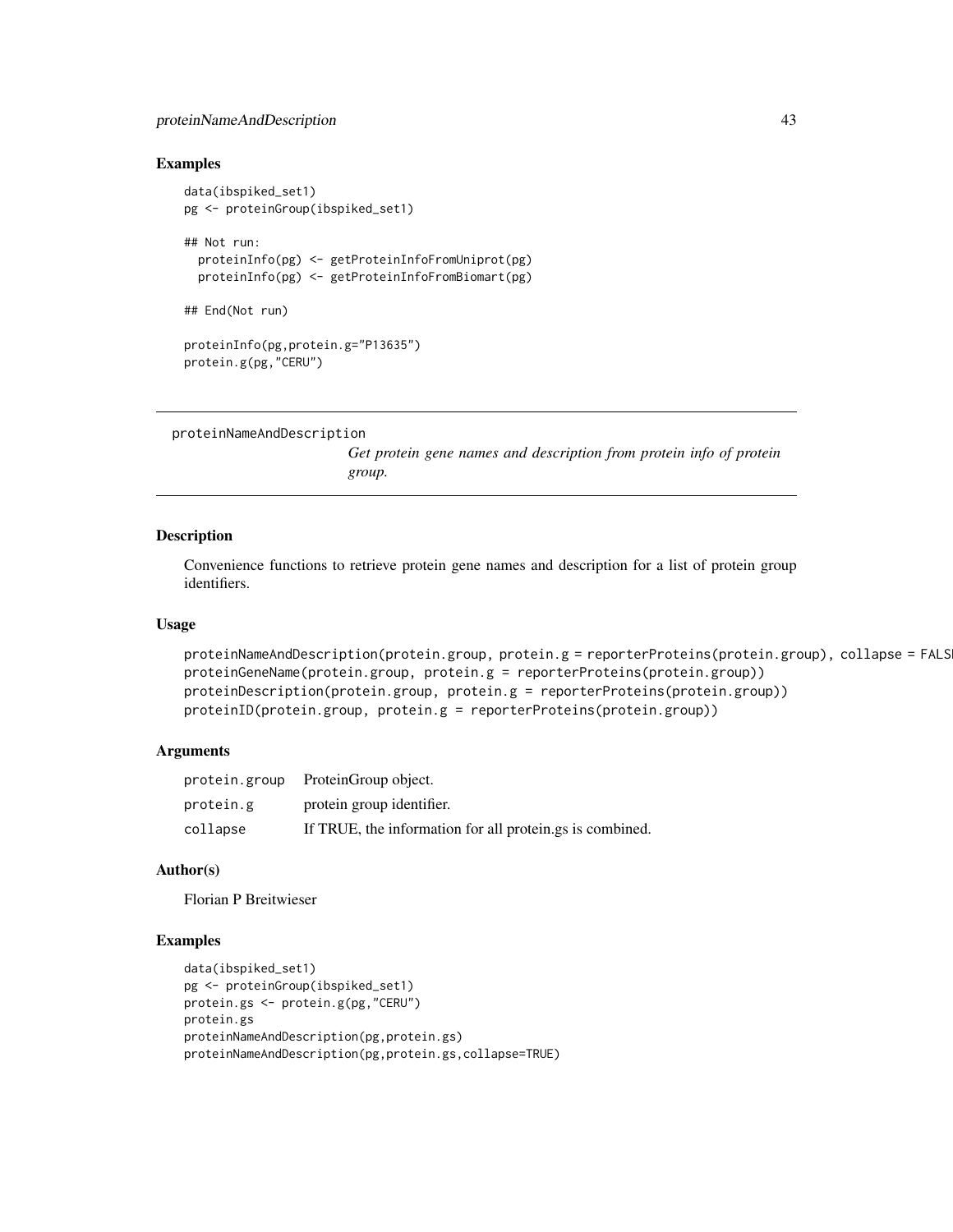```
proteinGeneName(pg,protein.gs)
proteinDescription(pg,protein.gs)
proteinID(pg,protein.gs)
```
ratiosReshapeWide *Reshape output of proteinRatios into wide format*

## Description

Reshape output of proteinRatios into wide format

## Usage

```
ratiosReshapeWide(quant.tbl, vs.class = NULL, sep = ".", cmbn = NULL,
                  short.names = FALSE)
```
## Arguments

| quant.tbl   | Output of protein Ratios or peptide Ratios.                                                                              |
|-------------|--------------------------------------------------------------------------------------------------------------------------|
| vs.class    | Only return ratios where class1 is vs.class                                                                              |
| sep         | Separator for column names in the reshape.                                                                               |
| cmbn        | Not functional.                                                                                                          |
| short.names | If vs. class is set and short.names=TRUE, then the comparision name will be i.e.<br>'class2' instead of 'class2/class1'. |

## Author(s)

Florian P. Breitwieser

reporter.protein-methods

*Get reporter protein group identifier for protein group identifier*

## Description

Methods for function reporter.protein in package isobar

## Methods

signature( $x =$  "ProteinGroup", protein.g = "character") Get reporter protein for protein group identifier.

<span id="page-43-0"></span>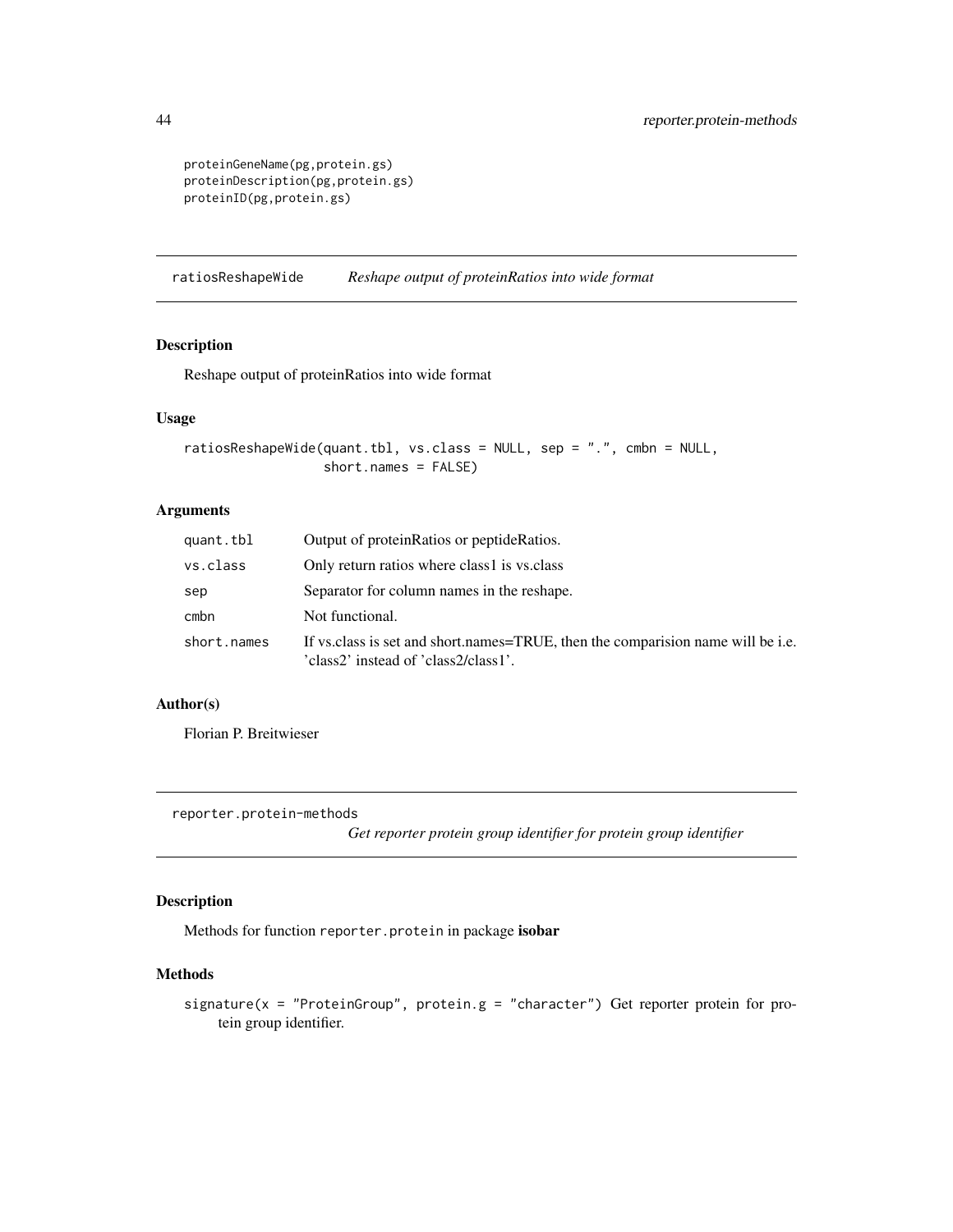<span id="page-44-0"></span>

## Description

Sanitizes strings for LaTeX

## Usage

sanitize(str, dash = TRUE)

## Arguments

| str  | character string to be escaped                             |
|------|------------------------------------------------------------|
| dash | shoud a dash ('-') should be escaped to a '\nobreakdash-'? |

## Value

escaped character

## Author(s)

iQuantitator,Florian P Breitwieser

## Examples

```
sanitize("\textbf{123-123}")
```
<span id="page-44-1"></span>shared.ratios *Shared ratio calculation*

## Description

Calculate ratios of reporter proteins and subset proteins with shared peptides.

## Usage

```
shared.ratios(ibspectra, noise.model, channel1, channel2, protein = reporterProteins(proteinGroup(ib
```
## Arguments

| ibspectra   | IB spectra object.                                 |
|-------------|----------------------------------------------------|
| noise.model | NoiseModel object.                                 |
| channel1    | channel 1 to compare.                              |
| channel2    | channel 2 to compare.                              |
| protein     | proteins for which the calculation should be made. |
|             | Additional arguments passed to estimte Ratio.      |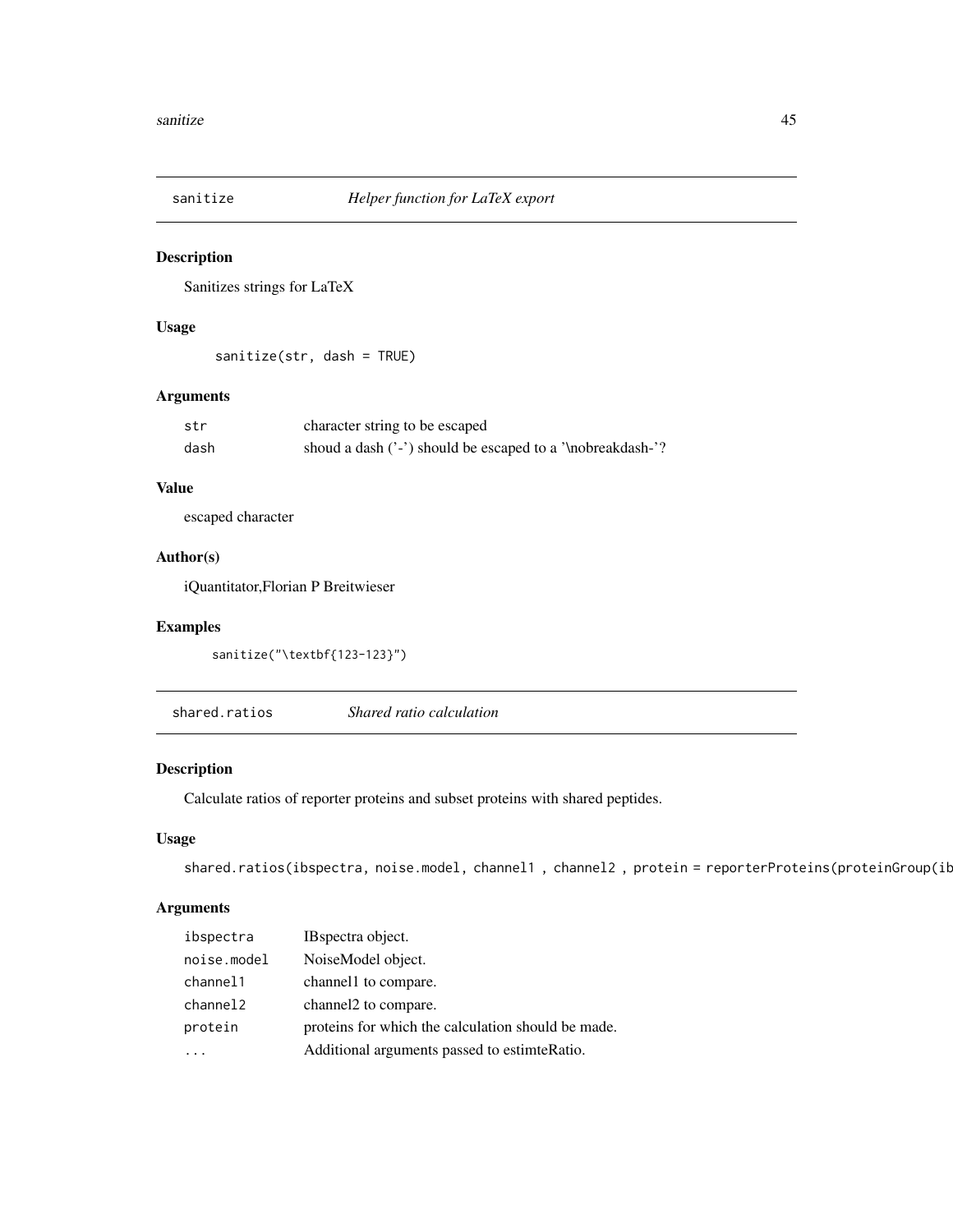## Value

data.frame

## Author(s)

Florian P.\ Breitwieser

## See Also

[shared.ratios.sign](#page-45-2)

<span id="page-45-2"></span>shared.ratios.sign *Plot and get significantly shared ratios.*

## Description

Plot and get significantly shared ratios.

## Usage

```
shared.ratios.sign(ress, z.shared, min.spectra = 1, plot = TRUE)
```
## Arguments

| ress        | Result of shared.ratios.          |
|-------------|-----------------------------------|
| z.shared    | Z.                                |
| min.spectra | Minimal number of spectra needed. |
| plot        | plot.                             |

#### Author(s)

Florian P.\ Breitwieser

## See Also

[shared.ratios](#page-44-1).

<span id="page-45-1"></span>specificities *Peptide specificities*

## Description

Peptides can appear in multiple proteins and therefore have different specificities.

## Details

reporter specific: peptides specific to reporter. group specific: peptides specific to the group. unspecific: peptides shared with other proteins.

<span id="page-45-0"></span>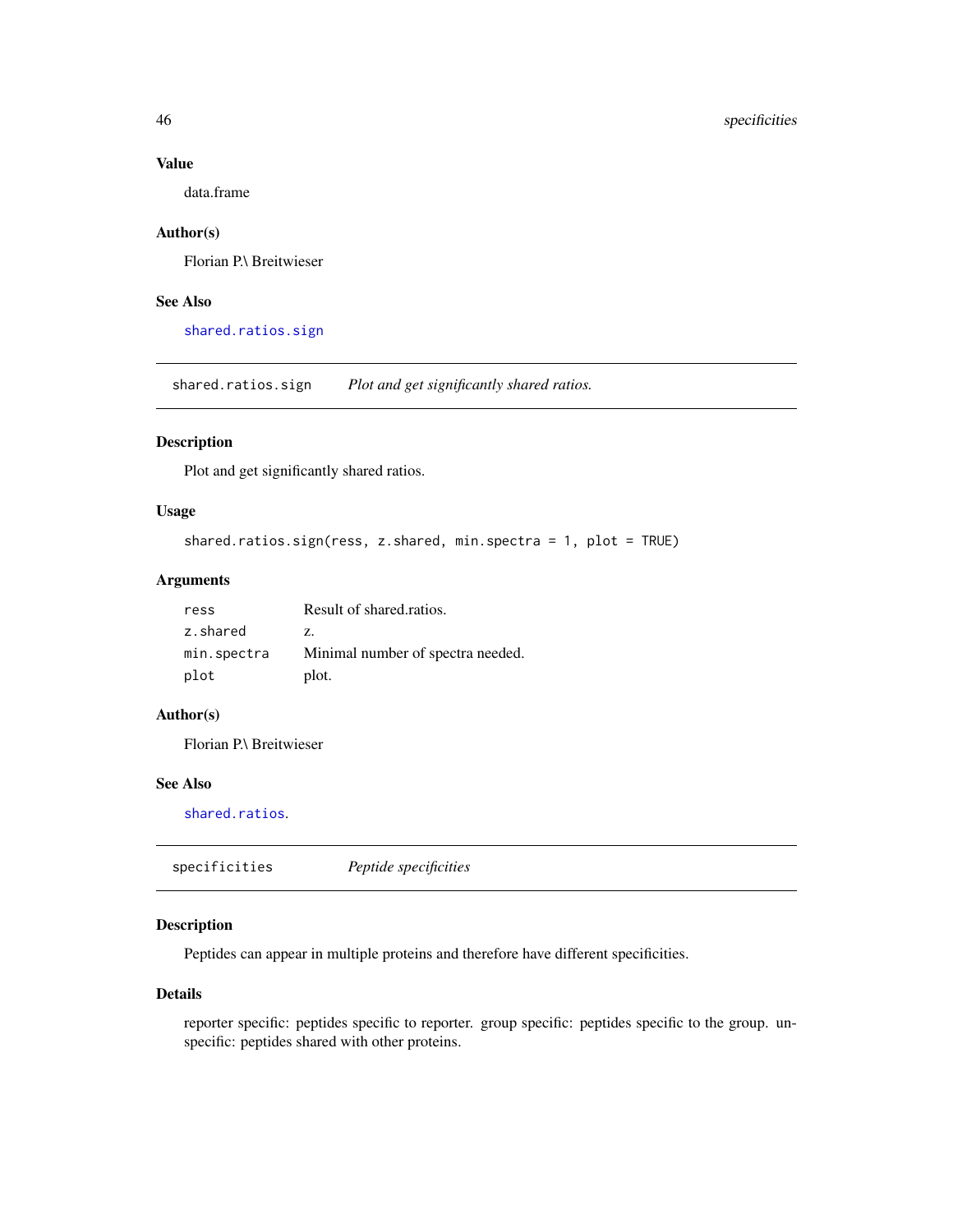<span id="page-46-0"></span>

## Description

Spectral count for peptides and proteins in ProteinGroup objects. It can - other than [spectra.count](#page-34-1) - quantify the spectra count on the level of peptides, potenitally modifed, too,

## Usage

```
spectra.count2(ibspectra, value = reporterProteins(protein.group),
          type = "protein.g", specificity = c("reporter-specific", "group-specific", "unspecific"),
          modif = NULL, combine = FALSE, subset = NULL, require.quant = NULL, \dots)
```
## Arguments

| ibspectra     | IBSpectra object.                                                                                                                |
|---------------|----------------------------------------------------------------------------------------------------------------------------------|
| value         | List of protein group identifiers or peptides.                                                                                   |
| type          | Either 'protein.g' or 'peptide'.                                                                                                 |
| specificity   | Specificity of peptides.                                                                                                         |
| modif         | Only count peptides having a certain modification.                                                                               |
| combine       | If TRUE, only one combined result is returned.                                                                                   |
| subset        | Allows to specify an expression to subset link{featureData} of the ibspec-<br>tra.                                               |
| require.quant | If not NULL, it may be 'any' or 'all' to only consider spectra with quantitative<br>information in at least one or all channels. |
| $\ddotsc$     | Further arguments to peptides                                                                                                    |

## Author(s)

Florian P Breitwieser

#### See Also

[spectra.count](#page-34-1), [ProteinGroup](#page-38-1)

## Examples

```
data(ibspiked_set1)
pg <- proteinGroup(ibspiked_set1)
protein.gs <- protein.g(pg,"CERU")
sc <- spectra.count2(ibspiked_set1,protein.gs)
sc.ik <- spectra.count2(ibspiked_set1,protein.gs,modif="iTRAQ4plex_K")
rbind(spectra.counts=sc,spectra.counts_iTRAQk=sc.ik)
```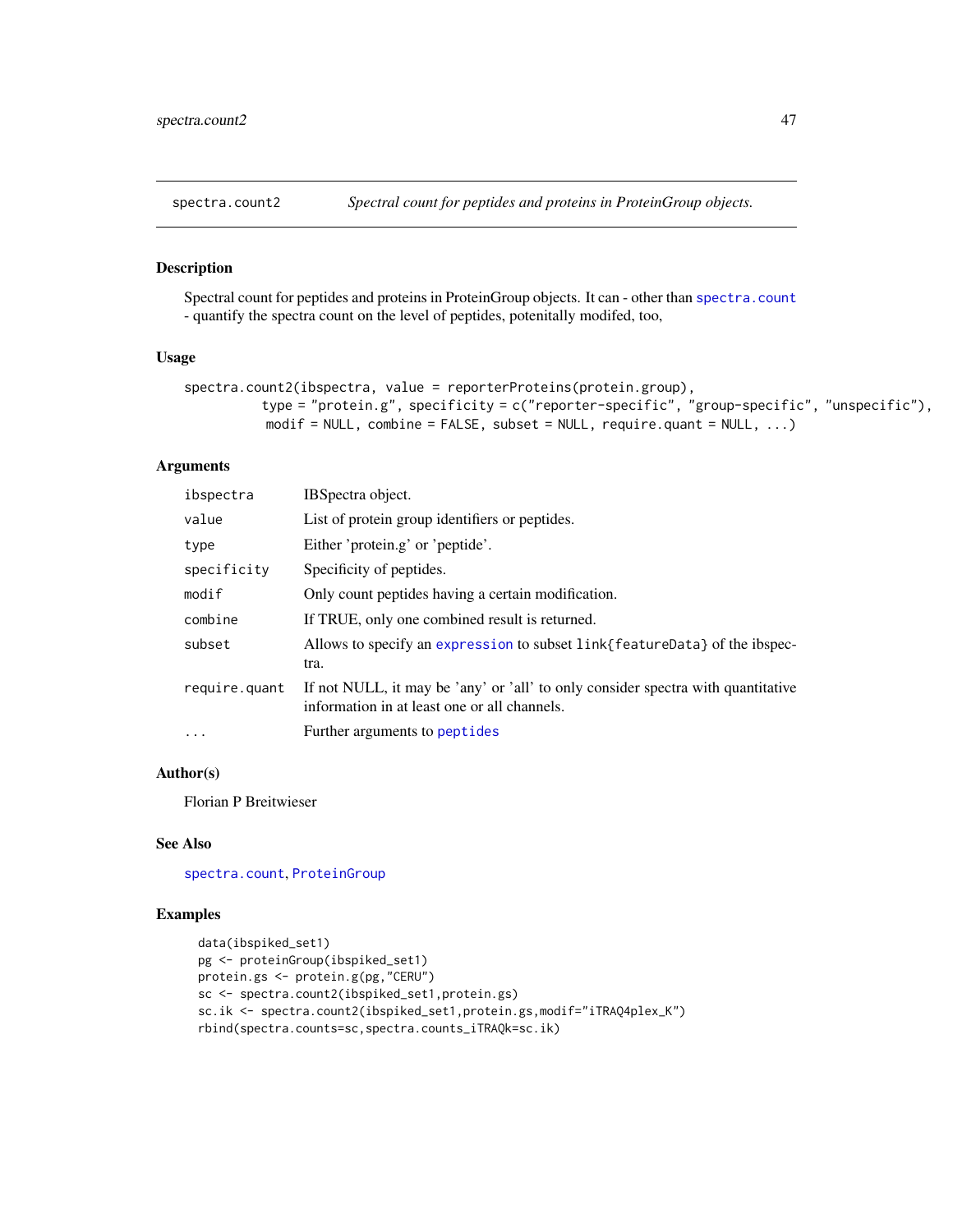<span id="page-47-1"></span><span id="page-47-0"></span>subsetIBSpectra *Subset IBSpectra objects*

## Description

Returns an IBSpectra object which is a subset of the input, excluding or exclusively containing the peptides or proteins supplied.

## Usage

```
subsetIBSpectra(x, protein = NULL, peptide = NULL,
                direction = "exclude",
             specificity = c(REPORTERSPECIFIC, GROUPSPECIFIC, UNSPECIFIC), ...)
```
## Arguments

| x           | IBSpectra object.                                                                                       |
|-------------|---------------------------------------------------------------------------------------------------------|
| protein     | Protein group identifiers. Use protein g to get protein group identifiers from<br>protein database ACs. |
| peptide     | Peptide sequences.                                                                                      |
| direction   | either 'include' or 'exclude'.                                                                          |
| specificity | When 'protein' is supplied: Which peptides should be selected? See specificities.                       |
| $\cdots$    | Further arguments passed to spectrumSel                                                                 |

## Author(s)

Florian P Breitwieser

#### See Also

[protein.g](#page-38-1), [spectrumSel](#page-16-1), [specificities](#page-45-1)

## Examples

```
data(ibspiked_set1)
```

```
# get Keratin proteins
keratin.proteins <- protein.g(proteinGroup(ibspiked_set1),"Keratin")
```

```
# exclude Keratin proteins
subsetIBSpectra(ibspiked_set1,protein=keratin.proteins,direction="exclude")
```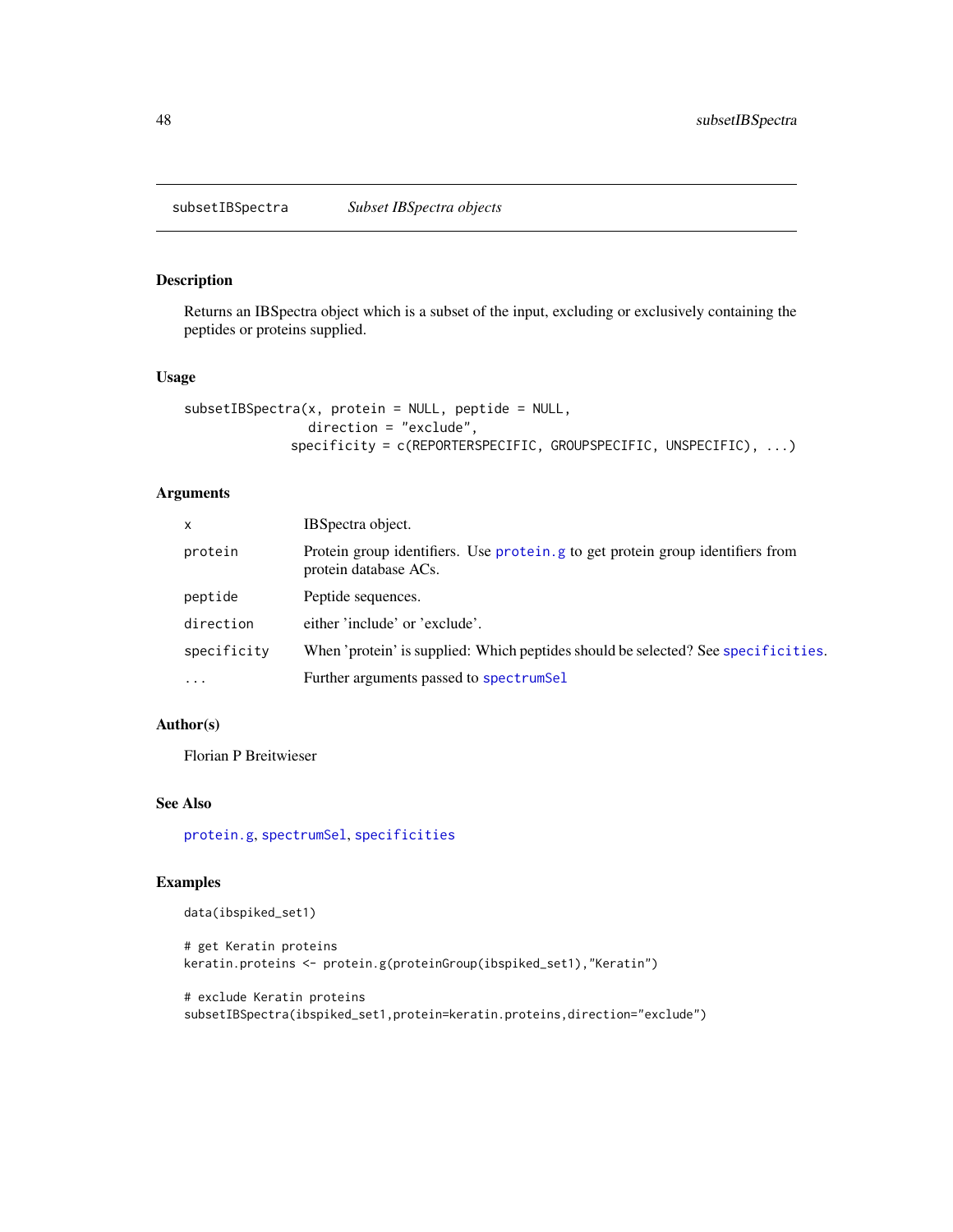<span id="page-48-1"></span><span id="page-48-0"></span>

#### Description

Location scale family T distribution, based on the original T function.

## Objects from the Class

Objects can be created by calls of the form new("Tlsd", df, location, scale).

## **Slots**

gaps: Object of class "OptionalMatrix" ~~

img: Object of class "rSpace" ~~

param: Object of class "OptionalParameter" ~~

r: Object of class "function" ~~

d: Object of class "OptionalFunction" ~~

p: Object of class "OptionalFunction" ~~

q: Object of class "OptionalFunction" ~~

.withSim: Object of class "logical" ~~

.withArith: Object of class "logical" ~~

.logExact: Object of class "logical" ~~

.lowerExact: Object of class "logical" ~~

Symmetry: Object of class "DistributionSymmetry" ~~

## Extends

Class ["AbscontDistribution"](#page-0-0), directly. Class ["UnivariateDistribution"](#page-0-0), by class "Abscont-Distribution", distance 2. Class ["AcDcLcDistribution"](#page-0-0), by class "AbscontDistribution", distance 2. Class ["Distribution"](#page-0-0), by class "AbscontDistribution", distance 3. Class ["UnivDistrListOrDistribution"](#page-0-0), by class "AbscontDistribution", distance 3.

## Methods

No methods defined with class "Tlsd" in the signature.

#### Author(s)

Florian P. Breitwieser, based on original T distribution class.

#### Examples

showClass("Tlsd")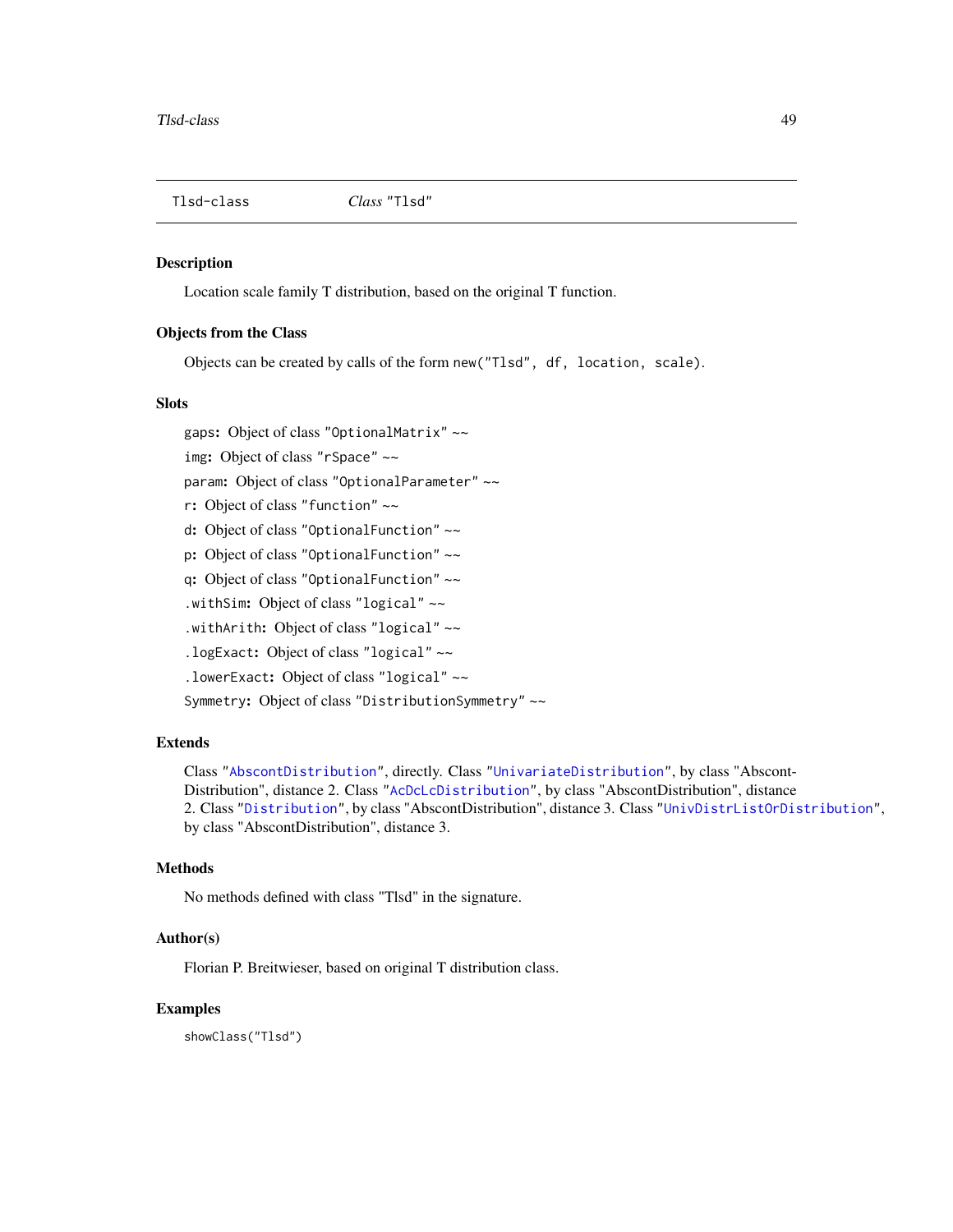<span id="page-49-0"></span>TlsParameter-class *Class* "TlsParameter"

## Description

The parameter of a location scale t distribution, used by Tlsd-class

#### Objects from the Class

Objects can be created by calls of the form new("TlsParameter", ...). Usually an object of this class is not needed on its own, it is generated automatically when an object of the class Tlsd is instantiated.

#### Slots

df: Object of class "numeric" ~~

location: Object of class "numeric" ~~

scale: Object of class "numeric" ~~

name: Object of class "character" ~~

## Extends

Class ["Parameter"](#page-0-0), directly. Class ["OptionalParameter"](#page-0-0), by class "Parameter", distance 2.

#### Methods

No methods defined with class "TlsParameter" in the signature.

## Author(s)

Florian P. Breitwieser, based on original TParameter class.

#### See Also

[Tlsd](#page-48-1)

## Examples

```
showClass("TlsParameter")
```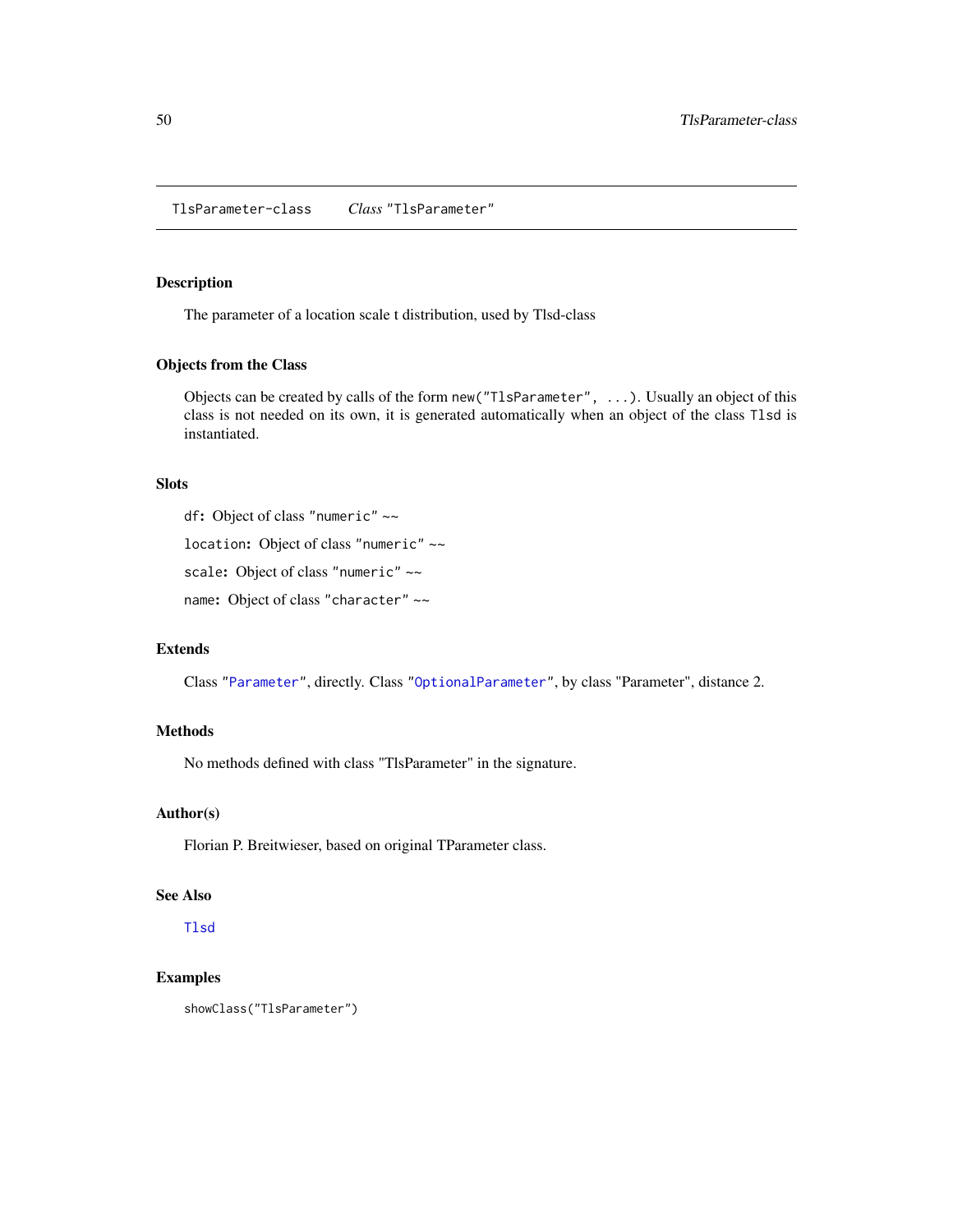<span id="page-50-0"></span>

## Description

Write identifications into a format suitable for Hscore.

## Usage

```
writeHscoreData(outfile, ids, massfile = "defs.txt")
```
## Arguments

| outfile  | Output file.                                      |
|----------|---------------------------------------------------|
| ids      | IBS pectra identifications data frame (ie fData). |
| massfile | Definition file for Hscore.                       |

## Author(s)

Florian P. Breitwieser

writeIBSpectra *Write IBSpectra file as CSV in a format readable by readIBSpectra.*

## Description

Write IBSpectra file using write.table with defaults in a format readable by readIBSpectra.

## Usage

```
writeIBSpectra(ibspectra, file, sep = "\t", row.names = FALSE, ...)
```
## Arguments

| ibspectra | <b>IBSpectra object</b>                        |
|-----------|------------------------------------------------|
| file      | file name.                                     |
| sep       | field separator string.                        |
| row.names | indicates whether row names should be written. |
|           | further arguments to write.table               |

#### Author(s)

Florian P Breitwieser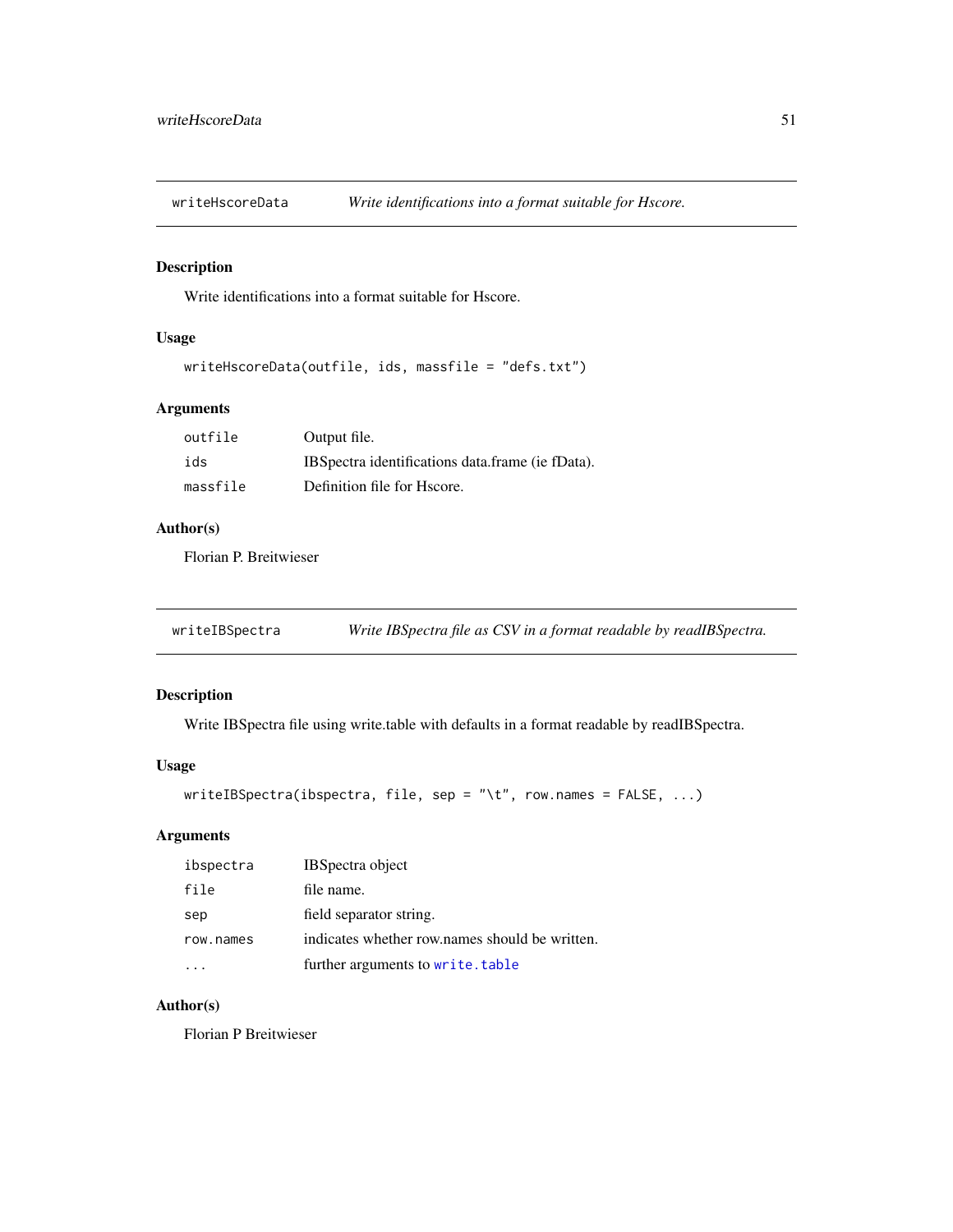# <span id="page-51-0"></span>**Index**

∗Topic \textasciitilde\textasciitilde other possible keyword(s) \textasciitilde\textasciitilde reporter.protein-methods, [44](#page-43-0) ∗Topic \textasciitildedNSAF calculate.dNSAF, [6](#page-5-0) ∗Topic \textasciitildeemPAI calculate.emPAI, [7](#page-6-0) ∗Topic \textasciitildephospho getPhosphoRSProbabilities, [12](#page-11-0) ∗Topic classes Tlsd-class, [49](#page-48-0) TlsParameter-class, [50](#page-49-0) ∗Topic datasets isobar.data, [30](#page-29-0) specificities, [46](#page-45-0) ∗Topic methods proteinInfo-methods, [41](#page-40-0) reporter.protein-methods, [44](#page-43-0) ∗Topic package isobar-package, [3](#page-2-0) %inrange% *(*Isobar util functions*)*, [21](#page-20-0) AbscontDistribution, *49* AcDcLcDistribution, *49* adjust.ratio.pvalue *(*calculate-pvalues*)*, [5](#page-4-0) AnnotatedDataFrame, *17* as.data.frame,IBSpectra-method *(*IBSpectra-class*)*, [17](#page-16-0) as.data.frame,ProteinGroup-method *(*ProteinGroup-class*)*, [39](#page-38-0) as.data.frame.IBSpectra *(*IBSpectra-class*)*, [17](#page-16-0) as.data.frame.ProteinGroup *(*ProteinGroup-class*)*, [39](#page-38-0) AssayData, *17*

calc.delta.score, [4](#page-3-0)

calc.pep.delta.score *(*calc.delta.score*)*, [4](#page-3-0) calcPeptidePosition, [5](#page-4-0) calcProbXDiffNormals *(*distr-methods*)*, [9](#page-8-0) calcProbXGreaterThanY *(*distr-methods*)*, [9](#page-8-0) calculate-pvalues, [5](#page-4-0) calculate.dNSAF, [6,](#page-5-0) *8*, *35* calculate.emPAI, [7,](#page-6-0) *7*, *35* calculate.mult.sample.pvalue *(*calculate-pvalues*)*, [5](#page-4-0) calculate.ratio.pvalue *(*calculate-pvalues*)*, [5](#page-4-0) calculate.sample.pvalue *(*calculate-pvalues*)*, [5](#page-4-0) Cauchy, *11* class:IBSpectra *(*IBSpectra-class*)*, [17](#page-16-0) class:NoiseModel *(*NoiseModel-class*)*, [32](#page-31-0) class:ProteinGroup *(*ProteinGroup-class*)*, [39](#page-38-0) classLabels *(*IBSpectra-class*)*, [17](#page-16-0) classLabels,IBSpectra-method *(*IBSpectra-class*)*, [17](#page-16-0) classLabels<- *(*IBSpectra-class*)*, [17](#page-16-0) classLabels<-,IBSpectra-method *(*IBSpectra-class*)*, [17](#page-16-0) coerce,data.frame,ProteinGroup-method *(*ProteinGroup-class*)*, [39](#page-38-0) coerce,IBSpectra,data.frame-method *(*IBSpectra-class*)*, [17](#page-16-0) combn.matrix *(*Protein and peptide ratio calculation and summarization*)*, [36](#page-35-0) combn.protein.tbl *(*Protein and peptide ratio calculation and summarization*)*, [36](#page-35-0) connect.nodes *(*isobar-reports*)*, [29](#page-28-0) correct.peptide.ratios, [9](#page-8-0) correctIsotopeImpurities, *18*, *20* correctIsotopeImpurities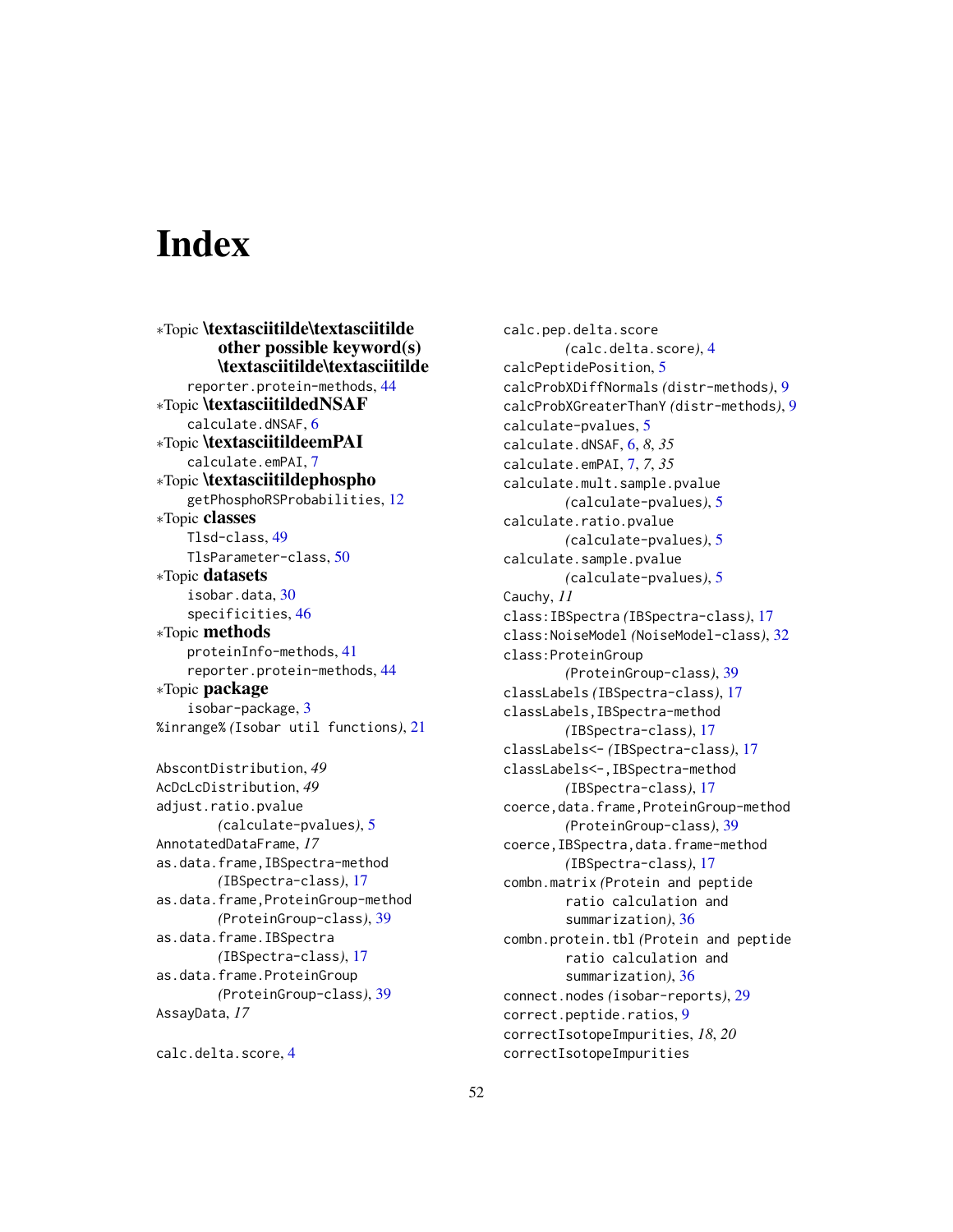#### $I<sub>N</sub>DEX$  53

*(*isobar-preprocessing*)*, [27](#page-26-0) correctIsotopeImpurities,IBSpectra-method *(*isobar-preprocessing*)*, [27](#page-26-0) create.meta.reports *(*isobar-reports*)*, [29](#page-28-0) create.reports *(*isobar-reports*)*, [29](#page-28-0) Digest, *8* distr-methods, [9](#page-8-0) Distribution, *49* distrprint *(*distr-methods*)*, [9](#page-8-0) do.log *(*IBSpectra.log*)*, [20](#page-19-0) do.log,IBSpectra,character-method *(*IBSpectra.log*)*, [20](#page-19-0) draw.boxplot *(*isobar-reports*)*, [29](#page-28-0) draw.protein.group *(*isobar-reports*)*, [29](#page-28-0) draw.proteingroup.row *(*isobar-reports*)*, [29](#page-28-0) eSet, *17* estimateRatio, *18*, *38* estimateRatio *(*isobar-analysis*)*, [21](#page-20-0) estimateRatio,IBSpectra,ANY,char[act](#page-9-0)er,character,chara<mark>c</mark>ter,missing-method *(*isobar-analysis*)*, [21](#page-20-0) estimateRatio,IBSpectra,ANY,character,charact**er,RoanaItauchyMixture**odit *(*isobar-analysis*)*, [21](#page-20-0) estimateRatio,IBSpectra,ANY,character,charact**ertMissiffgtchasactbut@ekb**odlO *(*isobar-analysis*)*, [21](#page-20-0) estimateRatio,IBSpectra,ANY,character,character,missing,data.frame-method *(*isobar-analysis*)*, [21](#page-20-0) estimateRatio,IBSpectra,ANY,character,character,missi**ng,imetMode-InetImass**),[32](#page-31-0) *(*isobar-analysis*)*, [21](#page-20-0) estimateRatio,IBSpectra,ANY,character,charact**get\NUbg,EBSpecte#<del>,</del>oleahad**ter-method *(*isobar-analysis*)*, [21](#page-20-0) estimateRatio,IBSpectra,ANY,character,charact**get\NDep.gladuapfPameemeGhod**p-class),[39](#page-38-0) *(*isobar-analysis*)*, [21](#page-20-0) estimateRatio,IBSpectra,ANY,character,character,NULL,matrix-method getMultUnifDensity *(*isobar-analysis*)*, [21](#page-20-0) *(*isobar-analysis*)*, [21](#page-20-0) estimateRatio,IBSpectra,ANY,missing,missing,c**hatPepterdeMosif@omeekbdll** *(*isobar-analysis*)*, [21](#page-20-0) estimateRatio,IBSpectra,ANY,missing,missing,m**getRngtehaFafdErometbDd** *(*isobar-analysis*)*, [21](#page-20-0) estimateRatioForPeptide *(*isobar-analysis*)*, [21](#page-20-0) estimateRatioForProtein *(*isobar-analysis*)*, [21](#page-20-0) estimateRatioNumeric *(*isobar-analysis*)*,  $21$ estimateRatioNumeric,numeric,numeric,missing-gethodteinInfoFromTheInternet *(*isobar-analysis*)*, [21](#page-20-0) estimateRatioNumeric,numeric,numeric,NoiseModel-method *(*isobar-analysis*)*, [21](#page-20-0) estimateRatioNumeric,numeric,numeric,NULL-method *(*isobar-analysis*)*, [21](#page-20-0) exclude *(*isobar-preprocessing*)*, [27](#page-26-0) exclude,IBSpectra,character-method *(*isobar-preprocessing*)*, [27](#page-26-0) ExponentialNoANoiseModel-class *(*NoiseModel-class*)*, [32](#page-31-0) ExponentialNoiseModel-class *(*NoiseModel-class*)*, [32](#page-31-0) expression, *47* fData, *17* filterSpectraDeltaScore *(*calc.delta.score*)*, [4](#page-3-0) filterSpectraPhosphoRS *(*getPhosphoRSProbabilities*)*, [12](#page-11-0) fit distributions, [10](#page-9-0) fitCauchy *(*fit distributions*)*, [10](#page-9-0) fitGaussianMixture *(*fit distributions*)*, fitNorm *(*fit distributions*)*, [10](#page-9-0) distributions*)*, [10](#page-9-0) fitWeightedNorm *(*fit distributions*)*, [10](#page-9-0) GeneralNoiseModel-class get.log *(*IBSpectra.log*)*, [20](#page-19-0) *(*IBSpectra.log*)*, [20](#page-19-0) get\_n\_proteins *(*isobar-reports*)*, [29](#page-28-0) getMultUnifPValues *(*isobar-analysis*)*, [21](#page-20-0) getPhosphoRSProbabilities, [12](#page-11-0) *(*proteinInfo-methods*)*, [41](#page-40-0) getProteinInfoFromBiomart *(*proteinInfo-methods*)*, [41](#page-40-0) getProteinInfoFromEntrez *(*proteinInfo-methods*)*, [41](#page-40-0) getProteinInfoFromNextProt *(*proteinInfo-methods*)*, [41](#page-40-0) *(*proteinInfo-methods*)*, [41](#page-40-0)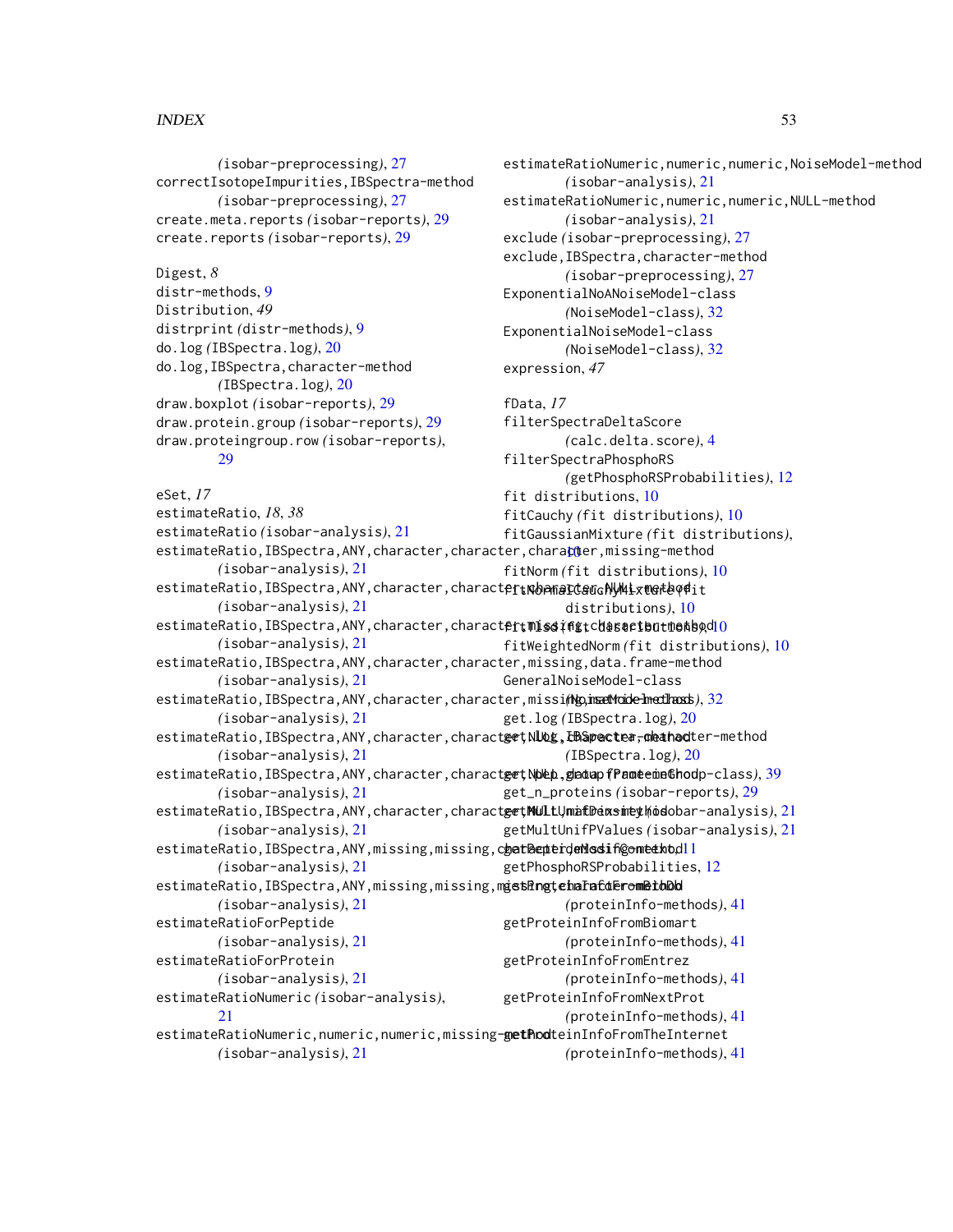getProteinInfoFromUniprot, *7, 8* getProteinInfoFromUniprot *(*proteinInfo-methods*)*, [41](#page-40-0) getPtmInfo, [14](#page-13-0) getPtmInfoFromNextprot *(*getPtmInfo*)*, [14](#page-13-0) getPtmInfoFromPhosphoSitePlus *(*getPtmInfo*)*, [14](#page-13-0) grep, *39* group-specific *(*specificities*)*, [46](#page-45-0) groupMemberPeptides, [15](#page-14-0) GROUPSPECIFIC *(*specificities*)*, [46](#page-45-0) human.protein.names, [16](#page-15-0) ib\_phospho *(*isobar.data*)*, [30](#page-29-0) IBSpectra, *13*, *23, 24*, *26–28*, *30*, *38*, *40* IBSpectra *(*IBSpectra-class*)*, [17](#page-16-0) IBSpectra-class, [17](#page-16-0) ibSpectra.as.concise.data.frame *(*IBSpectra-class*)*, [17](#page-16-0) IBSpectra.log, [20](#page-19-0) IBSpectraTypes, *17* IBSpectraTypes *(*IBSpectra-class*)*, [17](#page-16-0) ibspiked\_set1 *(*isobar.data*)*, [30](#page-29-0) ibspiked\_set2 *(*isobar.data*)*, [30](#page-29-0) identify, *31* indistinguishableProteins *(*ProteinGroup-class*)*, [39](#page-38-0) indistinguishableProteins,ProteinGroup,ANY,ANY-method iTRAQSpectra-class *(*IBSpectra-class*)*, [17](#page-16-0) *(*ProteinGroup-class*)*, [39](#page-38-0) indistinguishableProteins,ProteinGroup,charac**teg<sub>e</sub>na**ssing-method *(*ProteinGroup-class*)*, [39](#page-38-0) indistinguishableProteins,ProteinGroup,missing,character-method load.properties *(*isobar-reports*)*, [29](#page-28-0) *(*ProteinGroup-class*)*, [39](#page-38-0) indistinguishableProteins,ProteinGroup,missin**g<sub>o</sub>wiseangity (h04**seModel-class), [32](#page-31-0) *(*ProteinGroup-class*)*, [39](#page-38-0) indistinguishableProteins,ProteinGroup-method *(*ProteinGroup-class*)*, [39](#page-38-0) initialize,IBSpectra-method *(*IBSpectra-class*)*, [17](#page-16-0) initialize,NoiseModel-method *(*NoiseModel-class*)*, [32](#page-31-0) initialize.env *(*isobar-reports*)*, [29](#page-28-0) InverseNoANoiseModel-class *(*NoiseModel-class*)*, [32](#page-31-0) InverseNoiseModel-class *(*NoiseModel-class*)*, [32](#page-31-0) is.logged *(*IBSpectra.log*)*, [20](#page-19-0) is.logged,IBSpectra,character-method *(*IBSpectra.log*)*, [20](#page-19-0) isobar *(*isobar-package*)*, [3](#page-2-0) Isobar util functions, [21](#page-20-0) isobar-analysis, *19*, [21,](#page-20-0) *26–28*, *30*, *38* isobar-import, [24](#page-23-0) isobar-package, [3](#page-2-0) isobar-plots, *19*, *23*, [26,](#page-25-0) *26*, *28* isobar-preprocessing, *19*, *23*, *26*, [27,](#page-26-0) *27*, *30*, *38* isobar-reports, [29](#page-28-0) isobar.data, [30](#page-29-0) isotopeImpurities, *27* isotopeImpurities *(*IBSpectra-class*)*, [17](#page-16-0) isotopeImpurities,IBSpectra-method *(*IBSpectra-class*)*, [17](#page-16-0) isotopeImpurities<- *(*IBSpectra-class*)*, [17](#page-16-0) isotopeImpurities<-,IBSpectra-method *(*IBSpectra-class*)*, [17](#page-16-0) iTRAQ4plexSpectra, *25* iTRAQ4plexSpectra *(*IBSpectra-class*)*, [17](#page-16-0) iTRAQ4plexSpectra-class *(*IBSpectra-class*)*, [17](#page-16-0) iTRAQ8plexSpectra, *25* iTRAQ8plexSpectra *(*IBSpectra-class*)*, [17](#page-16-0) iTRAQ8plexSpectra-class *(*IBSpectra-class*)*, [17](#page-16-0) iTRAQSpectra *(*IBSpectra-class*)*, [17](#page-16-0) load.properties, *30* load.tex.properties *(*isobar-reports*)*, [29](#page-28-0) lowIntensity,NoiseModel-method *(*NoiseModel-class*)*, [32](#page-31-0) lowIntensity<- *(*NoiseModel-class*)*, [32](#page-31-0) lowIntensity<-,NoiseModel-method *(*NoiseModel-class*)*, [32](#page-31-0) maplot *(*isobar-plots*)*, [26](#page-25-0) maplot,IBSpectra,character,character-method *(*isobar-plots*)*, [26](#page-25-0) maplot,IBSpectra,missing,missing-method *(*isobar-plots*)*, [26](#page-25-0) maplot,missing,numeric,numeric-method *(*isobar-plots*)*, [26](#page-25-0)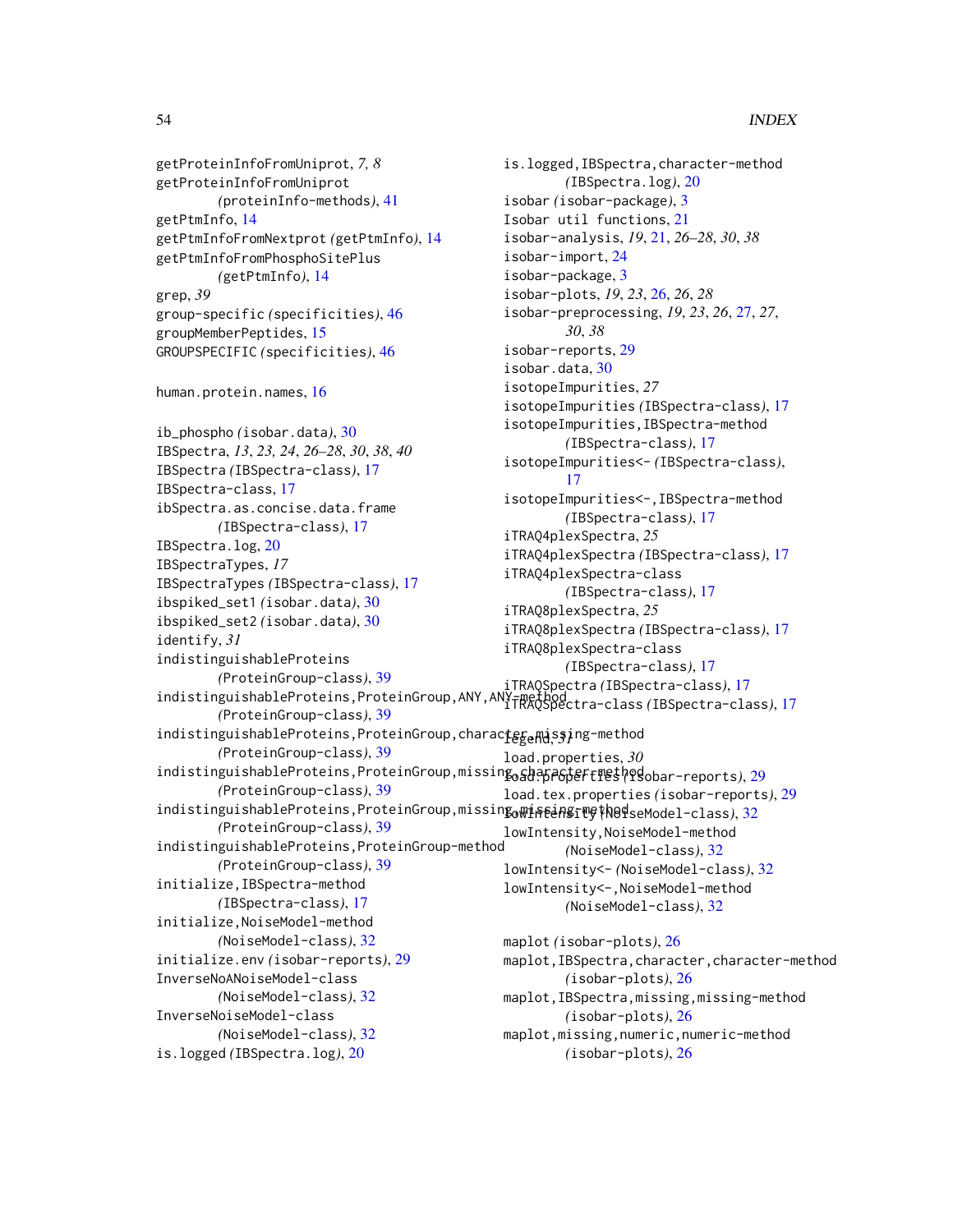#### INDEX 55

maplot.protein, [31](#page-30-0) maplot2 *(*isobar-plots*)*, [26](#page-25-0) maplot2,ANY,character,character-method *(*isobar-plots*)*, [26](#page-25-0) maplot2,list,character,character-method *(*isobar-plots*)*, [26](#page-25-0) MIAME, *17* modif.site.count *(*observedKnownSites*)*, [34](#page-33-0) modif.sites *(*observedKnownSites*)*, [34](#page-33-0) modifs *(*isobar-reports*)*, [29](#page-28-0) MSnbase, *18* MSnSet, *18* my.protein.info *(*human.protein.names*)*, [16](#page-15-0)

n.observable.peptides *(*calculate.emPAI*)*, [7](#page-6-0) naRegion *(*NoiseModel-class*)*, [32](#page-31-0) naRegion,NoiseModel-method *(*NoiseModel-class*)*, [32](#page-31-0) naRegion<- *(*NoiseModel-class*)*, [32](#page-31-0) naRegion<-,NoiseModel-method *(*NoiseModel-class*)*, [32](#page-31-0) noise.model.hcd *(*isobar.data*)*, [30](#page-29-0) noiseFunction *(*NoiseModel-class*)*, [32](#page-31-0) noiseFunction,NoiseModel-method *(*NoiseModel-class*)*, [32](#page-31-0) NoiseModel *(*NoiseModel-class*)*, [32](#page-31-0) NoiseModel,IBSpectra-method *(*NoiseModel-class*)*, [32](#page-31-0) NoiseModel-class, [32](#page-31-0) Norm, *11* normalize, *20* normalize *(*isobar-preprocessing*)*, [27](#page-26-0) number.ranges, [33](#page-32-0)

observable.peptides, *8* observable.peptides *(*calculate.emPAI*)*, [7](#page-6-0) observedKnownSites, [34](#page-33-0) OptionalParameter, *50*

p.adjust, *38* Parameter, *50* parameter *(*NoiseModel-class*)*, [32](#page-31-0) parameter,NoiseModel-method *(*NoiseModel-class*)*, [32](#page-31-0) parameter<- *(*NoiseModel-class*)*, [32](#page-31-0)

parameter<-,NoiseModel-method *(*NoiseModel-class*)*, [32](#page-31-0) paste, *42* paste0 *(*Isobar util functions*)*, [21](#page-20-0) peptide.count, [35](#page-34-0) peptideInfo *(*ProteinGroup-class*)*, [39](#page-38-0) peptideInfo,ProteinGroup-method *(*ProteinGroup-class*)*, [39](#page-38-0) peptideInfo-methods *(*ProteinGroup-class*)*, [39](#page-38-0) peptideNProtein *(*ProteinGroup-class*)*, [39](#page-38-0) peptideNProtein,ProteinGroup-method *(*ProteinGroup-class*)*, [39](#page-38-0) peptideRatios, *6* peptideRatios *(*Protein and peptide ratio calculation and summarization*)*, [36](#page-35-0) peptideRatiosNotQuant *(*Protein and peptide ratio calculation and summarization*)*, [36](#page-35-0) peptides, *35*, *47* peptides *(*ProteinGroup-class*)*, [39](#page-38-0) peptides,ProteinGroup,character-method *(*ProteinGroup-class*)*, [39](#page-38-0) peptides,ProteinGroup,missing-method *(*ProteinGroup-class*)*, [39](#page-38-0) peptideSpecificity *(*ProteinGroup-class*)*, [39](#page-38-0) peptideSpecificity,ProteinGroup-method *(*ProteinGroup-class*)*, [39](#page-38-0) phenoData, *18* plot, *32* plot.default, *31, 32* plot.NoiseModel *(*NoiseModel-class*)*, [32](#page-31-0) plotRatio *(*isobar-plots*)*, [26](#page-25-0) plotRatio,IBSpectra,character,character,character-method *(*isobar-plots*)*, [26](#page-25-0) print\_classlabels\_tbl *(*isobar-reports*)*, [29](#page-28-0) print\_groupsize *(*isobar-reports*)*, [29](#page-28-0) print\_longtablehdr *(*isobar-reports*)*, [29](#page-28-0) print\_longtablehdr\_peptide *(*isobar-reports*)*, [29](#page-28-0) print\_protein\_grp\_info *(*isobar-reports*)*, [29](#page-28-0) print\_protein\_grp\_tbl *(*isobar-reports*)*, [29](#page-28-0) print\_protein\_notquant\_tbl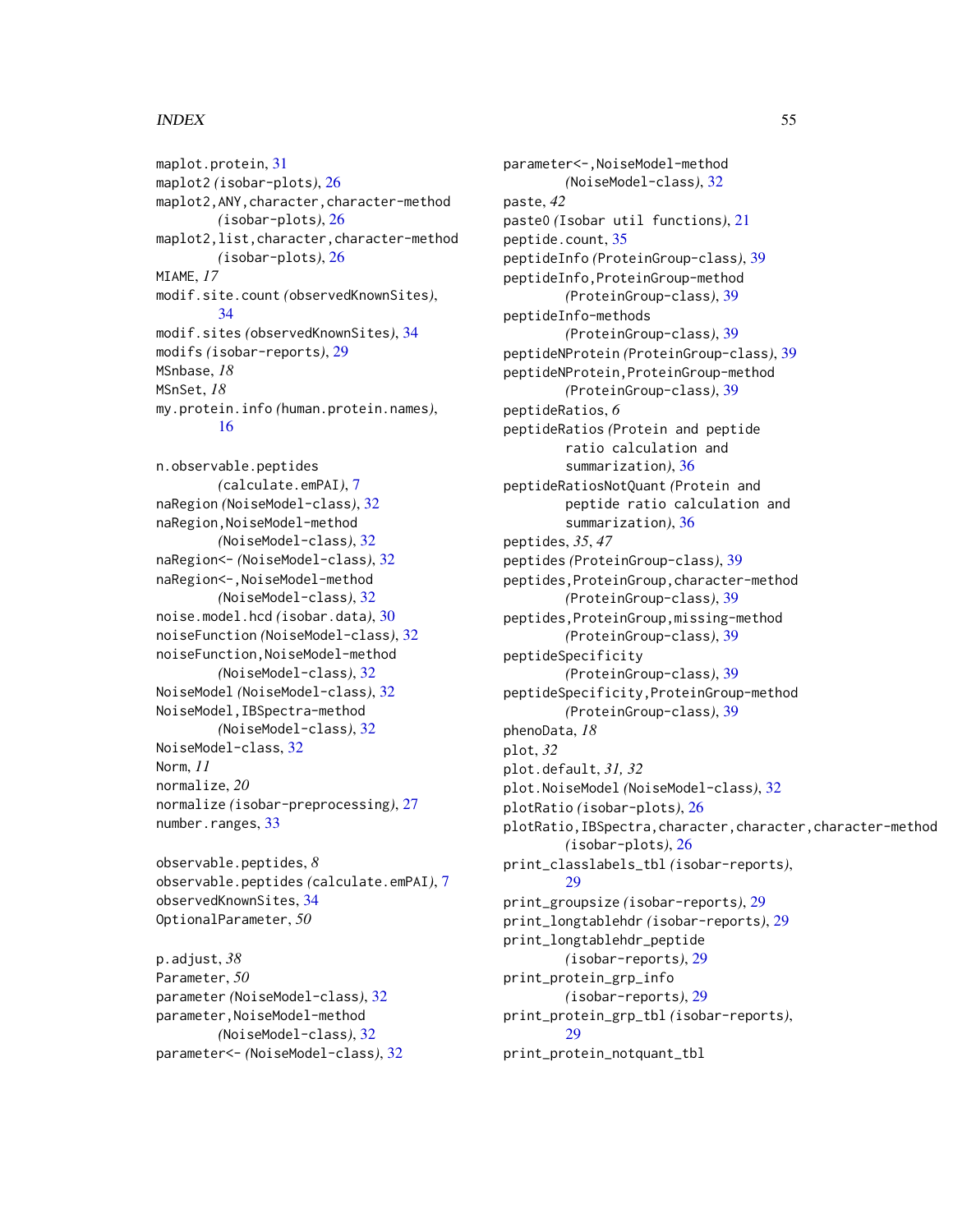#### 56 INDEX

*(*isobar-reports*)*, [29](#page-28-0) print\_protein\_quant\_tbl *(*isobar-reports*)*, [29](#page-28-0) print\_sign\_proteins\_tbl *(*isobar-reports*)*, [29](#page-28-0) property *(*isobar-reports*)*, [29](#page-28-0) Protein and peptide ratio calculation and summarization, [36](#page-35-0) protein.ac *(*ProteinGroup-class*)*, [39](#page-38-0) protein.ac,ProteinGroup,character-method *(*ProteinGroup-class*)*, [39](#page-38-0) protein.ac,ProteinGroup,missing-method *(*ProteinGroup-class*)*, [39](#page-38-0) protein.g, *42*, *48* protein.g *(*ProteinGroup-class*)*, [39](#page-38-0) protein.g,ProteinGroup,character,character-method proteinRatios, *6*, *11*, *23 (*ProteinGroup-class*)*, [39](#page-38-0) protein.g,ProteinGroup,character-method *(*ProteinGroup-class*)*, [39](#page-38-0) proteinDescription *(*proteinNameAndDescription*)*, [43](#page-42-0) proteinGeneName *(*proteinNameAndDescription*)*, [43](#page-42-0) ProteinGroup, *7, 8*, *18, 19*, *23*, *26*, *28*, *35*, *47* ProteinGroup *(*ProteinGroup-class*)*, [39](#page-38-0) proteinGroup *(*IBSpectra-class*)*, [17](#page-16-0) ProteinGroup,data.frame,missing-method *(*ProteinGroup-class*)*, [39](#page-38-0) ProteinGroup,data.frame,NULL-method *(*ProteinGroup-class*)*, [39](#page-38-0) ProteinGroup,data.frame,ProteinGroup-method *(*ProteinGroup-class*)*, [39](#page-38-0) proteinGroup,IBSpectra-method *(*IBSpectra-class*)*, [17](#page-16-0) ProteinGroup-class, [39](#page-38-0) proteinGroup.as.concise.data.frame *(*ProteinGroup-class*)*, [39](#page-38-0) proteinGroup<- *(*IBSpectra-class*)*, [17](#page-16-0) proteinGroup<-,IBSpectra-method *(*IBSpectra-class*)*, [17](#page-16-0) proteinGroupTable *(*ProteinGroup-class*)*, [39](#page-38-0) proteinGroupTable,ProteinGroup-method *(*ProteinGroup-class*)*, [39](#page-38-0) proteinID *(*proteinNameAndDescription*)*, [43](#page-42-0) proteinInfo, *7, 8* proteinInfo *(*proteinInfo-methods*)*, [41](#page-40-0)

proteinInfo,ProteinGroup,character,missing-method *(*proteinInfo-methods*)*, [41](#page-40-0) proteinInfo,ProteinGroup,missing,character-method *(*proteinInfo-methods*)*, [41](#page-40-0) proteinInfo,ProteinGroup,missing,missing-method *(*proteinInfo-methods*)*, [41](#page-40-0) proteinInfo,ProteinGroup-method *(*proteinInfo-methods*)*, [41](#page-40-0) proteinInfo-methods, [41](#page-40-0) proteinInfo<- *(*proteinInfo-methods*)*, [41](#page-40-0) proteinInfo<-,ProteinGroup-method *(*proteinInfo-methods*)*, [41](#page-40-0) proteinInfoIsOnSpliceVariants *(*proteinInfo-methods*)*, [41](#page-40-0) proteinNameAndDescription, [43](#page-42-0) proteinRatios *(*Protein and peptide ratio calculation and summarization*)*, [36](#page-35-0) protGgdata *(*isobar-plots*)*, [26](#page-25-0) protGgdata,ANY,character,character-method *(*isobar-plots*)*, [26](#page-25-0) raplot *(*isobar-plots*)*, [26](#page-25-0) raplot,IBSpectra-method *(*isobar-plots*)*, [26](#page-25-0) ratiosReshapeWide, [44](#page-43-0) read.mzid *(*isobar-import*)*, [24](#page-23-0) readIBSpectra, *13*, *17, 18* readIBSpectra *(*isobar-import*)*, [24](#page-23-0) readIBSpectra,character,character,character-method *(*isobar-import*)*, [24](#page-23-0) readIBSpectra,character,character,missing-method *(*isobar-import*)*, [24](#page-23-0) readIBSpectra,character,character-method *(*isobar-import*)*, [24](#page-23-0) readIBSpectra,character,data.frame,character-method *(*isobar-import*)*, [24](#page-23-0) readIBSpectra,character,data.frame,missing-method *(*isobar-import*)*, [24](#page-23-0) readPhosphoRSOutput *(*getPhosphoRSProbabilities*)*, [12](#page-11-0) readProteinGroup *(*ProteinGroup-class*)*, [39](#page-38-0) readProteinGroup2 *(*ProteinGroup-class*)*, [39](#page-38-0) reporter-specific *(*specificities*)*, [46](#page-45-0) reporter.protein *(*reporter.protein-methods*)*, [44](#page-43-0)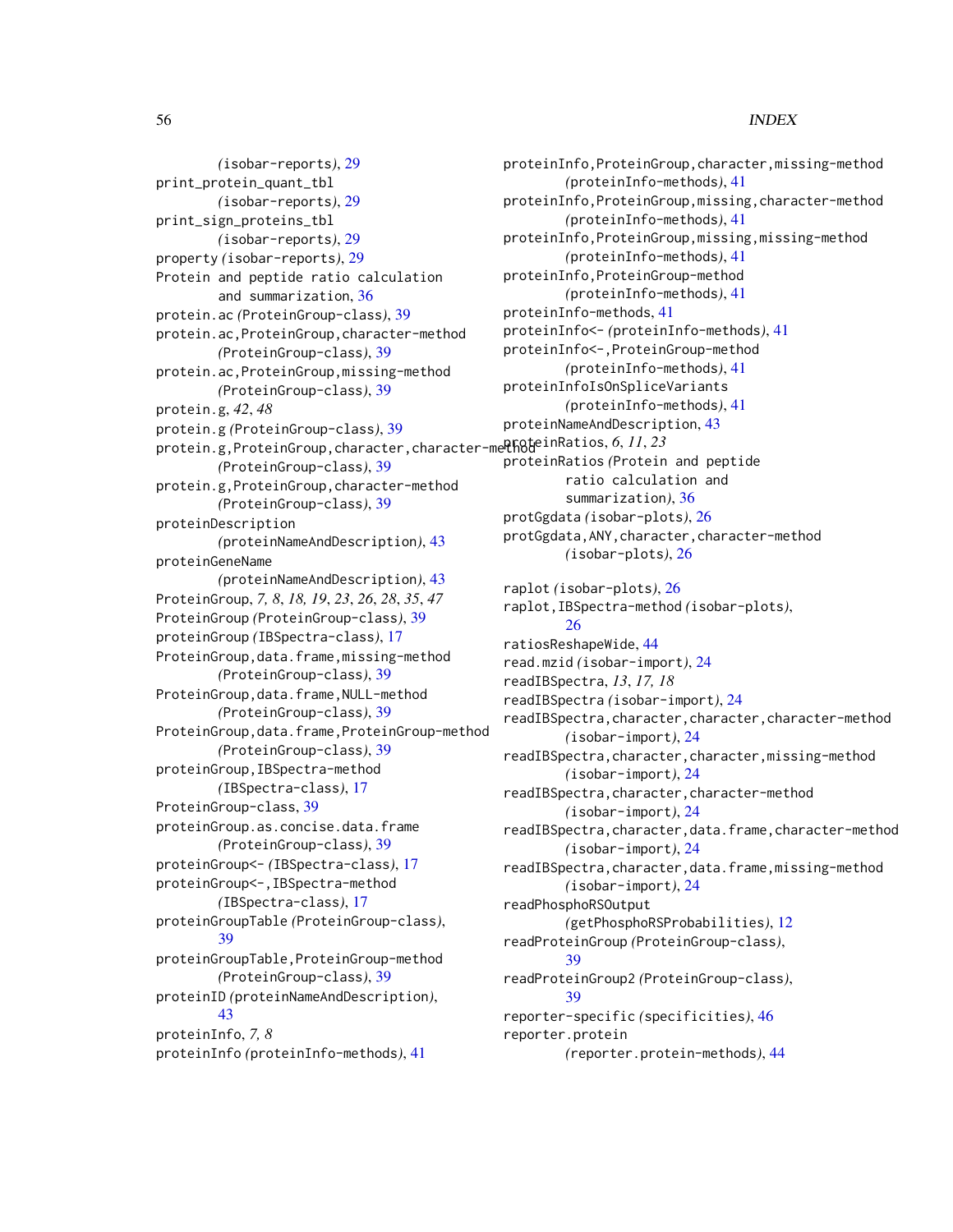#### INDEX 57

reporter.protein,ProteinGroup,character-method shared.ratios, [45,](#page-44-0) *46 (*reporter.protein-methods*)*, [44](#page-43-0) reporter.protein-methods, [44](#page-43-0) reporterData *(*IBSpectra-class*)*, [17](#page-16-0) reporterData,IBSpectra-method *(*IBSpectra-class*)*, [17](#page-16-0) reporterData<- *(*IBSpectra-class*)*, [17](#page-16-0) reporterData<-,IBSpectra-method *(*IBSpectra-class*)*, [17](#page-16-0) reporterIntensities, *17* reporterIntensities *(*IBSpectra-class*)*, [17](#page-16-0) reporterIntensities,IBSpectra-method *(*IBSpectra-class*)*, [17](#page-16-0) reporterIntensities<- *(*IBSpectra-class*)*, [17](#page-16-0) reporterIntensities<-,IBSpectra-method *(*IBSpectra-class*)*, [17](#page-16-0) reporterIntensityPlot *(*isobar-plots*)*, [26](#page-25-0) reporterIntensityPlot,IBSpectra-method *(*isobar-plots*)*, [26](#page-25-0) reporterIntensityPlot-methods *(*isobar-plots*)*, [26](#page-25-0) reporterMasses, *17* reporterMasses *(*IBSpectra-class*)*, [17](#page-16-0) reporterMasses,IBSpectra-method *(*IBSpectra-class*)*, [17](#page-16-0) reporterMasses<- *(*IBSpectra-class*)*, [17](#page-16-0) reporterMasses<-,IBSpectra-method *(*IBSpectra-class*)*, [17](#page-16-0) reporterMassPrecision *(*isobar-plots*)*, [26](#page-25-0) reporterMassPrecision,IBSpectra,logical-method *(*isobar-plots*)*, [26](#page-25-0) reporterMassPrecision, IBSpectra, missing-methostddev, NoiseModel-method *(*isobar-plots*)*, [26](#page-25-0) reporterProteins *(*ProteinGroup-class*)*, [39](#page-38-0) reporterProteins,ProteinGroup-method *(*ProteinGroup-class*)*, [39](#page-38-0) REPORTERSPECIFIC *(*specificities*)*, [46](#page-45-0) reporterTagMasses *(*IBSpectra-class*)*, [17](#page-16-0) reporterTagMasses,IBSpectra-method *(*IBSpectra-class*)*, [17](#page-16-0) reporterTagNames *(*IBSpectra-class*)*, [17](#page-16-0) reporterTagNames,IBSpectra-method *(*IBSpectra-class*)*, [17](#page-16-0)

sanitize, [45](#page-44-0) sequence.coverage *(*peptide.count*)*, [35](#page-34-0) shared.ratios.sign, [46,](#page-45-0) *46* show,IBSpectra-method *(*IBSpectra-class*)*, [17](#page-16-0) show,NoiseModel-method *(*NoiseModel-class*)*, [32](#page-31-0) show,ProteinGroup-method *(*ProteinGroup-class*)*, [39](#page-38-0) SPECIFICITIES *(*specificities*)*, [46](#page-45-0) specificities, *22*, [46,](#page-45-0) *48* spectra.count, *47* spectra.count *(*peptide.count*)*, [35](#page-34-0) spectra.count2, [47](#page-46-0) spectrumSel, *48* spectrumSel *(*IBSpectra-class*)*, [17](#page-16-0) spectrumSel,IBSpectra,character,missing-method *(*IBSpectra-class*)*, [17](#page-16-0) spectrumSel, IBSpectra, data.frame, missing-method *(*IBSpectra-class*)*, [17](#page-16-0) spectrumSel,IBSpectra,matrix,missing-method *(*IBSpectra-class*)*, [17](#page-16-0) spectrumSel,IBSpectra,missing,character-method *(*IBSpectra-class*)*, [17](#page-16-0) spectrumSel,IBSpectra,missing,missing-method *(*IBSpectra-class*)*, [17](#page-16-0) spectrumTitles *(*IBSpectra-class*)*, [17](#page-16-0) spectrumTitles,IBSpectra-method *(*IBSpectra-class*)*, [17](#page-16-0) spectrumToPeptide *(*ProteinGroup-class*)*, [39](#page-38-0) spectrumToPeptide,ProteinGroup-method *(*ProteinGroup-class*)*, [39](#page-38-0) stddev *(*NoiseModel-class*)*, [32](#page-31-0) *(*NoiseModel-class*)*, [32](#page-31-0) subsetIBSpectra, *19*, [48](#page-47-0) subtractAdditiveNoise *(*isobar-preprocessing*)*, [27](#page-26-0) subtractAdditiveNoise,IBSpectra-method *(*isobar-preprocessing*)*, [27](#page-26-0) summarize.ratios *(*Protein and peptide ratio calculation and summarization*)*, [36](#page-35-0) summary.ProteinGroup *(*ProteinGroup-class*)*, [39](#page-38-0) tikz.proteingroup *(*isobar-reports*)*, [29](#page-28-0) Tlsd, *50*

Tlsd *(*Tlsd-class*)*, [49](#page-48-0)